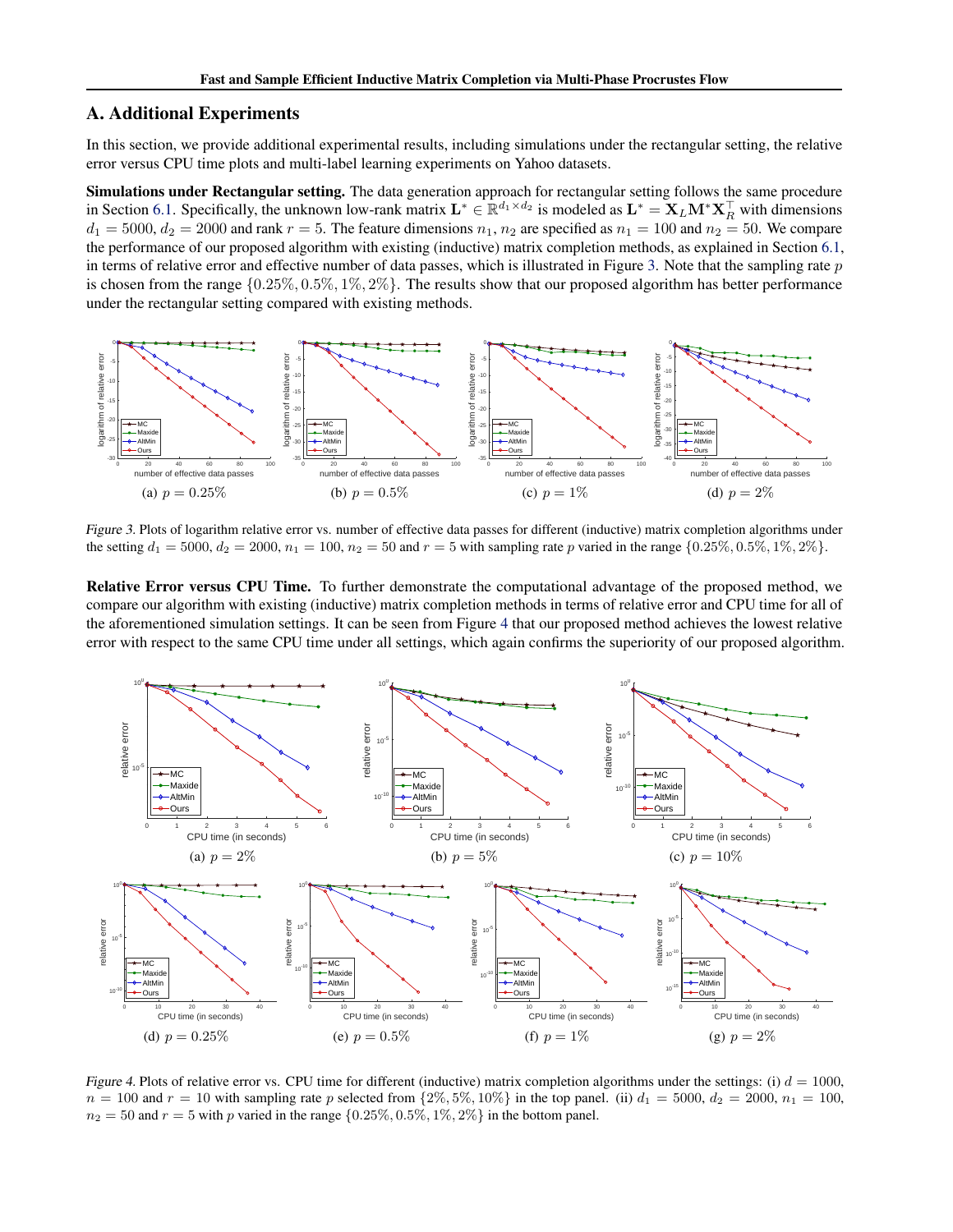Multi-Label Learning on Yahoo Datasets. We provide the experimental results for multi-label learning on the Web page classification Yahoo datasets obtained from Ueda & Saito (2003), including Arts, Education, Health and Science. In particular, each dataset has 5000 different Web pages, which are associated with 462-743 different features and labeled with 26-40 different predefined categories. We extract the top-100 principal components to reconstruct the feature matrix so that our estimation model will not overfit. The comparison results are demonstrated in Table 3, which shows that our method achieves higher prediction accuracy and shorter computational time against existing inductive matrix completion approaches under all of the experimental settings (c.f. Section 6.2 for detailed information).

| <b>Dataest</b> | <b>Method</b>    | $p\% = 10\%$      |                      | $p\% = 25\%$      |                      | $p\% = 50\%$      |                      |
|----------------|------------------|-------------------|----------------------|-------------------|----------------------|-------------------|----------------------|
|                |                  | averaged AP (std) | time(s)              | averaged AP (std) | time(s)              | averaged AP (std) | time(s)              |
| Arts           | <b>BR-linear</b> | 0.4333(0.0055)    | $1.63 \times 10^{1}$ | 0.4608(0.0059)    | $4.99 \times 10^{1}$ | 0.4769(0.0070)    | $1.22 \times 10^{2}$ |
|                | Maxide           | 0.5131(0.0062)    | $3.53 \times 10^{0}$ | 0.5698(0.0046)    | $3.08 \times 10^{0}$ | 0.5821(0.0059)    | $2.78 \times 10^{0}$ |
|                | AltMin           | 0.5232(0.0060)    | $3.04 \times 10^{0}$ | 0.5647(0.0056)    | $2.72 \times 10^{0}$ | 0.5707(0.0060)    | $2.20 \times 10^{0}$ |
|                | Ours             | 0.5412(0.0056)    | $1.16 \times 10^{0}$ | 0.5768(0.0050)    | $0.83 \times 10^{0}$ | 0.5872(0.0061)    | $1.41 \times 10^{0}$ |
| Education      | <b>BR-linear</b> | 0.4515(0.0057)    | $1.52 \times 10^{1}$ | 0.4637(0.0073)    | $4.23 \times 10^{1}$ | 0.4775(0.0073)    | $9.88 \times 10^{1}$ |
|                | Maxide           | 0.5451(0.0054)    | $4.95 \times 10^{0}$ | 0.5851(0.0052)    | $4.16 \times 10^{0}$ | 0.5844(0.0052)    | $3.31 \times 10^{0}$ |
|                | AltMin           | 0.5338(0.0057)    | $2.03 \times 10^{0}$ | 0.5731(0.0075)    | $2.68 \times 10^{0}$ | 0.5848(0.0059)    | $1.70 \times 10^{0}$ |
|                | Ours             | 0.5555(0.0042)    | $1.05 \times 10^{0}$ | 0.5906(0.0058)    | $1.01 \times 10^{0}$ | 0.5963(0.0055)    | $0.88 \times 10^{0}$ |
| Health         | <b>BR-linear</b> | 0.6402(0.0064)    | $1.39 \times 10^{1}$ | 0.6859(0.0028)    | $3.46 \times 10^{1}$ | 0.6933(0.0051)    | $8.45 \times 10^{1}$ |
|                | Maxide           | 0.7210(0.0073)    | $6.10 \times 10^{0}$ | 0.7454(0.0059)    | $4.29 \times 10^{0}$ | 0.7586(0.0051)    | $4.03 \times 10^{0}$ |
|                | AltMin           | 0.6961(0.0091)    | $1.73 \times 10^{0}$ | 0.7370(0.0042)    | $2.82 \times 10^{0}$ | 0.7476(0.0045)    | $2.86 \times 10^{0}$ |
|                | Ours             | 0.7305(0.0053)    | $0.76 \times 10^{0}$ | 0.7496(0.0036)    | $1.60 \times 10^{0}$ | 0.7627(0.0049)    | $1.94 \times 10^{0}$ |
| Science        | <b>BR-linear</b> | 0.4517(0.0113)    | $1.80 \times 10^{1}$ | 0.4671(0.0089)    | $4.67 \times 10^{1}$ | 0.4769(0.0083)    | $1.15 \times 10^{2}$ |
|                | Maxide           | 0.4960(0.0075)    | $7.19 \times 10^{0}$ | 0.5297(0.0042)    | $5.46 \times 10^{0}$ | 0.5413(0.0059)    | $5.25 \times 10^{0}$ |
|                | AltMin           | 0.4888(0.0081)    | $4.38 \times 10^{0}$ | 0.5341(0.0052)    | $4.55 \times 10^{0}$ | 0.5477(0.0056)    | $3.88 \times 10^{0}$ |
|                | Ours             | 0.5095(0.0069)    | $1.11 \times 10^{0}$ | 0.5391(0.0039)    | $0.94 \times 10^{0}$ | 0.5536(0.0065)    | $1.38 \times 10^{0}$ |

Table 3. Experimental results in terms of AP and total running time on Yahoo datasets for multi-label learning via different methods.

# B. Proofs of the Main Results

In this section, we provide the proofs for our main theoretical results. To begin with, we introduce some notations to simplify our proof. Let  $\mathcal{I}: \mathbb{R}^{d_1 \times d_2} \to \mathbb{R}^{d_1 \times d_2}$  be the identity map, i.e.,  $\mathcal{I}(\mathbf{A}) = \mathbf{A}$ . Denote the elementwise infinity norm of matrix A by  $||A||_{\infty,\infty}$ . For any  $\mathbf{Z} \in \mathbb{R}^{(n_1+n_2)\times r}$ , we denote  $\mathbf{Z} = [\mathbf{U}; \mathbf{V}]$ , where  $\mathbf{U} \in \mathbb{R}^{n_1 \times r}$  and  $\mathbf{V} \in \mathbb{R}^{n_2 \times r}$ . According to (4.1), our objective is equivalent to minimize the following regularized loss function in terms of Z

$$
\widetilde{f}_{\Omega}(\mathbf{Z}) := f_{\Omega}(\mathbf{U}, \mathbf{V}) = \frac{1}{2p} \|\mathcal{P}_{\Omega}(\mathbf{X}_{L} \mathbf{U} \mathbf{V}^{\top} \mathbf{X}_{R}^{\top} - \mathbf{L})\|_{F}^{2} + \frac{1}{8} \|\mathbf{U}^{\top} \mathbf{U} - \mathbf{V}^{\top} \mathbf{V}\|_{F}^{2}.
$$
\n(B.1)

Let Sym :  $\mathbb{R}^{d_1 \times d_2} \to \mathbb{R}^{(d_1 + d_2) \times (d_1 + d_2)}$  be the lifting operator, such that for any matrix  $\mathbf{A} \in \mathbb{R}^{d_1 \times d_2}$ 

$$
Sym(\mathbf{A}) = \begin{bmatrix} \mathbf{0} & \mathbf{A} \\ \mathbf{A}^{\top} & \mathbf{0} \end{bmatrix}.
$$

For any block matrices  $\mathbf{A} \in \mathbb{R}^{(d_1+d_2) \times (d_1+d_2)}$  with partitions

$$
\mathbf{A} = \begin{bmatrix} \mathbf{A}_{11} & \mathbf{A}_{12} \\ \mathbf{A}_{21} & \mathbf{A}_{22} \end{bmatrix}, \text{ where } \mathbf{A}_{ij} \in \mathbb{R}^{d_i \times d_j}, i, j \in \{1, 2\},\
$$

define linear operators  $\mathcal{P}_{\text{diag}}$  and  $\mathcal{P}_{\text{off}}$ :  $\mathbb{R}^{(d_1+d_2)\times(d_1+d_2)} \to \mathbb{R}^{(d_1+d_2)\times(d_1+d_2)}$  as

$$
\mathcal{P}_{\text{diag}}(\mathbf{A}) = \begin{bmatrix} \mathbf{A}_{11} & \mathbf{0} \\ \mathbf{0} & \mathbf{A}_{22} \end{bmatrix} \quad \text{and} \quad \mathcal{P}_{\text{off}}(\mathbf{A}) = \begin{bmatrix} \mathbf{0} & \mathbf{A}_{12} \\ \mathbf{A}_{21} & \mathbf{0} \end{bmatrix}.
$$

Similarly, for any block matrices  $\mathbf{B} \in \mathbb{R}^{(n_1+n_2)\times(n_1+n_2)}$  with partitions

$$
\mathbf{B} = \begin{bmatrix} \mathbf{B}_{11} & \mathbf{B}_{12} \\ \mathbf{B}_{21} & \mathbf{B}_{22} \end{bmatrix}, \text{ where } \mathbf{B}_{ij} \in \mathbb{R}^{n_i \times n_j}, i, j \in \{1, 2\},
$$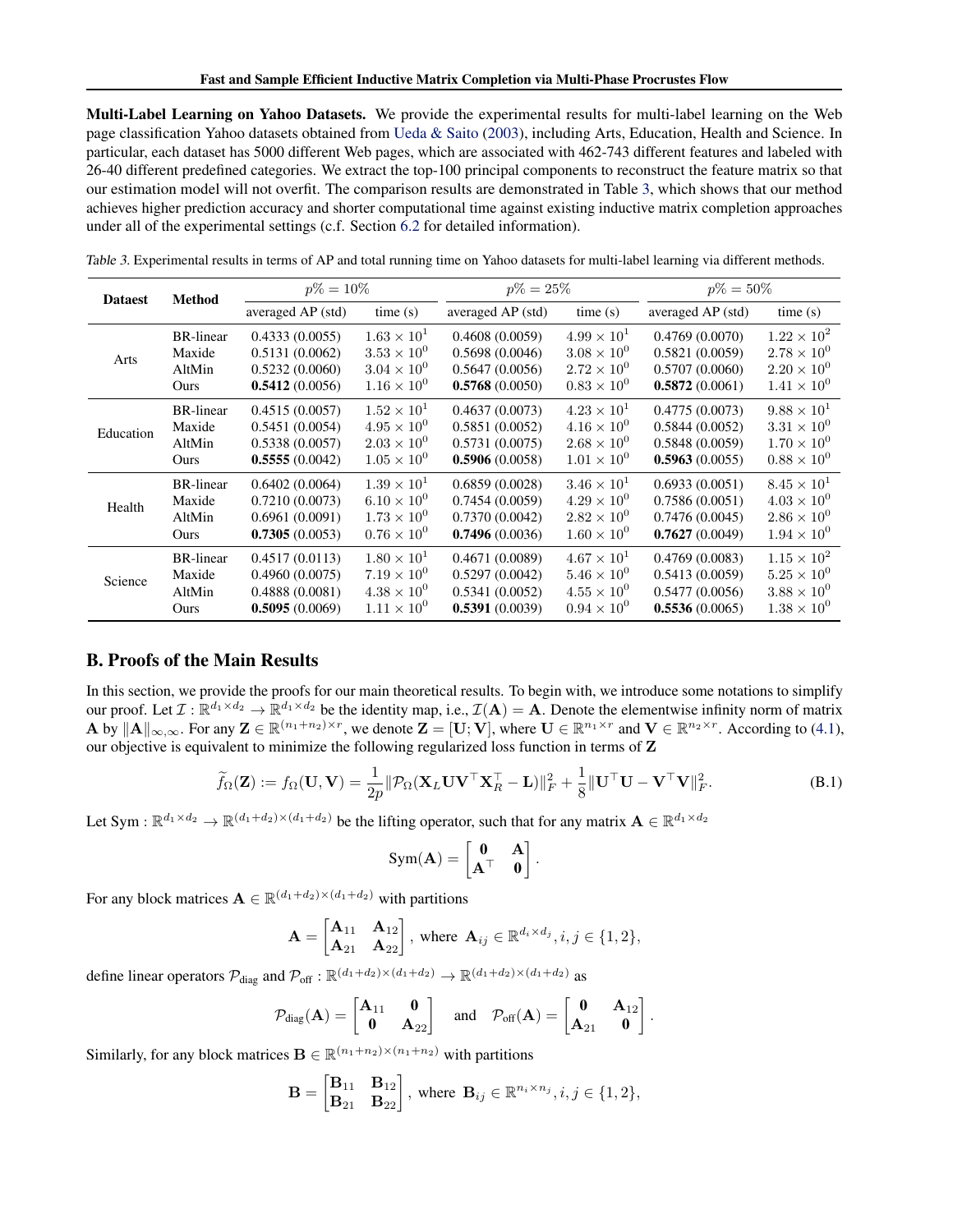define operators  $\overline{\mathcal{P}}_{diag}$  and  $\overline{\mathcal{P}}_{off}$  :  $\mathbb{R}^{(n_1+n_2)\times(n_1+n_2)} \to \mathbb{R}^{(n_1+n_2)\times(n_1+n_2)}$  as

$$
\overline{\mathcal{P}}_{\text{diag}}(\mathbf{B}) = \begin{bmatrix} \mathbf{B}_{11} & \mathbf{0} \\ \mathbf{0} & \mathbf{B}_{22} \end{bmatrix} \quad \text{and} \quad \overline{\mathcal{P}}_{\text{off}}(\mathbf{B}) = \begin{bmatrix} \mathbf{0} & \mathbf{B}_{12} \\ \mathbf{B}_{21} & \mathbf{0} \end{bmatrix}.
$$

In addition, let  $\Omega \in [d_1 + d_2] \times [d_1 + d_2]$  be the corresponding index set of observed entries in the lifted space, then the observed matrix in the lifted space can be expressed as

$$
\mathcal{P}_{\widetilde\Omega}\big(\text{Sym}(\mathbf{L})\big) = \begin{bmatrix} \mathbf{0} & \mathcal{P}_{\Omega}(\mathbf{L}) \\ \left(\mathcal{P}_{\Omega}(\mathbf{L})\right)^\top & \mathbf{0} \end{bmatrix}.
$$

And we let  $X \in \mathbb{R}^{(d_1+d_2)\times(n_1+n_2)}$  be the corresponding feature matrix in the lifted space, such that

$$
\mathbf{X} = \begin{bmatrix} \mathbf{X}_L & \mathbf{0} \\ \mathbf{0} & \mathbf{X}_R \end{bmatrix}.
$$

Thus with the notations above, the regularized loss function  $\tilde{f}_{\Omega}$  in (B.1) can be rewritten as

$$
\widetilde{f}_{\Omega}(\mathbf{Z}) = \frac{1}{4p} \left\| \mathcal{P}_{\widetilde{\Omega}} \left( \mathbf{X} \mathbf{Z} \mathbf{Z}^{\top} \mathbf{X}^{\top} - \mathbf{Sym}(\mathbf{L}) \right) \right\|_{F}^{2} + \frac{1}{8} \left\| \mathbf{Z}^{\top} \mathbf{D} \mathbf{Z} \right\|_{F}^{2},\tag{B.2}
$$

where D is defined as

$$
\mathbf{D} = \begin{bmatrix} \mathbf{I}_{n_1} & \mathbf{0} \\ \mathbf{0} & -\mathbf{I}_{n_2} \end{bmatrix}.
$$

Recall that  $\mathbf{Z}^* = [\mathbf{U}^*; \mathbf{V}^*]$  and  $\mathcal{P}_{\Omega}(\mathbf{L}) = \mathcal{P}_{\Omega}(\mathbf{L}^*)$ , then the gradient of  $\hat{f}_{\Omega}$  can be formulated as

$$
\nabla \widetilde{f}_{\Omega}(\mathbf{Z}) = \frac{1}{p} \mathbf{X}^{\top} \mathcal{P}_{\widetilde{\Omega}}(\mathbf{X} [\mathbf{Z} \mathbf{Z}^{\top} - \mathbf{Z}^* \mathbf{Z}^{*\top}] \mathbf{X}^{\top}) \mathbf{X} \mathbf{Z} + \frac{1}{2} (\overline{\mathcal{P}}_{\text{diag}} - \overline{\mathcal{P}}_{\text{off}}) (\mathbf{Z} \mathbf{Z}^{\top}) \mathbf{Z}.
$$
 (B.3)

### B.1. Proof of Theorem 5.3

*Proof.* According to the initialization phase of Algorithm 1, we have

$$
\begin{split} \|\mathbf{U}_{\text{init}}\mathbf{V}_{\text{init}}^{\top} - \mathbf{M}^{*}\|_{2} &= \|p_{0}^{-1}\mathbf{X}_{L}^{\top}\mathcal{P}_{\Omega_{0}}(\mathbf{L}^{*})\mathbf{X}_{R} - \mathbf{M}^{*}\|_{2} \\ &= \|\mathbf{X}_{L}^{\top}(p_{0}^{-1}\mathcal{P}_{\Omega_{0}}(\mathbf{L}^{*}) - \mathbf{L}^{*})\mathbf{X}_{R}\|_{2} \\ &= \left\|\sum_{(i,j)=(1,1)}^{(d_{1},d_{2})} (p_{0}^{-1}\xi_{ij} - 1)L_{ij}^{*} \cdot \mathbf{X}_{L}^{\top}\mathbf{e}_{i}\mathbf{e}_{j}^{\top}\mathbf{X}_{R}\right\|_{2} := \left\|\sum_{(i,j)=(1,1)}^{(d_{1},d_{2})} \mathbf{S}_{ij}\right\|_{2}, \end{split} \tag{B.4}
$$

where  $\xi_{ij} = 1$ , if  $(i, j) \in \Omega_0$ ;  $\xi_{ij} = 0$ , otherwise. Next we are going to apply Matrix Bernstein to the right hand side of (B.4). Note that  $\mathbb{E}[\mathbf{S}_{ij}] = \mathbf{0}$ , and we have

$$
\|\mathbf{S}_{ij}\|_2 \leq \frac{1}{p_0} |L_{ij}^*| \cdot \|\mathbf{X}_L^{\top} \mathbf{e}_i\|_2 \cdot \|\mathbf{X}_R^{\top} \mathbf{e}_j\|_2 \leq \frac{1}{p_0} \|\mathbf{L}^* \|_{\infty,\infty} \cdot \|\mathbf{X}_L\|_{2,\infty} \cdot \|\mathbf{X}_R\|_{2,\infty}.
$$

By Assumptions 3.1 and 3.2, we further obtain

$$
\|\mathbf{S}_{ij}\|_2 \leq \frac{1}{p_0} \|\mathbf{X}_L \overline{\mathbf{U}}^*\|_{2,\infty} \cdot \|\mathbf{\Sigma}^*\|_2 \cdot \|\mathbf{X}_R \overline{\mathbf{V}}^*\|_{2,\infty} \cdot \sqrt{\frac{\mu_1^2 n_1 n_2}{d_1 d_2}} \leq \frac{\mu_0 \mu_1 r \sqrt{n_1 n_2} \sigma_1^*}{p_0 d_1 d_2}.
$$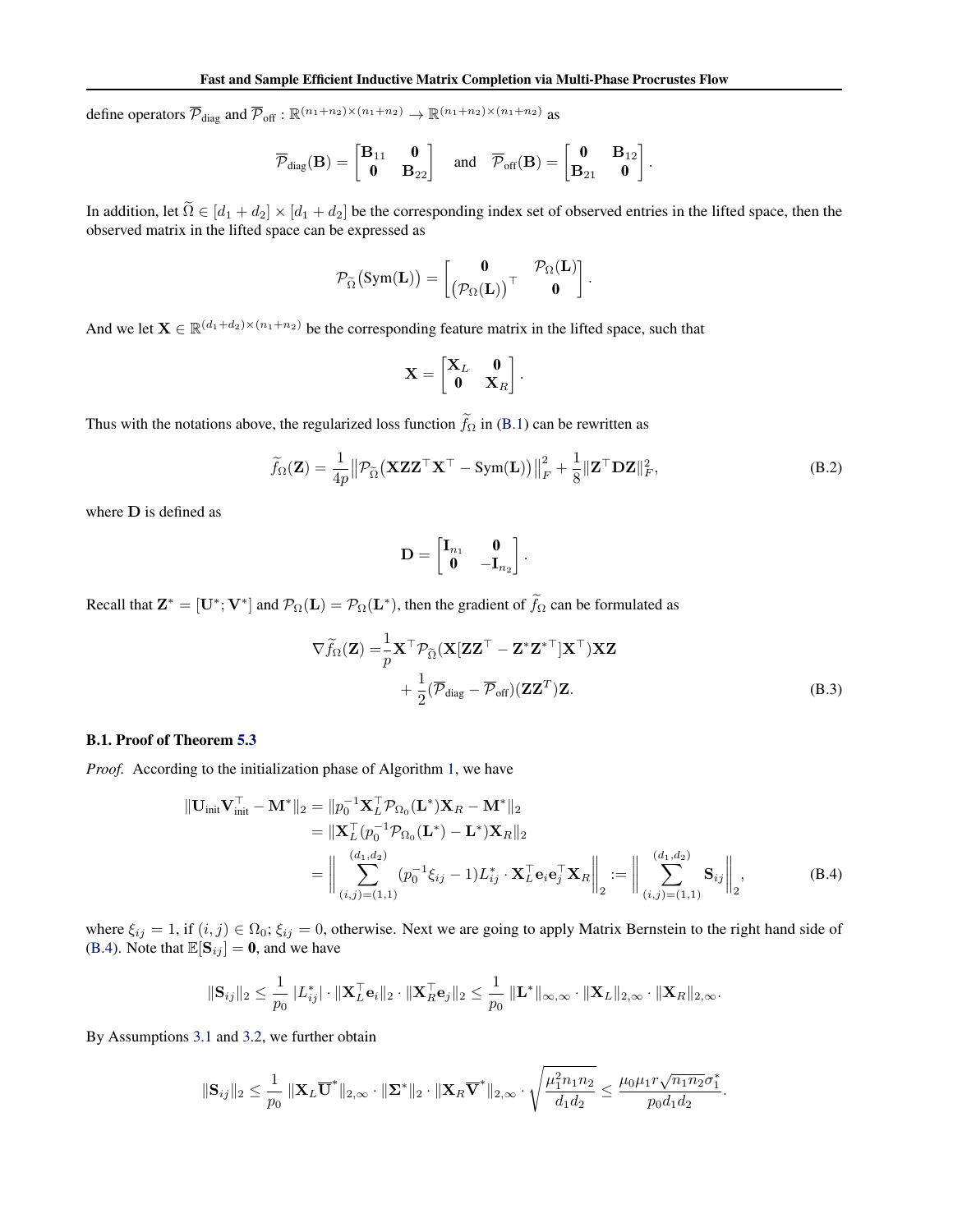Denote  $S = \sum_{i,j} \mathbf{S}_{ij}$ . To apply Matrix Bernstein, it remains to bound the terms  $\|\mathbb{E}(\mathbf{S}\mathbf{S}^{\top})\|_2$  and  $\|\mathbb{E}(\mathbf{S}^{\top}\mathbf{S})\|_2$  respectively. Since  $S_{ij}$ 's are independent, we have

$$
\|\mathbb{E}(\mathbf{S}\mathbf{S}^{\top})\|_{2} = \Big\|\sum_{(i,j)=(1,1)}^{(d_{1},d_{2})} \mathbb{E}(\mathbf{S}_{ij}\mathbf{S}_{ij}^{\top})\Big\|_{2}
$$
  
\n
$$
= \frac{1-p_{0}}{p_{0}} \Big\|\sum_{(i,j)=(1,1)}^{(d_{1},d_{2})} L_{ij}^{*2}(\mathbf{X}_{L}^{\top}\mathbf{e}_{i}) \cdot \|\mathbf{X}_{R}^{\top}\mathbf{e}_{j}\|_{2}^{2} \cdot (\mathbf{e}_{i}^{\top}\mathbf{X}_{L})\Big\|_{2}
$$
  
\n
$$
\leq \frac{1}{p_{0}} \Big\|\sum_{i=1}^{d_{1}} \mathbf{e}_{i} \mathbf{e}_{i}^{\top} \cdot \Big[\sum_{j=1}^{d_{2}} L_{ij}^{*2} \cdot \|\mathbf{X}_{R}^{\top}\mathbf{e}_{j}\|_{2}^{2}\Big]\Big\|_{2}
$$
  
\n
$$
\leq \frac{1}{p_{0}} \cdot \max_{i \in [d_{1}]} \Big(\sum_{j=1}^{d_{2}} L_{ij}^{*2} \cdot \|\mathbf{X}_{R}^{\top}\mathbf{e}_{j}\|_{2}^{2}\Big) \leq \frac{\mu_{1}n_{1}}{p_{0}d_{2}} \cdot \|\mathbf{L}^{*}\|_{2,\infty}^{2}, \tag{B.5}
$$

where the first inequality is due to the fact that  $||AB||_2 \le ||A||_2 \cdot ||B||_2$  and  $X_L$  is orthonormal, the last inequality follows from Assumption 3.2. According to the SVD of  $L^*$  and Assumption 3.1, we have

$$
\|\mathbf{L}^*\|_{2,\infty} = \|(\mathbf{X}_L \overline{\mathbf{U}}^*) \cdot \mathbf{\Sigma}^*\|_{2,\infty} \le \|\mathbf{X}_L \overline{\mathbf{U}}^*\|_{2,\infty} \cdot \|\mathbf{\Sigma}^*\|_2 \le \sqrt{\frac{\mu_0 r}{d_1}} \sigma_1^*.
$$
 (B.6)

Therefore, plugging (B.6) into (B.5), we obtain

$$
\|\mathbb{E}(\mathbf{S}\mathbf{S}^{\top})\|_2 \le \frac{\mu_0 \mu_1 r n_1}{p_0 d_1 d_2} \sigma_1^{*2}.
$$

Similarly, we can obtain the upper bound of  $\|\mathbb{E}(S^{\top}S)\|_2$ , which implies

$$
\max \left\{ \left\| \mathbb{E}(\mathbf{S}^\top \mathbf{S}) \right\|_2, \left\| \mathbb{E}(\mathbf{S} \mathbf{S}^\top) \right\|_2 \right\} \le \frac{\mu_0 \mu_1 r(n_1 + n_2)}{p_0 d_1 d_2} \sigma_1^{*2}
$$

Applying Matrix Bernstein Lemma E.1, under condition that  $p_0 \geq c\mu_0\mu_1 r^2 \kappa^2(n_1+n_2)\log d/(\gamma^2d_1d_2)$ , we have

$$
\mathbb{P}\bigg\{\bigg\|\sum_{(i,j)=(1,1)}^{(d_1,d_2)}\mathbf{S}_{ij}\bigg\|_2\geq \gamma\cdot\frac{\sigma_r^*}{\sqrt{r}}\bigg\}\leq (d_1+d_2)\cdot\exp(-c'\log d)\leq\frac{1}{d},
$$

where  $c, c', \gamma > 0$  are some constants. This further implies that with probability at least  $1 - 1/d$ , we have  $\|\mathbf{U}_{\text{init}}\mathbf{V}_{\text{init}}^{\top} - \mathbf{V}_{\text{init}}\|$  $\mathbf{M}^*\|_2 \leq \gamma \sigma_r^*/\sqrt{r}$ . Finally, according to Lemma 5.14 in Tu et al. (2015), we obtain

$$
D^2(\mathbf{Z}_{\text{init}}, \mathbf{Z}^*) \leq \frac{2}{\sqrt{2}-1} \cdot \frac{\|\mathbf{U}_{\text{init}} \mathbf{V}_{\text{init}}^\top - \mathbf{M}^*\|_F^2}{\sigma_r(\mathbf{M}^*)} \leq \frac{10r \|\mathbf{U}_{\text{init}} \mathbf{V}_{\text{init}}^\top - \mathbf{M}^*\|_2^2}{\sigma_r^*} \leq 10\gamma^2 \sigma_r^*,
$$

where the second inequality holds because rank( $\mathbf{U}_{init} \mathbf{V}_{init}^{\top} - \mathbf{M}^*$ ) is at most  $2r$ .

# B.2. Proof of Theorem 5.4

Before proceeding to the main proof, we introduce the following notations and facts. Recall that  $M^* = \overline{U}^* \Sigma^* \overline{V}^{* \top}$ and  $\mathbf{Z}^* = [\mathbf{U}^*; \overline{\mathbf{V}}^*] \mathbf{\Sigma}^{*1/2}$ , we denote  $\mathbf{\Sigma}^* = [\mathbf{U}^*; -\mathbf{\overline{V}}^*] \mathbf{\Sigma}^{*1/2}$ . Note that  $\mathbf{M}^*$  and  $\mathbf{L}^*$  have the same set of singular values, thus for any  $\ell \in [r]$ ,  $\sigma_{\ell}^2(\mathbf{Z}^*) = \sigma_{\ell}^2(\mathbf{Z}^*) = 2\sigma_{\ell}^*$ . We further note that  $\mathbf{Z}^{*T}\widetilde{\mathbf{Z}}^* = \widetilde{\mathbf{Z}}^{*T}\widetilde{\mathbf{Z}}^* = \mathbf{0}$ , and Sym(M<sup>\*</sup>) =  $(\mathbf{Z}^* \mathbf{Z}^{*\top} - \tilde{\mathbf{Z}}^* \tilde{\mathbf{Z}}^{*\top})/2$ . Define reference function  $G(\mathbf{Z})$  as  $G(\mathbf{Z}) = ||\mathbf{Z}\mathbf{Z}^{\top} - \mathbf{Z}^* \mathbf{Z}^{*\top}||_F^2/4$ , then the gradient of G is given by

$$
\nabla G(\mathbf{Z}) = (\mathbf{Z}\mathbf{Z}^{\top} - \mathbf{Z}^* \mathbf{Z}^{*\top})\mathbf{Z}.
$$
 (B.7)

.

 $\Box$ 

Thus according to (B.3), we have

$$
\nabla \widetilde{f}_{\Omega}(\mathbf{Z}) = \frac{1}{2} \nabla G(\mathbf{Z}) + \frac{1}{2} (\widetilde{\mathbf{Z}}^* \widetilde{\mathbf{Z}}^{*\top}) \mathbf{Z} + \mathbf{X}^\top \left( \frac{1}{p} \mathcal{P}_{\widetilde{\Omega}} - \mathcal{P}_{\text{off}} \right) (\mathbf{X} [\mathbf{Z} \mathbf{Z}^\top - \mathbf{Z}^* \mathbf{Z}^{*\top}] \mathbf{X}^\top) \mathbf{X} \mathbf{Z}.
$$
 (B.8)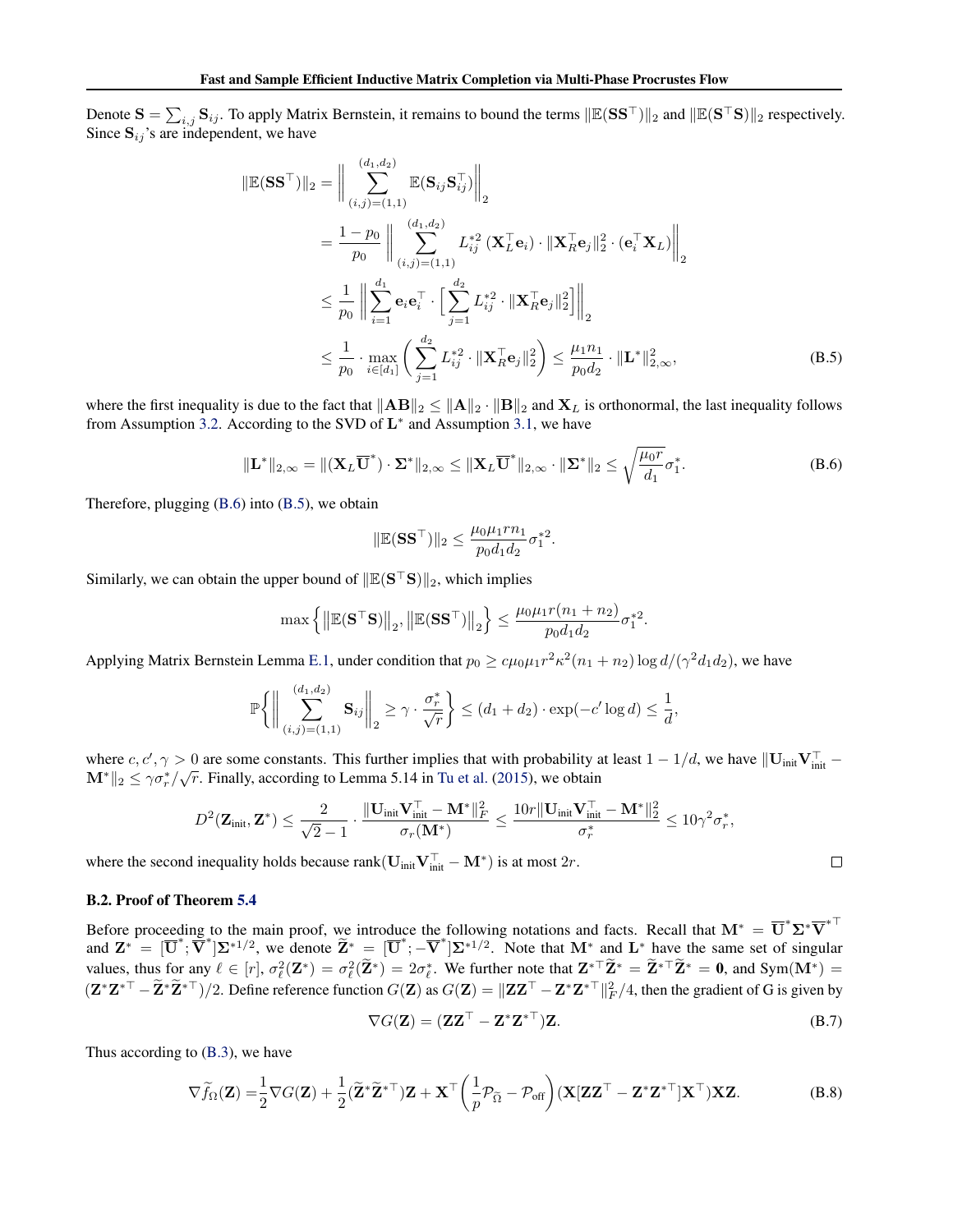The following lemmas demonstrate the local curvature and local smoothness properties of  $f_{\Omega}$ , which are proved in Sections C.1 and C.2, respectively. In both lemmas, for any  $\mathbf{Z} \in \mathbb{R}^{(n_1+n_2)\times r}$ , we let  $\mathbf{R} = \operatorname{argmin}_{\tilde{\mathbf{R}} \in \mathbb{Q}_r} ||\mathbf{Z} - \mathbf{Z}^* \tilde{\mathbf{R}}||_F$ , and denote  $H = Z - Z^*R.$ 

**Lemma B.1** (Local curvature). Under the previously stated assumptions in Theorem 5.4, for any fixed  $\mathbf{Z} = [\mathbf{U}; \mathbf{V}] \in$  $\mathbb{R}^{(n_1+n_2)\times r}$  such that  $D(\mathbf{Z}, \mathbf{Z}^*) \leq \sqrt{2\sigma_r^*/5}$  and  $\|\mathbf{X}_L\mathbf{U}\|_{2,\infty} \leq 2\sqrt{\mu_0 r \sigma_1^*/d_1}$ ,  $\|\mathbf{X}_R\mathbf{V}\|_{2,\infty} \leq 2\sqrt{\mu_0 r \sigma_1^*/d_2}$ , there exists constants  $c_1, c_2$  such that if  $|\Omega| \ge c_1 \max{\{\mu_0^2 r^2 \kappa^2, \mu_0 \mu_1 r \kappa n\}} \log d$ , then with probability at least  $1 - c_2/d$ , we have

$$
\langle\nabla\widetilde{f}_\Omega(\mathbf{Z}),\mathbf{H}\rangle\geq\frac{1}{20}\|\mathbf{Z}\mathbf{Z}^\top-\mathbf{Z}^*\mathbf{Z}^{*\top}\|_F^2+\frac{1}{4\sigma_1^*}\|\widetilde{\mathbf{Z}}^*\widetilde{\mathbf{Z}}^{*\top}\mathbf{Z}\|_F^2+\frac{\sigma_r^*}{8}\|\mathbf{H}\|_F^2-40\|\mathbf{H}\|_F^4,
$$

where  $\widetilde{\mathbf{Z}}^* = [\mathbf{U}^*; -\mathbf{V}^*].$ 

**Lemma B.2** (Local smoothness). Under the previous stated assumptions as in Theorem 5.4, for any fixed  $\mathbf{Z} = [\mathbf{U}; \mathbf{V}] \in$ **Example 5.2** (Local shootiness). Onder the previous stated assumptions as in Theorem 5.4, for any lixed  $\mathbf{Z} = [\mathbf{C}, \mathbf{v}] \in$ <br> $\mathbb{R}^{(n_1+n_2)\times r}$  such that  $D(\mathbf{Z}, \mathbf{Z}^*) \le \sqrt{\sigma_r^2/4}$  and  $\|\mathbf{X}_L \mathbf{U}\|_{2,\infty} \le 2\$ constants  $c_1, c_2$  such that if  $|\Omega| \ge c_1 \mu_0 \mu_1 r \kappa n \log d$ , then with probability at least  $1 - c_2/d$ , we have

$$
\|\nabla \widetilde{f}_{\Omega}(\mathbf{Z})\|_{F}^{2} \leq (16r+4)\sigma_1^* \|\mathbf{Z}\mathbf{Z}^{\top} - \mathbf{Z}^* \mathbf{Z}^{*\top}\|_{F}^2 + \|\widetilde{\mathbf{Z}}^* \widetilde{\mathbf{Z}}^{*\top} \mathbf{Z}\|_{F}^2 + 4r\sigma_r^{*2} \|\mathbf{H}\|_{F}^2,
$$

where  $\widetilde{\mathbf{Z}}^* = [\mathbf{U}^*; -\mathbf{V}^*].$ 

Now we are ready to prove Theorem 5.4.

*Proof.* Theorem 5.4 will be proved by induction. Consider the s-th iteration in Phase 2 of Algorithm 1, for any  $s \ge 1$ . Suppose the previous iterate  $\mathbf{Z}_{s-1}$  is sufficiently close to  $\mathbf{Z}^*$ , i.e.,  $D(\mathbf{Z}_{s-1}, \mathbf{Z}^*) \leq \alpha \sqrt{\sigma_r^*}$ , where  $\alpha$  is defined in Theorem 5.4. In the following discussions, we are going to show that the following contraction result with respect to the s-th iterate:

$$
D^{2}(\mathbf{Z}_{s}, \mathbf{Z}^{*}) \leq \left(1 - \frac{\eta \sigma_{r}^{*}}{16}\right) \cdot D^{2}(\mathbf{Z}_{s-1}, \mathbf{Z}^{*}) + 3\delta \cdot \alpha \sqrt{\sigma_{r}^{*}} + 2\delta^{2}
$$
\n(B.9)

holds with probability at least  $1 - c_1/d$ , where  $\mathbf{Z}_s = [\mathbf{U}_s; \mathbf{V}_s]$  and  $\mathbf{Z}_{s-1} = [\mathbf{U}_{s-1}; \mathbf{V}_{s-1}].$ 

Denote the optimal rotation with respect to  $\mathbf{Z}_{init}$  by  $\mathbf{R}_{init}$  such that  $\mathbf{R}_{init} = \operatorname{argmin}_{\mathbf{R} \in \mathbb{Q}_r} ||\mathbf{Z}_{init} - \mathbf{Z}^* \mathbf{R}||_F$ . Since the initial iterate  $\mathbf{Z}_{\text{init}}$  satisfies  $D(\mathbf{Z}_{\text{init}}, \mathbf{Z}^*) \le \sqrt{\sigma_r^*}/40$ , we have  $\|\mathbf{Z}_{\text{init}} - \mathbf{Z}^* \mathbf{R}_{\text{init}} \|_2 \le \sqrt{\sigma_r^*}/40$ , which implies

$$
\sqrt{\sigma^*_1} \leq \|\mathbf{Z}^*\mathbf{R}_{init}\|_2 - \|\mathbf{Z}_{init} - \mathbf{Z}^*\mathbf{R}_{init}\|_2 \leq \|\mathbf{Z}_{init}\|_2 \leq \|\mathbf{Z}^*\mathbf{R}_{init}\|_2 + \|\mathbf{Z}_{init} - \mathbf{Z}^*\mathbf{R}_{init}\|_2 \leq 2\sqrt{\sigma^*_1}.
$$

Thus, according to the definition of  $C_1$ ,  $C_2$  in (4.2) and Assumption 3.1, we have

$$
\|\mathbf{X}_L \mathbf{U}^*\|_{2,\infty} \leq \|\mathbf{X}_L \overline{\mathbf{U}}^*\|_{2,\infty} \cdot \|\mathbf{\Sigma}^*\|_2^{1/2} \leq \sqrt{\frac{\mu r \sigma_1^*}{d_1}} \leq \sqrt{\frac{\mu r}{d_1}} \cdot \|\mathbf{Z}_{\text{init}}\|_2,
$$

which implies that  $U^* \in C_1$ . Similarly, we can derive that  $V^* \in C_2$ . In addition, based on the definition of the constraint sets  $C_1$  and  $C_2$  in (4.2), we further have  $||\mathbf{U}||_{2,\infty} \leq 2\sqrt{\mu_0 r \sigma_1^*/d_1}$  and  $||\mathbf{V}||_{2,\infty} \leq 2\sqrt{\mu_0 r \sigma_1^*/d_2}$ . For any  $s \in \{1, 2, \ldots, S\}$ , we denote  $\mathbf{R}_s = \operatorname{argmin}_{\mathbf{R} \in \mathbb{Q}_r} \|\mathbf{Z}_s - \mathbf{Z}^* \mathbf{R}\|_F$  as the optimal rotation with respect to  $\mathbf{Z}_s$ , and we let  $H_s = Z_s - Z^*R_s$ . Consider the s-iteration of Phase 2 in Algorithm 1, we let  $\widehat{U}_s = U_{s-1} - \eta \nabla_U f_{\Omega_s}(U_{s-1}, V_{s-1})$  and  $\mathbf{V}_s = \mathbf{V}_{s-1} - \eta \nabla_{\mathbf{V}} f_{\Omega_s}(\mathbf{U}_{s-1}, \mathbf{V}_{s-1}).$  Thus based on the update rule, we have

$$
D^{2}(\mathbf{Z}_{s},\mathbf{Z}^{*}) \leq \|\mathbf{U}_{s}-\mathbf{U}^{*}\mathbf{R}_{s-1}\|_{F}^{2} + \|\mathbf{V}_{s}-\mathbf{V}^{*}\mathbf{R}_{s-1}\|_{F}^{2}
$$
  
= 
$$
\underbrace{\|\mathcal{P}_{\mathcal{C}_{1}}(\widehat{\mathbf{U}}_{s},\delta)-\mathbf{U}^{*}\mathbf{R}_{s-1}\|_{F}^{2}}_{I_{1}} + \underbrace{\|\mathcal{P}_{\mathcal{C}_{2}}(\widehat{\mathbf{V}}_{s},\delta)-\mathbf{V}^{*}\mathbf{R}_{s-1}\|_{F}^{2}}_{I_{2}},
$$

where the first inequality follows from Definition 5.1, and the second inequality follows from the update rule. As for the first term  $I_1$ , we have

$$
I_{1} = ||\mathcal{P}_{\mathcal{C}_{1}}(\widehat{\mathbf{U}}_{s}) - \mathbf{U}^{*}\mathbf{R}_{s-1}||_{F}^{2} + 2\langle \mathcal{P}_{\mathcal{C}_{1}}(\widehat{\mathbf{U}}_{s}, \delta) - \mathcal{P}_{\mathcal{C}_{1}}(\widehat{\mathbf{U}}_{s}), \mathcal{P}_{\mathcal{C}_{1}}(\widehat{\mathbf{U}}_{s}) - \mathbf{U}^{*}\mathbf{R}_{s-1}\rangle
$$
  
+  $||\mathcal{P}_{\mathcal{C}_{1}}(\widehat{\mathbf{U}}_{s}, \delta) - \mathcal{P}_{\mathcal{C}_{1}}(\widehat{\mathbf{U}}_{s})||_{F}^{2}$   
 $\leq ||\mathcal{P}_{\mathcal{C}_{1}}(\widehat{\mathbf{U}}_{s}) - \mathbf{U}^{*}\mathbf{R}_{s-1}||_{F}^{2} + 2\delta \cdot ||\mathcal{P}_{\mathcal{C}_{1}}(\widehat{\mathbf{U}}_{s}) - \mathbf{U}^{*}\mathbf{R}_{s-1}||_{F} + \delta^{2}$   
 $\leq ||\mathbf{U}_{s-1} - \eta \nabla_{\mathbf{U}}f_{\Omega_{s}}(\mathbf{U}_{s-1}, \mathbf{V}_{s-1}) - \mathbf{U}^{*}\mathbf{R}_{s-1}||_{F}^{2} + 2\delta \cdot ||\mathbf{U}_{s-1} - \eta \nabla_{\mathbf{U}}f_{\Omega_{s}}(\mathbf{U}_{s-1}, \mathbf{V}_{s-1}) - \mathbf{U}^{*}\mathbf{R}_{s-1}||_{F} + \delta^{2},$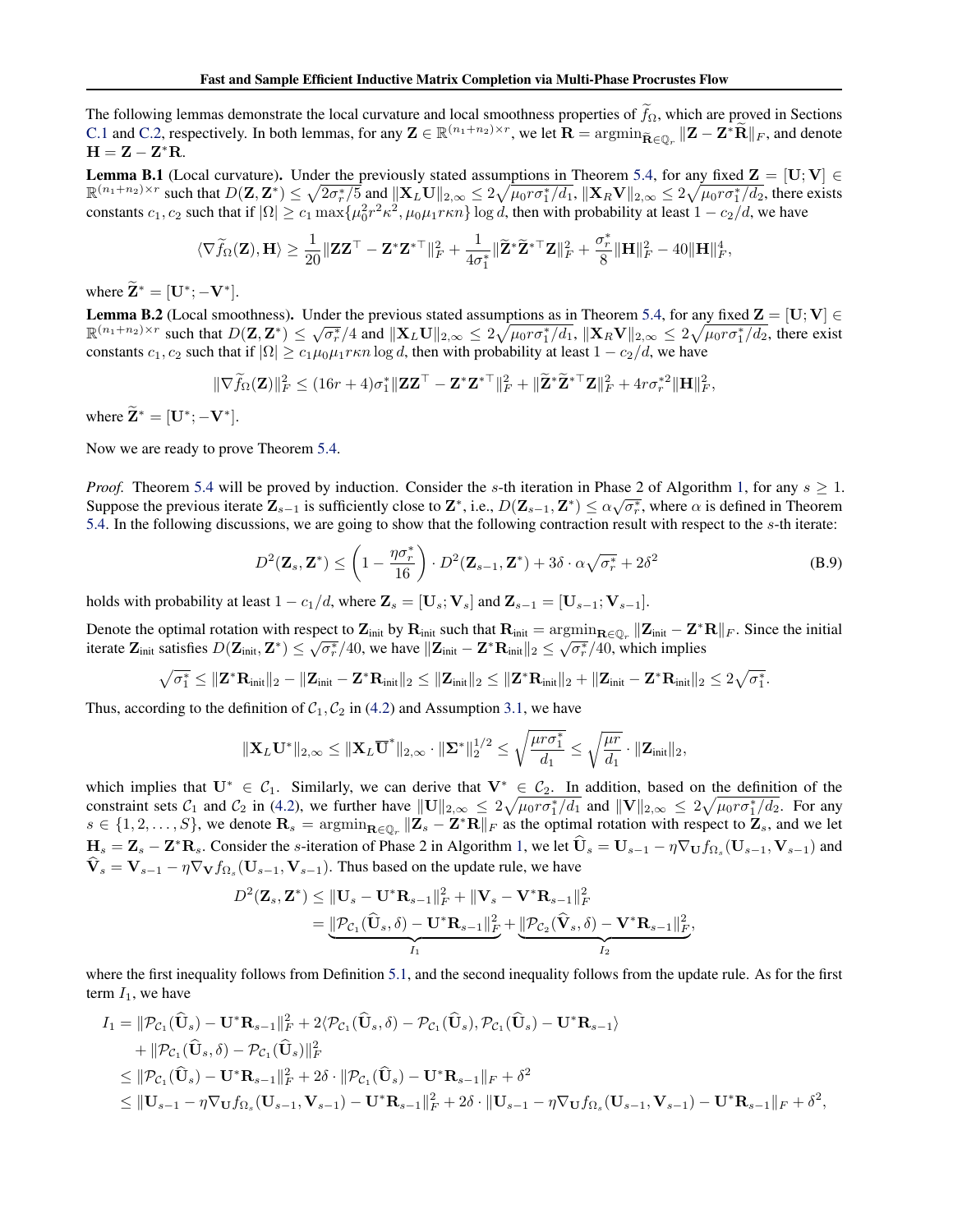where the first inequality holds because  $\mathcal{P}_{\mathcal{C}_1}(\mathbf{U}_s, \delta)$  is the  $\delta$ -approximate solution and  $\mathcal{P}_{\mathcal{C}_1}(\mathbf{U}_s)$  is the exact solution to the same optimization problem, and the second inequality is due to the non-expansive property of projection  $\mathcal{P}_{C_1}$  and the fact that  $U^* \in C_1$ . Based on the similar technique, we can upper bound  $I_2$  as follows

$$
I_2 \leq ||\mathbf{V}_{s-1} - \eta \nabla_{\mathbf{V}} f_{\Omega_s}(\mathbf{U}_{s-1}, \mathbf{V}_{s-1}) - \mathbf{V}^* \mathbf{R}_{s-1}||_F^2 + 2\delta \cdot ||\mathbf{V}_{s-1} - \eta \nabla_{\mathbf{V}} f_{\Omega_s}(\mathbf{U}_{s-1}, \mathbf{V}_{s-1}) - \mathbf{V}^* \mathbf{R}_{s-1}||_F + \delta^2.
$$

Therefore, combining the upper bounds of  $I_1$  and  $I_2$ , we have

$$
D^{2}(\mathbf{Z}_{s},\mathbf{Z}^{*}) \leq D^{2}(\mathbf{Z}_{s-1},\mathbf{Z}^{*}) - 2\eta \langle \nabla \widetilde{f}_{\Omega_{s}}(\mathbf{Z}_{s-1}),\mathbf{H}_{s-1} \rangle + \eta^{2} \|\nabla \widetilde{f}_{\Omega_{s}}(\mathbf{Z}_{s-1})\|_{F}^{2} + 2\sqrt{2}\delta \cdot \left( D^{2}(\mathbf{Z}_{s-1},\mathbf{Z}^{*}) - 2\eta \langle \nabla \widetilde{f}_{\Omega_{s}}(\mathbf{Z}_{s-1}),\mathbf{H}_{s-1} \rangle + \eta^{2} \|\nabla \widetilde{f}_{\Omega_{s}}(\mathbf{Z}_{s-1})\|_{F}^{2} \right)^{1/2} + 2\delta^{2},
$$

where  $f_{\Omega_s}$  is defined in (B.3), and the inequality follows from the triangle inequality.

It is worth noting that the subsampling technique ensures the previous iterate  $\mathbf{Z}_{s-1}$  is independent of the samples  $\Omega_s$  used in the s-th iteration. According to the assumptions of Theorem 5.4,  $|\Omega_s| = |\Omega|/(2S) \le c_1 \max{\{\mu_0^2 r^2 \kappa^2, \mu_0 \mu_1 r \kappa n\}} \log d$ , thus we can directly apply Lemmas B.1 and B.2. More specifically, with probability at least  $1 - c_1/d$ , we have

$$
\langle \nabla \widetilde{f}_{\Omega_s}(\mathbf{Z}_{s-1}), \mathbf{H}_{s-1} \rangle \geq \frac{1}{20} \|\mathbf{Z}_{s-1}\mathbf{Z}_{s-1}^{\top} - \mathbf{Z}^* \mathbf{Z}^{*\top}\|_F^2 + \frac{1}{4\sigma_1^*} \|\widetilde{\mathbf{Z}}^* \widetilde{\mathbf{Z}}^{*\top} \mathbf{Z}_{s-1}\|_F^2 + \frac{\sigma_r^*}{8} \|\mathbf{H}_{s-1}\|_F^2 - 40 \|\mathbf{H}_{s-1}\|_F^4,
$$

where  $\widetilde{\mathbf{Z}}^* = [\mathbf{U}^*; -\mathbf{V}^*]$ . In addition, we have

$$
\|\nabla \widetilde{f}_{\Omega_s}(\mathbf{Z}_s)\|_F^2 \leq (16r+4)\sigma_1^* \|\mathbf{Z}_{s-1}\mathbf{Z}_{s-1}^\top - \mathbf{Z}^*\mathbf{Z}^{*\top}\|_F^2 + \|\widetilde{\mathbf{Z}}^*\widetilde{\mathbf{Z}}^{*\top}\mathbf{Z}_{s-1}\|_F^2 + 4r\sigma_r^{*2} \|\mathbf{H}_{s-1}\|_F^2.
$$

Thus, by setting step size  $\eta \leq 1/(200r\sigma_1^*)$ , we obtain

$$
-2\eta\langle\nabla\widetilde{f}_{\Omega_{s}}(\mathbf{Z}_{s-1}),\mathbf{H}_{s-1}\rangle+\eta^{2}\|\nabla\widetilde{f}_{\Omega_{s}}(\mathbf{Z}_{s})\|_{F}^{2}\leq-\frac{\eta\sigma_{r}^{*}}{8}\|\mathbf{H}_{s-1}\|_{F}^{2}+80\eta\|\mathbf{H}_{s-1}\|_{F}^{4},
$$

which implies that the induction hypothesis that  $D(\mathbf{Z}_{s-1}, \mathbf{Z}^*) = \|\mathbf{H}_{s-1}\|_F \leq \alpha \sqrt{\sigma_r^*}$ , we have

$$
D^{2}(\mathbf{Z}_{s}, \mathbf{Z}^{*}) \leq \left(1 - \frac{\eta \sigma_{r}^{*}}{16}\right) \cdot D^{2}(\mathbf{Z}_{s-1}, \mathbf{Z}^{*}) + 2\delta \cdot \sqrt{2\left(1 - \frac{\eta \sigma_{r}^{*}}{16}\right)} \cdot D(\mathbf{Z}_{s-1}, \mathbf{Z}^{*}) + 2\delta^{2}
$$
  

$$
\leq \left(1 - \frac{\eta \sigma_{r}^{*}}{16}\right) \cdot D^{2}(\mathbf{Z}_{s-1}, \mathbf{Z}^{*}) + 3\delta \cdot \alpha \sqrt{\sigma_{r}^{*}} + 2\delta^{2},
$$

which completes the proof of  $(B.9)$ .

Moreover, according to the assumption that  $D(\mathbf{Z}_{init}, \mathbf{Z}^*) \leq \alpha \sqrt{\sigma_r^*}/2$ , if we choose  $\delta \leq \alpha \sqrt{\sigma_r^*}/(2\sqrt{2})$ , then we have

$$
D^{2}(\mathbf{Z}_{0}, \mathbf{Z}^{*}) \leq \|\mathbf{U}_{0} - \mathbf{U}^{*}\mathbf{R}_{\text{init}}\|_{F}^{2} + \|\mathbf{V}_{0} - \mathbf{V}^{*}\mathbf{R}_{\text{init}}\|_{F}^{2}
$$
  
\n
$$
\leq \|\mathcal{P}_{\mathcal{C}_{1}}(\mathbf{U}_{\text{init}}) - \mathbf{U}^{*}\mathbf{R}_{\text{init}}\|_{F}^{2} + \|\mathcal{P}_{\mathcal{C}_{2}}(\mathbf{V}_{\text{init}}) - \mathbf{V}^{*}\mathbf{R}_{\text{init}}\|_{F}^{2}
$$
  
\n
$$
+ 2\delta \cdot (\|\mathcal{P}_{\mathcal{C}_{1}}(\mathbf{U}_{\text{init}}) - \mathbf{U}^{*}\mathbf{R}_{\text{init}}\|_{F} + \|\mathcal{P}_{\mathcal{C}_{2}}(\mathbf{V}_{\text{init}}) - \mathbf{V}^{*}\mathbf{R}_{\text{init}}\|_{F}) + 2\delta^{2}
$$
  
\n
$$
\leq D^{2}(\mathbf{Z}_{\text{init}}, \mathbf{Z}^{*}) + 2\sqrt{2}\delta \cdot D(\mathbf{Z}_{\text{init}}, \mathbf{Z}^{*}) + 2\delta^{2} \leq \alpha^{2} \sigma_{r}^{*},
$$

where we let  $\mathbf{R}_{init}$  be the optimal rotation with respect to  $\mathbf{Z}_{init}$ , and the last inequality follows from the non-expansiveness property of projection onto convex set. Thus, we have shown that the induction hypothesis  $D(\mathbf{Z}_{s-1}, \mathbf{Z}^*) \leq \alpha \sqrt{\sigma_r^*}$  holds for the first iterate.

To this end, it remains to verify the induction step, or more specifically,  $D(\mathbf{Z}_{s-1}, \mathbf{Z}^*) \leq \alpha \sqrt{\sigma_r^*}$  implies  $D(\mathbf{Z}_s, \mathbf{Z}^*) \leq \alpha \sqrt{\sigma_r^*}$ , for any  $s \geq 1$ . This step can be proved based on (B.9): with high probability, we have

$$
D^{2}(\mathbf{Z}_{s}, \mathbf{Z}^{*}) \leq \left(1 - \frac{\eta \sigma_{r}^{*}}{16}\right) \cdot D^{2}(\mathbf{Z}_{s-1}, \mathbf{Z}^{*}) + 3\delta \cdot \alpha \sqrt{\sigma_{r}^{*}} + 2\delta^{2}
$$
  

$$
\leq \left(1 - \frac{\eta \sigma_{r}^{*}}{16}\right) \cdot \alpha^{2} \sigma_{r}^{*} + 3\delta \cdot \alpha \sqrt{\sigma_{r}^{*}} + 2\delta^{2} \leq \alpha^{2} \sigma_{r}^{*},
$$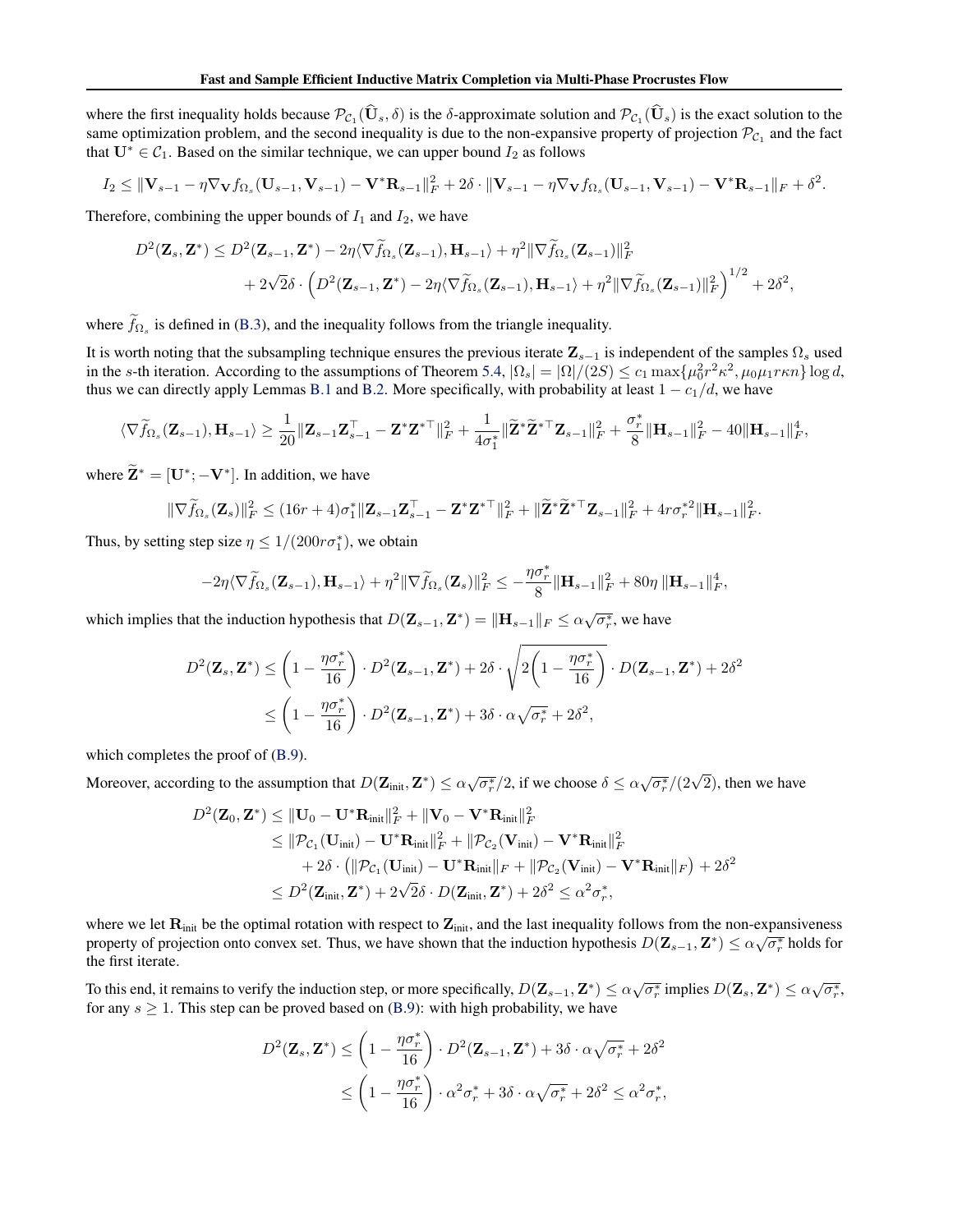provided that  $\delta \leq c_2 \sqrt{\sigma_r^*}/(r\kappa)$  with constant  $c_2$  sufficiently small. Finally, by induction and union bound, we obtain

$$
D^2(\mathbf{Z}_S, \mathbf{Z}^*) \le \left(1 - \frac{\eta \sigma_r^*}{16}\right)^S \cdot D^2(\mathbf{Z}_0, \mathbf{Z}^*) + \frac{16}{\eta \sigma_r^*} \cdot (3\delta \cdot \alpha \sqrt{\sigma_r^*} + 2\delta^2)
$$

holds with probability at least  $1 - c_1 S/d$ , which completes the proof.

### B.3. Proof of Theorem 5.5

The proof of Theorem 5.5 will be similar to the proof of Theorem 5.4. The only difference is that we do not require sample splitting in Phase 3, thus the iterates are no longer independent from the subset of samples. The following curvature and sphering in t has 5, this the relates are no longer independent from the sabset of samples. The following ear value and smoothness of  $\tilde{f}_{\Omega}$  are proved for all  $\mathbf{Z} \in \mathbb{R}^{(n_1+n_2) \times r}$  satisfying  $D(\mathbf{Z}, \mathbf{Z}^$ Sections C.3 and C.4 respectively.

**Lemma B.3** (Local curvature). Under the previously stated assumptions in Theorem 5.5, for all  $\mathbf{Z} = [\mathbf{U}; \mathbf{V}] \in \mathbb{R}^{(n_1+n_2)\times r}$ such that  $D(\mathbf{Z}, \mathbf{Z}^*) \leq c_0 \sqrt{\sigma_r^*}/(\mu_1 n)$  with constant  $c_0$  small enough, there exists constants  $c_1, c_2$  such that if  $|\Omega| \geq$  $c_1\mu_0\mu_1rn \log d$ , then with probability at least  $1 - c_2/d$ , we have

$$
\langle\nabla\widetilde{f}_{\Omega}(\mathbf{Z}),\mathbf{H}\rangle\geq\frac{1}{20}\|\mathbf{Z}\mathbf{Z}^{\top}-\mathbf{Z}^*\mathbf{Z}^{*\top}\|_F^2+\frac{1}{4\sigma_1^*}\|\widetilde{\mathbf{Z}}^*\widetilde{\mathbf{Z}}^{*\top}\mathbf{Z}\|_F^2+\frac{\sigma_r^*}{8}\|\mathbf{H}\|_F^2-20\|\mathbf{H}\|_F^4,
$$

where  $\widetilde{\mathbf{Z}}^* = [\mathbf{U}^*; -\mathbf{V}^*].$ 

**Lemma B.4** (Local smoothness). Under the previous stated assumptions as in Theorem 5.5, for all  $\mathbf{Z} = [\mathbf{U}; \mathbf{V}] \in$ **EXECUTE:**  $\mathbb{R}^{(n_1+n_2)\times r}$  such that  $D(\mathbf{Z}, \mathbf{Z}^*) \leq c_0 \sqrt{\sigma_r^2}/(\mu_1 n)$  with constant  $c_0$  small enough, there exist constants  $c_1, c_2$  such that if  $|\Omega| \ge c_1 \mu_0 \mu_1 r n \log d$ , then with probability at least  $1 - c_2/d$ , we have

$$
\|\nabla \widetilde{f}_{\Omega}(\mathbf{Z})\|_{F}^{2} \leq 84\sigma_1^* \|\mathbf{Z}\mathbf{Z}^{\top} - \mathbf{Z}^*\mathbf{Z}^{*\top}\|_{F}^{2} + \|\widetilde{\mathbf{Z}}^*\widetilde{\mathbf{Z}}^{*\top}\mathbf{Z}\|_{F}^{2} + 4\sigma_1^*\sigma_r^* \|\mathbf{H}\|_{F}^{2} + 40\sigma_1^* \|\mathbf{H}\|_{F}^{4},
$$

where  $\widetilde{\mathbf{Z}}^* = [\mathbf{U}^*; -\mathbf{V}^*].$ 

Now we are ready to prove Theorem 5.5.

*Proof.* For any  $t \in \{0, 1, ..., T\}$ , we denote  $\mathbf{R}^t = \arg\min_{\mathbf{R} \in \mathbb{Q}_r} ||\mathbf{Z}^t - \mathbf{Z}^* \mathbf{R}||_F$  as the optimal rotation with respect to  $\mathbf{Z}^t$ , and we let  $\mathbf{H}^t = \mathbf{Z}^t - \mathbf{Z}^* \mathbf{R}^t$ . Note that the initial iterate of Phase 3 in Algorithm 1 satisfying  $D(\mathbf{Z}^0, \mathbf{Z}^*) \leq c_0 \sqrt{\sigma_r^*}/(\mu n)$ . Assume the induction hypothesis  $D(\mathbf{Z}^s, \mathbf{Z}^*) \leq c_0 \sqrt{\sigma_r^*}/(\mu n)$  holds for  $s = 1, 2, \ldots, t$ . Consider the t-th iteration, based on the update rule, we have

$$
D^{2}(\mathbf{Z}^{t+1}, \mathbf{Z}^{*}) \leq \|\mathbf{U}^{t+1} - \mathbf{U}^{*}\mathbf{R}^{t}\|_{F}^{2} + \|\mathbf{V}^{t+1} - \mathbf{V}^{*}\mathbf{R}^{t}\|_{F}^{2}
$$
  
\n
$$
= \|\mathbf{U}^{t} - \tau \nabla_{\mathbf{U}} f_{\Omega}(\mathbf{U}^{t}, \mathbf{V}^{t}) - \mathbf{U}^{*}\mathbf{R}^{t}\|_{F}^{2} + \|\mathbf{V}^{t} - \tau \nabla_{\mathbf{V}} f_{\Omega}(\mathbf{U}^{t}, \mathbf{V}^{t}) - \mathbf{V}^{*}\mathbf{R}^{t}\|_{F}^{2}
$$
  
\n
$$
= D^{2}(\mathbf{Z}^{t}, \mathbf{Z}^{*}) - 2\tau \langle \nabla \widetilde{f}_{\Omega}(\mathbf{Z}^{t}), \mathbf{H}^{t}\rangle + \tau^{2} \|\nabla \widetilde{f}_{\Omega}(\mathbf{Z}^{t})\|_{F}^{2},
$$

where the inequality follows from Definition 5.1. According to the assumptions of Theorem 5.5, we can directly apply Lemmas B.3 and B.4. More specifically, with probability at least  $1 - c'/d$ , we have

$$
\langle \nabla \widetilde{f}_{\Omega}(\mathbf{Z}^t), \mathbf{H}^t \rangle \geq \frac{1}{20} \|\mathbf{Z}^t \mathbf{Z}^{t\top} - \mathbf{Z}^* \mathbf{Z}^{*\top}\|_F^2 + \frac{1}{4\sigma_1^*} \|\widetilde{\mathbf{Z}}^* \widetilde{\mathbf{Z}}^{*\top} \mathbf{Z}^t\|_F^2 + \frac{\sigma_r^*}{8} \|\mathbf{H}^t\|_F^2 - 20 \|\mathbf{H}^t\|_F^4,
$$

where  $\widetilde{\mathbf{Z}}^* = [\mathbf{U}^*; -\mathbf{V}^*]$ . In addition, we have

$$
\|\nabla \widetilde{f}_{\Omega}(\mathbf{Z}^t)\|_F^2 \leq 84\sigma_1^* \|\mathbf{Z}^t \mathbf{Z}^{t\top} - \mathbf{Z}^* \mathbf{Z}^{*\top}\|_F^2 + \|\widetilde{\mathbf{Z}}^* \widetilde{\mathbf{Z}}^{*\top} \mathbf{Z}^t\|_F^2 + 4\sigma_1^* \sigma_r^* \|\mathbf{H}^t\|_F^2 + 40\sigma_1^* \|\mathbf{H}^t\|_F^4.
$$

Thus, by setting step size  $\tau \leq c_1/\sigma_1^*$  with  $c_1 \leq 1/840$ , we obtain

$$
- 2 \tau \langle \nabla \widetilde{f}_{\Omega_s}(\mathbf{Z}^t), \mathbf{H}^t \rangle + \tau^2 \|\nabla \widetilde{f}_{\Omega}(\mathbf{Z}^t)\|_F^2 \leq - \frac{\eta \sigma^*_r}{8} \|\mathbf{H}^t\|_F^2 + 50 \eta \|\mathbf{H}^t\|_F^4,
$$

which implies that under condition that  $D(\mathbf{Z}^t, \mathbf{Z}^*) = \|\mathbf{H}^t\|_F \leq c_2 \sqrt{\sigma_r^*}$  with  $c_2 \leq 1/30$ , we have

$$
D^2(\mathbf{Z}^{t+1}, \mathbf{Z}^*) \leq \left(1 - \frac{\tau \sigma_r^*}{16}\right) \cdot D^2(\mathbf{Z}^t, \mathbf{Z}^*),
$$

which implies the  $(t + 1)$ -th iterate  $\mathbf{Z}^{t+1}$  still satisfies  $D^2(\mathbf{Z}^{t+1}, \mathbf{Z}^*) \le c_0 \sqrt{\sigma_r^*}/(\mu n)$ . Thus by induction, we complete the proof. $\Box$ 

 $\Box$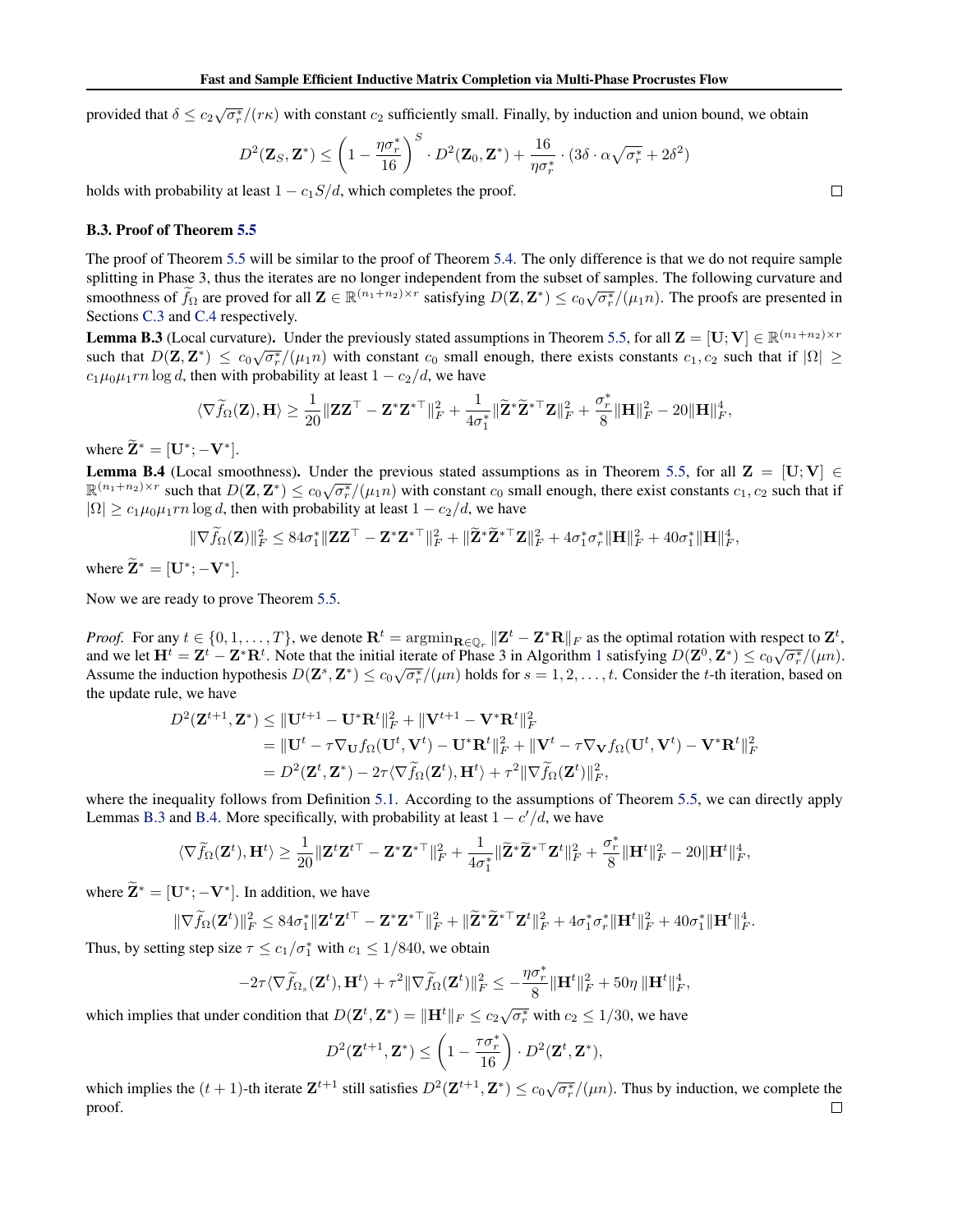### B.4. Proof of Theorem 5.2

*Proof.* To prove the overall theoretical guarantee of Algorithm 1, we need to examine the conditions required by previous main theorems regarding the three phases. More specifically, to ensure the  $O(\sqrt{\sigma_r^*})$  initial ball assumption  $D(\mathbf{Z}_{\text{init}}, \mathbf{Z}^*) \leq \sqrt{2}$  $\alpha\sqrt{\sigma_r^*}/2$  in Theorem 5.4, it suffices to set  $\delta \le \alpha/8$  in Theorem 5.3, which implies the sample complexity required by Phase 1 is  $|\Omega_0| = O(r^2 \kappa^2 n \log d)$ . In addition, according to Theorem 5.4, we have

$$
D^2(\mathbf{Z}_S, \mathbf{Z}^*) \le \left(1 - \frac{c_2}{16r\kappa}\right)^S \cdot \alpha^2 \sigma_r^* + c_4 \delta \cdot r\kappa \sqrt{\sigma_r^*}.
$$

Thus, in order to guarantee the  $O(\sqrt{\sigma_r^*}/n)$  initial ball assumption  $D(\mathbf{Z}_S, \mathbf{Z}^*) \leq c_0 \sqrt{\sigma_r^*}/(\mu_1 n)$  holds in Theorem 5.5, it is sufficient to perform  $S = O(r\kappa \log n)$  iterations in Phase 2 of Algorithm 1 and let the approximation error  $\delta = O(1/(r\kappa n^2))$ . Based on Theorem 5.4, we derive the sample complexity required by Phase 2 is  $c \cdot \max\{\mu_1 n, \mu_0 r \kappa\} \mu_0 r^2 \kappa^2 \log n \log d$ . Together with Theorem 5.5, we conclude that the overall sample complexity of Algorithm 1.

Finally, as for the reconstruction error  $\|\mathbf{M}^T - \mathbf{M}^*\|_F$ , let  $\mathbf{R}^T$  be the optimal rotation between  $\mathbf{Z}^T$  and  $\mathbf{Z}^*$ , then we have

$$
\|\mathbf{U}^T(\mathbf{V}^T)^{\top} - \mathbf{U}^*\mathbf{V}^{*\top}\|_F \le \|\mathbf{U}^T(\mathbf{V}^T - \mathbf{V}^*\mathbf{R}^T)^{\top}\|_F + \|(\mathbf{U}^T - \mathbf{U}^*\mathbf{R}^T)(\mathbf{V}^*\mathbf{R}^T)^{\top}\|_F
$$
  
\n
$$
\le \|\mathbf{U}^T\|_2 \cdot \|\mathbf{V}^T - \mathbf{V}^*\mathbf{R}^T\|_F + \|\mathbf{V}^*\mathbf{R}^T\|_2 \cdot \|\mathbf{U}^T - \mathbf{U}^*\mathbf{R}^T\|_F
$$
  
\n
$$
\le 3\sqrt{\sigma_1^*} \cdot D(\mathbf{Z}^T, \mathbf{Z}^*),
$$
\n(B.10)

where the second inequality is due to  $\|\mathbf{AB}\|_F \le \|\mathbf{A}\|_2 \cdot \|\mathbf{B}\|_F$ , and the last inequality follows from the fact that  $\|\mathbf{Z}^T - \mathbf{Z}\|_F$ where the second mequality is due to  $||AB||_F \le ||A||_2 \cdot ||B||_F$ , and the fast mequality follows from the fact that  $||B||_2$  =  $\mathbf{Z}^* \mathbf{R}^T ||_F \leq D(\mathbf{Z}_S, \mathbf{Z}^*) \leq \alpha \sqrt{\sigma_r^2}/(\mu_1 n) \leq \sqrt{\sigma_1^*}$ . Noticing that according to convergence, which implies that with  $T = O(\kappa \log(1/\epsilon))$  iterations, we have  $D(\mathbf{Z}^T, \mathbf{Z}^*) \leq \epsilon$ . Combining with (B.10), we complete the proof.  $\Box$ 

## C. Proofs of the Technical Lemmas in Section B

In this section, we provide the theoretical proofs of the technical lemmas used in Section B.

### C.1. Proof of Lemma B.1

To prove Lemma B.1, we need to make use of the following auxiliary lemmas. Inspired by Tu et al. (2015), we show that the reference function  $G(\mathbf{Z})$  has a similar local curvature property in Lemma C.1. Based on Matrix Bernstein Inequality, Lemma C.2 generalizes the results of Theorem 4.1 in Candès & Recht  $(2009)$  to inductive setting, while Lemma C.3 provides the high probability bound on the remaining term.

**Lemma C.1.** Let  $\mathbf{Z}, \mathbf{Z}^* \in \mathbb{R}^{(n_1+n_2)\times r}$ , and  $G(\mathbf{Z}) = ||\mathbf{Z}\mathbf{Z}^{\top} - \mathbf{Z}^* \mathbf{Z}^{*\top}||_F^2/4$ . For any  $\mathbf{Z}$  satisfying

$$
\|\mathbf{Z} - \mathbf{Z}^*\mathbf{R}\|_2^2 \le \sigma_r^2(\mathbf{Z}^*)/5, \text{ where } \mathbf{R} = \operatorname*{argmin}_{\widetilde{\mathbf{R}} \in \mathbb{Q}_r} \|\mathbf{Z} - \mathbf{Z}^*\widetilde{\mathbf{R}}\|_F,
$$

we have

$$
\langle \nabla G(\mathbf{Z}), \mathbf{Z}-\mathbf{Z}^*\mathbf{R} \rangle \geq \frac{\sigma_r^2(\mathbf{Z}^*)}{4} \|\mathbf{Z}-\mathbf{Z}^*\mathbf{R}\|_F^2 + \frac{1}{4}\|\mathbf{Z}\mathbf{Z}^\top - \mathbf{Z}^*\mathbf{Z}^{*\top}\|_F^2.
$$

Lemma C.2. Assume the previously stated assumptions in Lemma B.1 hold. Define subspace

$$
\mathcal{T} = \{\overline{\mathbf{U}}^* \mathbf{A}^\top + \mathbf{B} \overline{\mathbf{V}}^{*\top}, \text{ for some } \mathbf{A} \in \mathbb{R}^{n_2 \times r} \text{ and } \mathbf{B} \in \mathbb{R}^{n_1 \times r} \}.
$$

Let  $\mathcal{P}_{\mathcal{T}} : \mathbb{R}^{n_1 \times n_2} \to \mathbb{R}^{n_1 \times n_2}$  be the Euclidean projection onto T. Specifically, for any  $\mathbf{Z} \in \mathbb{R}^{n_1 \times n_2}$ , we have

$$
\mathcal{P}_{\mathcal{T}}(\mathbf{Z}) = \overline{\mathbf{U}}^* \overline{\mathbf{U}}^{* \top} \mathbf{Z} + \mathbf{Z} \overline{\mathbf{V}}^* \overline{\mathbf{V}}^{* \top} - \overline{\mathbf{U}}^* \overline{\mathbf{U}}^{* \top} \mathbf{Z} \overline{\mathbf{V}}^* \overline{\mathbf{V}}^{* \top}.
$$
 (C.1)

For any  $\gamma \in (0,1)$ , there exist constants  $c_1$ ,  $c_2$  such that if  $|\Omega| \ge c_1 \mu_0 \mu_1 r n \log d/\gamma^2$ , then for all  $\mathbf{Z} \in \mathbb{R}^{n_1 \times n_2}$ , with probability at least  $1 - c_2/d$ , we have

$$
\left\| \mathcal{P}_{\mathcal{T}}(\mathbf{Z}) - p^{-1} \mathcal{P}_{\mathcal{T}}\left(\mathbf{X}_{L}^{\top} \mathcal{P}_{\Omega}\left(\mathbf{X}_{L} \mathcal{P}_{\mathcal{T}}(\mathbf{Z}) \mathbf{X}_{R}^{\top}\right) \mathbf{X}_{R}\right) \right\|_{F} \leq \gamma \|\mathbf{Z}\|_{F}.
$$
 (C.2)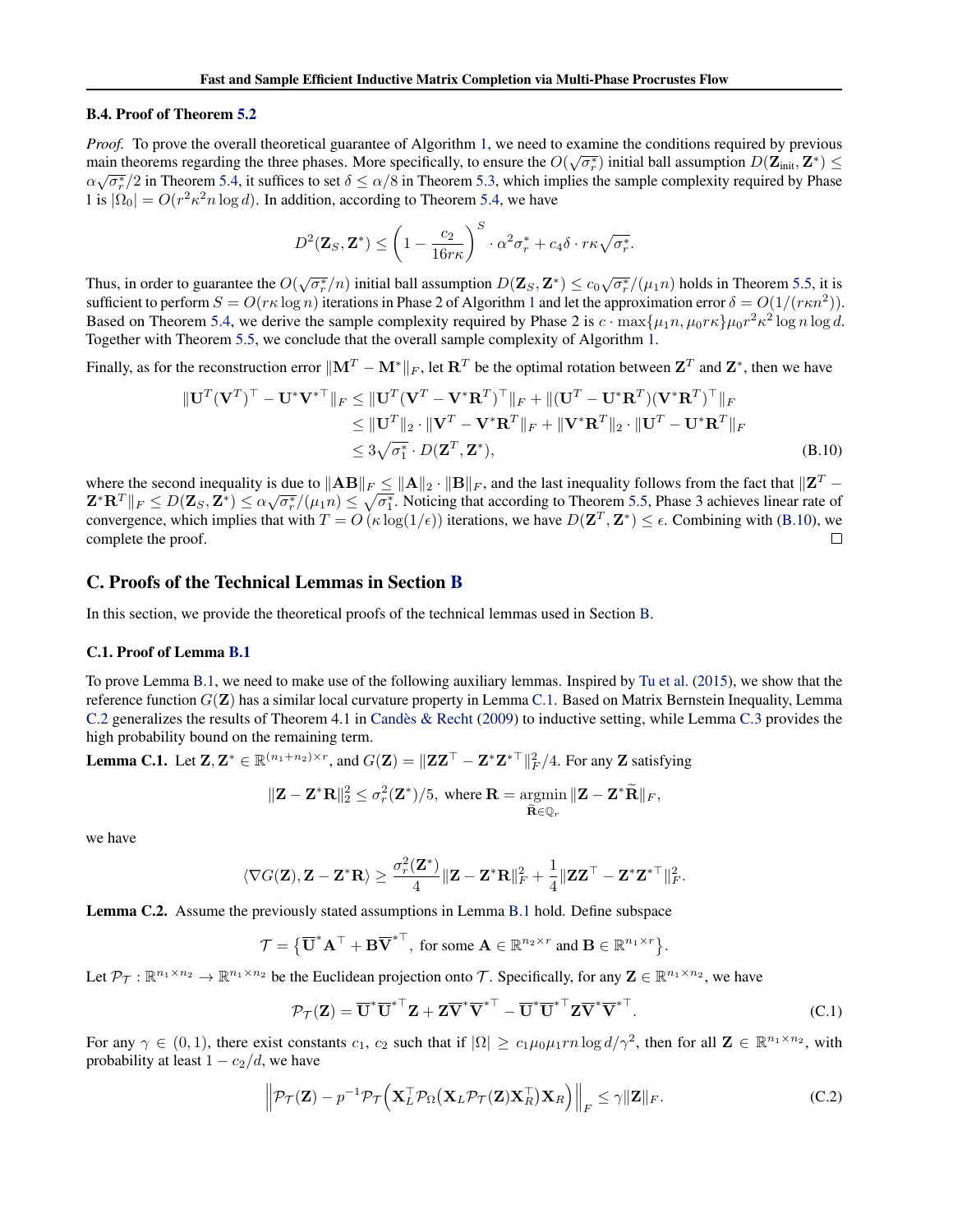Moreover for all  $\mathbf{Z}_1, \mathbf{Z}_2 \in \mathcal{T}$ , we have

$$
|\langle \mathbf{X}_L \mathbf{Z}_1 \mathbf{X}_R^\top - p^{-1} \mathcal{P}_{\Omega} (\mathbf{X}_L \mathbf{Z}_1 \mathbf{X}_R^\top), \mathbf{X}_L \mathbf{Z}_2 \mathbf{X}_R^\top \rangle| \leq \gamma \|\mathbf{Z}_1\|_F \cdot \|\mathbf{Z}_2\|_F,
$$

and for all  $\mathbf{Z} \in \mathcal{T}$ , we have

$$
p^{-1} \|\mathcal{P}_{\Omega}(\mathbf{X}_L \mathbf{Z} \mathbf{X}_R^\top)\|_F^2 \leq (1+\gamma) \|\mathbf{Z}\|_F^2.
$$

**Lemma C.3.** Assume the previously stated assumptions in Lemma B.1 hold. For any fixed  $\mathbf{U} \in \mathbb{R}^{n_1 \times r}$ ,  $\mathbf{V} \in \mathbb{R}^{n_2 \times r}$ satisfying  $||\mathbf{X}_L \mathbf{U}||_{2,\infty} \leq 3\sqrt{\mu_0 r \sigma_1^*/d_1}$  and  $||\mathbf{X}_R \mathbf{V}||_{2,\infty} \leq 3\sqrt{\mu_0 r \sigma_1^*/d_2}$ , there exist constants  $c_1, c_2$  such that with probability  $1 - c_1/d$ , we have

$$
\frac{1}{p} \left\| \mathcal{P}_{\Omega} (\mathbf{X}_L \mathbf{U} \mathbf{V}^\top \mathbf{X}_R^\top) \right\|_F^2 \leq \| \mathbf{U} \mathbf{V}^\top \|_F^2 + \gamma \sigma_r^* \cdot (\|\mathbf{U}\|_F^2 + \|\mathbf{V}\|_F^2),
$$

provided that  $|\Omega| \ge c_2 \max{\{\mu_0^2 r^2 \kappa^2, \mu_0 \mu_1 r \kappa n\}} \log d/\gamma^2$ .

Now we are ready to prove Lemma B.1.

*Proof of Lemma B.1.* Recall that  $\mathbf{R} = \arg\min_{\tilde{\mathbf{R}} \in \mathbb{Q}_r} \| \mathbf{Z} - \mathbf{Z}^* \tilde{\mathbf{R}} \|_F$  and  $\mathbf{H} = \mathbf{Z} - \mathbf{Z}^* \mathbf{R}$ . According to the gradient of  $\tilde{f}_{\Omega}$  in (B.8), we have

$$
\langle\nabla\widetilde{f}_{\Omega}(\mathbf{Z}),\mathbf{H}\rangle=\underbrace{\frac{1}{2}\langle\nabla G(\mathbf{Z}),\mathbf{H}\rangle+\frac{1}{2}\langle\widetilde{\mathbf{Z}}^*\widetilde{\mathbf{Z}}^{*\top}\mathbf{Z},\mathbf{H}\rangle}_{I_1}+\underbrace{\langle(p^{-1}\mathcal{P}_{\widetilde{\Omega}}-\mathcal{P}_{\mathrm{off}})\big(\mathbf{X}\big[\mathbf{Z}\mathbf{Z}^\top-\mathbf{Z}^*\mathbf{Z}^{*\top}\big]\mathbf{X}^\top\big),\mathbf{X}\mathbf{H}(\mathbf{X}\mathbf{Z})^\top\big)}_{I_2}.
$$

In the sequel, we are going to bound the terms  $I_1$  and  $I_2$ , respectively.

Lower bound of  $I_1$ . According to the assumption  $\|\mathbf{H}\|_F \leq \sqrt{2\sigma_r^*/5}$ , we have  $\|\mathbf{Z} - \mathbf{Z}^*\mathbf{R}\|_2^2 \leq \sigma_r^2(\mathbf{Z}^*)/5$ . Thus, we can apply Lemma C.1 directly

$$
I_1 = \frac{1}{2} \langle \nabla G(\mathbf{Z}), \mathbf{H} \rangle + \frac{1}{2} \operatorname{tr}(\mathbf{Z}^\top \tilde{\mathbf{Z}}^* \tilde{\mathbf{Z}}^{*\top} \mathbf{Z})
$$
  
\n
$$
\geq \frac{\sigma_r^2(\mathbf{Z}^*)}{8} \|\mathbf{H}\|_F^2 + \frac{1}{8} \|\mathbf{Z}\mathbf{Z}^\top - \mathbf{Z}^* \mathbf{Z}^{*\top}\|_F^2 + \frac{1}{2\|\tilde{\mathbf{Z}}^*\|_2^2} \|\tilde{\mathbf{Z}}^* \tilde{\mathbf{Z}}^{*\top} \mathbf{Z}\|_F^2
$$
  
\n
$$
= \frac{\sigma_r^*}{4} \|\mathbf{H}\|_F^2 + \frac{1}{8} \|\mathbf{Z}\mathbf{Z}^\top - \mathbf{Z}^* \mathbf{Z}^{*\top}\|_F^2 + \frac{1}{4\sigma_1^*} \|\tilde{\mathbf{Z}}^* \tilde{\mathbf{Z}}^{*\top} \mathbf{Z}\|_F^2, \tag{C.3}
$$

where the first equality holds because  $\mathbf{Z}^*$   $\tilde{\mathbf{Z}}^* = \mathbf{0}$ , the second inequality follows from Lemma C.1 and the fact that  $\|\widetilde{\mathbf{Z}}^*\widetilde{\mathbf{Z}}^*\mathbf{Z}\|^2_F \le \|\widetilde{\mathbf{Z}}^*\|^2_2 \cdot \|\widetilde{\mathbf{Z}}^*\mathbf{Z}\|^2_F$ , and the third equality holds because  $\sigma_r^2(\mathbf{Z}^*) = 2\sigma_r^*$  and  $\|\widetilde{\mathbf{Z}}^*\|^2_2 = 2\sigma_1^*$ .

Upper bound of  $|I_2|$ . Note that  $\mathbf{Z} = [\mathbf{U}; \mathbf{V}]$  and  $\mathbf{M}^* = \mathbf{U}^* \mathbf{V}^{*\top}$ , we denote  $\mathbf{M} = \mathbf{U} \mathbf{V}^\top$ ,  $\widetilde{\mathbf{U}} = \mathbf{U}^* \mathbf{R}$  and  $\widetilde{\mathbf{V}} = \mathbf{V}^* \mathbf{R}$ . Besides, let  $H_U \in \mathbb{R}^{n_1 \times r}$ ,  $H_V \in \mathbb{R}^{n_2 \times r}$  be the top  $n_1$  and bottom  $n_2$  rows of H, respectively, then we have  $U = \widetilde{U} + H_U$ and  $\mathbf{V} = \tilde{\mathbf{V}} + \mathbf{H}_V$ . Note that  $\mathbf{U}\mathbf{V}^\top - \tilde{\mathbf{U}}\tilde{\mathbf{V}}^\top = \tilde{\mathbf{U}}\mathbf{H}_V^\top + \mathbf{H}_U\tilde{\mathbf{V}}^\top + \mathbf{H}_U\mathbf{H}_V^\top$ , and  $\mathbf{H}_U\mathbf{V}^\top + \mathbf{U}\mathbf{H}_V^\top = \tilde{\mathbf{U}}\mathbf{H}_V^\top + \mathbf{H}_U\tilde{\mathbf{V}}^\top + \mathbf{H}_U\tilde{\math$  $2\mathbf{H}_U\mathbf{H}_V^{\top}$ . Based on the above notations, we can reformulate  $I_2$  as follows

$$
I_2 = \langle (p^{-1}\mathcal{P}_{\Omega} - \mathcal{I})(\mathbf{X}_L[\mathbf{U}\mathbf{V}^\top - \widetilde{\mathbf{U}}\widetilde{\mathbf{V}}^\top] \mathbf{X}_R^\top), \mathbf{X}_L(\mathbf{H}_U \mathbf{V}^\top + \mathbf{U}\mathbf{H}_V^\top) \mathbf{X}_R^\top \rangle
$$
  
\n
$$
= \langle \underbrace{(p^{-1}\mathcal{P}_{\Omega} - \mathcal{I})(\mathbf{X}_L[\widetilde{\mathbf{U}}\mathbf{H}_V^\top + \mathbf{H}_U \widetilde{\mathbf{V}}^\top] \mathbf{X}_R^\top), \mathbf{X}_L(\widetilde{\mathbf{U}}\mathbf{H}_V^\top + \mathbf{H}_U \widetilde{\mathbf{V}}^\top) \mathbf{X}_R^\top \rangle}
$$
  
\n
$$
+ 3 \underbrace{\langle (p^{-1}\mathcal{P}_{\Omega} - \mathcal{I})(\mathbf{X}_L[\widetilde{\mathbf{U}}\mathbf{H}_V^\top + \mathbf{H}_U \widetilde{\mathbf{V}}^\top] \mathbf{X}_R^\top), \mathbf{X}_L \mathbf{H}_U \mathbf{H}_V^\top \mathbf{X}_R^\top \rangle}_{I_{22}}
$$
  
\n
$$
+ 2 \underbrace{\langle (p^{-1}\mathcal{P}_{\Omega} - \mathcal{I})(\mathbf{X}_L \mathbf{H}_U \mathbf{H}_V^\top \mathbf{X}_R^\top), \mathbf{X}_L \mathbf{H}_U \mathbf{H}_V^\top \mathbf{X}_R^\top \rangle}_{I_{23}}.
$$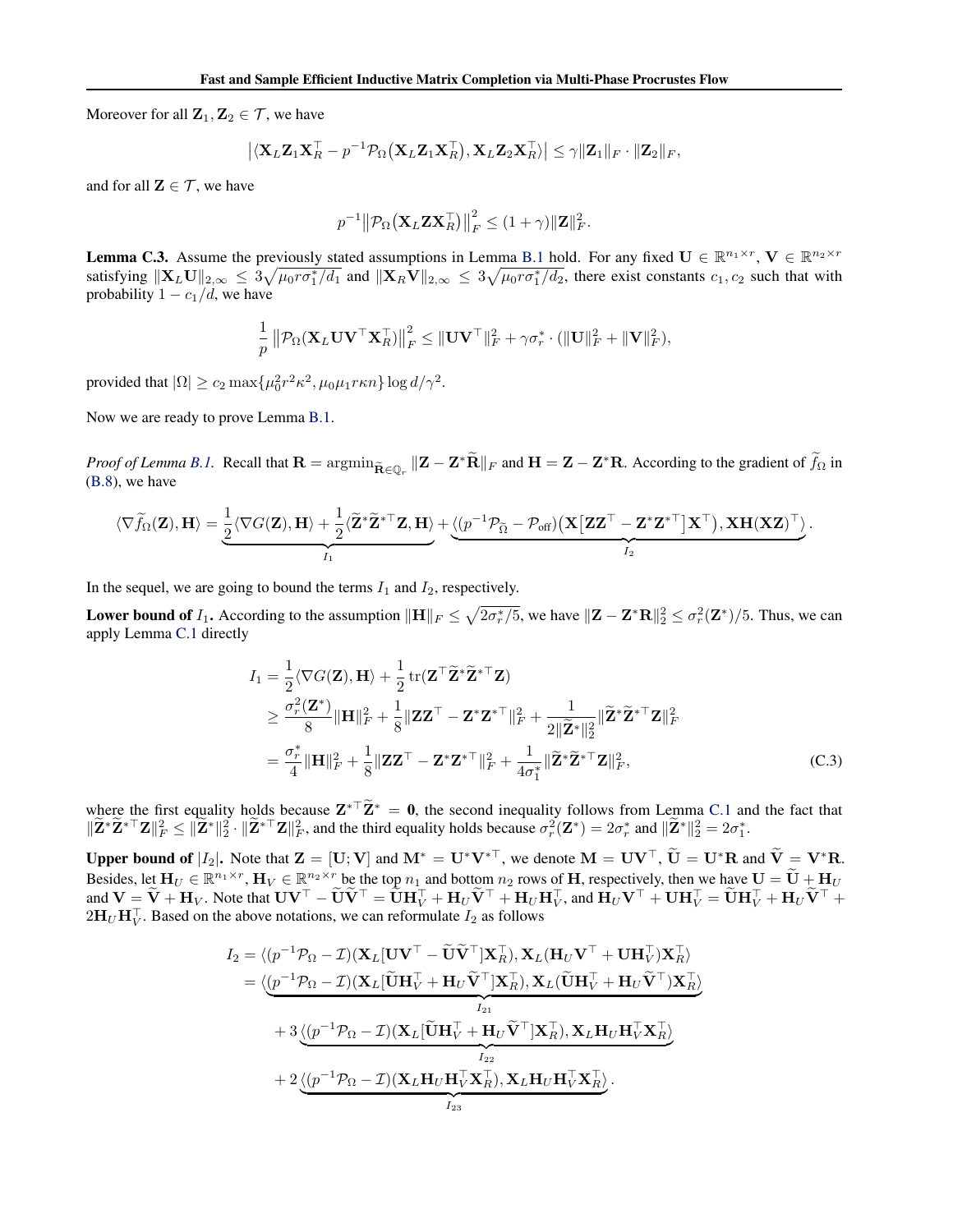Note that  $\widetilde{\mathbf{U}}\mathbf{H}_V^{\top} + \mathbf{H}_U\widetilde{\mathbf{V}}^{\top}$  falls into the subspace  $\mathcal T$  defined in Lemma C.2. Thus according to Lemma C.2, we obtain

$$
|I_{21}| \leq \gamma \|\widetilde{\mathbf{U}}\mathbf{H}_{V}^{\top} + \mathbf{H}_{U}\widetilde{\mathbf{V}}^{\top}\|_{F}^{2} \leq 2\gamma \| \mathbf{M} - \mathbf{M}^{*} \|_{F}^{2} + \frac{\gamma}{2} \|\mathbf{H}\|_{F}^{4}
$$
 (C.4)

holds with probability at least  $1 - c_2/d$ , provided that  $|\Omega| \ge c_1 \mu_0 \mu_1 r n \log d/\gamma^2$ , where  $\gamma$  is a constant such that  $\gamma \in (0, 1)$ . Here, the second inequality holds because  $\|\mathbf{A} + \mathbf{B}\|_F^2 \le 2\|\mathbf{A}\|_F^2 + 2\|\mathbf{B}\|_F^2$  and  $\|\mathbf{H}_U\mathbf{H}_V^\top\|_F \le \|\mathbf{H}\|_F^2/2$ . As for the term  $I_{22}$ , we have

$$
|I_{22}| \leq \frac{1}{p} |\langle \mathcal{P}_{\Omega}(\mathbf{X}_{L}[\widetilde{\mathbf{U}}\mathbf{H}_{V}^{\top} + \mathbf{H}_{U}\widetilde{\mathbf{V}}^{\top}]\mathbf{X}_{R}^{\top}), \mathbf{X}_{L}\mathbf{H}_{U}\mathbf{H}_{V}^{\top}\mathbf{X}_{R}^{\top}\rangle| + |\langle \mathbf{X}_{L}(\widetilde{\mathbf{U}}\mathbf{H}_{V}^{\top} + \mathbf{H}_{U}\widetilde{\mathbf{V}}^{\top})\mathbf{X}_{R}^{\top}, \mathbf{X}_{L}\mathbf{H}_{U}\mathbf{H}_{V}^{\top}\mathbf{X}_{R}^{\top}\rangle|
$$
  
\n
$$
\leq \frac{1}{2\beta} \cdot p^{-1} ||\mathcal{P}_{\Omega}(\mathbf{X}_{L}[\widetilde{\mathbf{U}}\mathbf{H}_{V}^{\top} + \mathbf{H}_{U}\widetilde{\mathbf{V}}^{\top}]\mathbf{X}_{R}^{\top})||_{F}^{2} + \frac{\beta}{2} \cdot p^{-1} ||\mathcal{P}_{\Omega}(\mathbf{X}_{L}\mathbf{H}_{U}\mathbf{H}_{V}^{\top}\mathbf{X}_{R}^{\top})||_{F}^{2}
$$
  
\n
$$
+ \frac{1}{2\beta} ||\widetilde{\mathbf{U}}\mathbf{H}_{V}^{\top} + \mathbf{H}_{U}\widetilde{\mathbf{V}}^{\top}||_{F}^{2} + \frac{\beta}{2} ||\mathbf{H}_{U}\mathbf{H}_{V}^{\top}||_{F}^{2}
$$
  
\n
$$
\leq \frac{\beta}{2} \cdot p^{-1} ||\mathcal{P}_{\Omega}(\mathbf{X}_{L}\mathbf{H}_{U}\mathbf{H}_{V}^{\top}\mathbf{X}_{R}^{\top})||_{F}^{2} + \frac{2 + \gamma}{2\beta} ||\widetilde{\mathbf{U}}\mathbf{H}_{V}^{\top} + \mathbf{H}_{U}\widetilde{\mathbf{V}}^{\top}||_{F}^{2} + \frac{\beta}{8} ||\mathbf{H}||_{F}^{4}, \qquad (C.5)
$$

where constant  $\beta > 0$  will be specified later. Here, the second inequality follows from the Young's Inequality, and the last inequality is due to Lemma C.2 and the fact that  $\|\mathbf{H}_U\mathbf{H}_V^\top\|_F \le \|\mathbf{H}_U\|_F \cdot \|\mathbf{H}_V\|_F \le \|\mathbf{H}\|_F^2/2$ . Since we have  $\|\mathbf{X}_L \mathbf{H}_U \|_{2,\infty} \leq \|\mathbf{X}_L \mathbf{U} \|_{2,\infty} + \|\mathbf{X}_L \tilde{\mathbf{U}} \|_{2,\infty} \leq 3 \sqrt{\mu_0 r \sigma_1^* / d_1}$ , and similarly we have  $\|\mathbf{X}_R \mathbf{H}_V \|_{2,\infty} \leq 3 \sqrt{\mu_0 r \sigma_1^* / d_2}$ , according to Lemma C.3, we further obtain

$$
\frac{1}{p} \left\| \mathcal{P}_{\Omega} (\mathbf{X}_L \mathbf{H}_U \mathbf{H}_V^\top \mathbf{X}_R^\top) \right\|_F^2 \le \left\| \mathbf{H}_U \mathbf{H}_V \right\|_F^2 + \gamma \sigma_r^* \|\mathbf{H}\|_F^2 \le \frac{1}{4} \|\mathbf{H}\|_F^4 + \gamma \sigma_r^* \|\mathbf{H}\|_F^2
$$
 (C.6)

holds with probability at least  $1 - c_1/d$ , provided that  $|\Omega| \ge c_2 \max\{\mu_0^2 r^2 \kappa^2, \mu_0 \mu_1 r \kappa n\} \log d/\gamma^2$ . Thus, plugging (C.6) into (C.5), we have

$$
|I_{22}| \leq \frac{\beta}{2} \gamma \sigma_r^* ||\mathbf{H}||_F^2 + \frac{2+\gamma}{2\beta} ||\widetilde{\mathbf{U}} \mathbf{H}_V^\top + \mathbf{H}_U \widetilde{\mathbf{V}}^\top ||_F^2 + \frac{\beta}{4} ||\mathbf{H}||_F^4
$$
  

$$
\leq \frac{2+\gamma}{\beta} ||\mathbf{M} - \mathbf{M}^*||_F^2 + \frac{\beta}{2} \gamma \sigma_r^* ||\mathbf{H}||_F^2 + \left(\frac{2+\gamma}{4\beta} + \frac{\beta}{4}\right) ||\mathbf{H}||_F^4,
$$
 (C.7)

where  $M = UV^{\top}$ . Similarly, according to Lemma C.3, we can upper bound  $|I_{23}|$ 

$$
|I_{23}| \leq \frac{1}{p} |\langle \mathcal{P}_{\Omega}(\mathbf{X}_{L}\mathbf{H}_{U}\mathbf{H}_{V}^{\top}\mathbf{X}_{R}^{\top}), \mathbf{X}_{L}\mathbf{H}_{U}\mathbf{H}_{V}^{\top}\mathbf{X}_{R}^{\top}\rangle| + |\langle \mathbf{X}_{L}\mathbf{H}_{U}\mathbf{H}_{V}^{\top}\mathbf{X}_{R}^{\top}, \mathbf{X}_{L}\mathbf{H}_{U}\mathbf{H}_{V}^{\top}\mathbf{X}_{R}^{\top}\rangle|
$$
  
\n
$$
\leq \frac{1}{p} ||\mathcal{P}_{\Omega}(\mathbf{X}_{L}\mathbf{H}_{U}\mathbf{H}_{V}^{\top}\mathbf{X}_{R}^{\top})||_{F}^{2} + ||\mathbf{H}_{U}\mathbf{H}_{V}^{\top}||_{F}^{2}
$$
  
\n
$$
\leq \frac{1}{2} ||\mathbf{H}||_{F}^{4} + \gamma \sigma_{r}^{*} ||\mathbf{H}||_{F}^{2}.
$$
 (C.8)

Therefore, combining (C.4), (C.7) and (C.8), we obtain the upper bound of  $|I_2|$ 

$$
|I_2| \le |I_{21}| + 3|I_{22}| + 2|I_{23}|
$$
  
\n
$$
\le \left(2\gamma + \frac{3(2+\gamma)}{\beta}\right) \|\mathbf{M} - \mathbf{M}^*\|_F^2 + \left(\frac{\gamma}{2} + \frac{3(2+\gamma)}{4\beta} + \frac{3\beta}{4} + 1\right) \|\mathbf{H}\|_F^4 + \left(\frac{3\beta}{2} + 2\right) \gamma \sigma_r^* \|\mathbf{H}\|_F^2.
$$
 (C.9)

Finally, set  $\beta = 48$ , then combining (C.3) and (C.9), we obtain

$$
\langle\nabla\widetilde{f}_\Omega(\mathbf{Z}),\mathbf{H}\rangle\geq\bigg(\frac{1}{16}-\frac{3\gamma}{2}\bigg)\|\mathbf{Z}\mathbf{Z}^\top-\mathbf{Z}^{\ast}\mathbf{Z}^{\ast\top}\|_F^2+\frac{1}{4\sigma_1^{\ast}}\|\widetilde{\mathbf{Z}}^{\ast}\widetilde{\mathbf{Z}}^{\ast\top}\mathbf{Z}\|_F^2+\bigg(\frac{\sigma_r^{\ast}}{4}-75\gamma\sigma_r^{\ast}\bigg)\|\mathbf{H}\|_F^2-40\|\mathbf{H}\|_F^4,
$$

where the inequality holds because  $\|\mathbf{M} - \mathbf{M}^*\|_F^2 \leq \|\mathbf{Z}\mathbf{Z}^\top - \mathbf{Z}^*\mathbf{Z}^{*\top}\|_F^2/2$ . Thus, by choosing constant  $\gamma$  to be sufficiently small, we complete the proof. $\Box$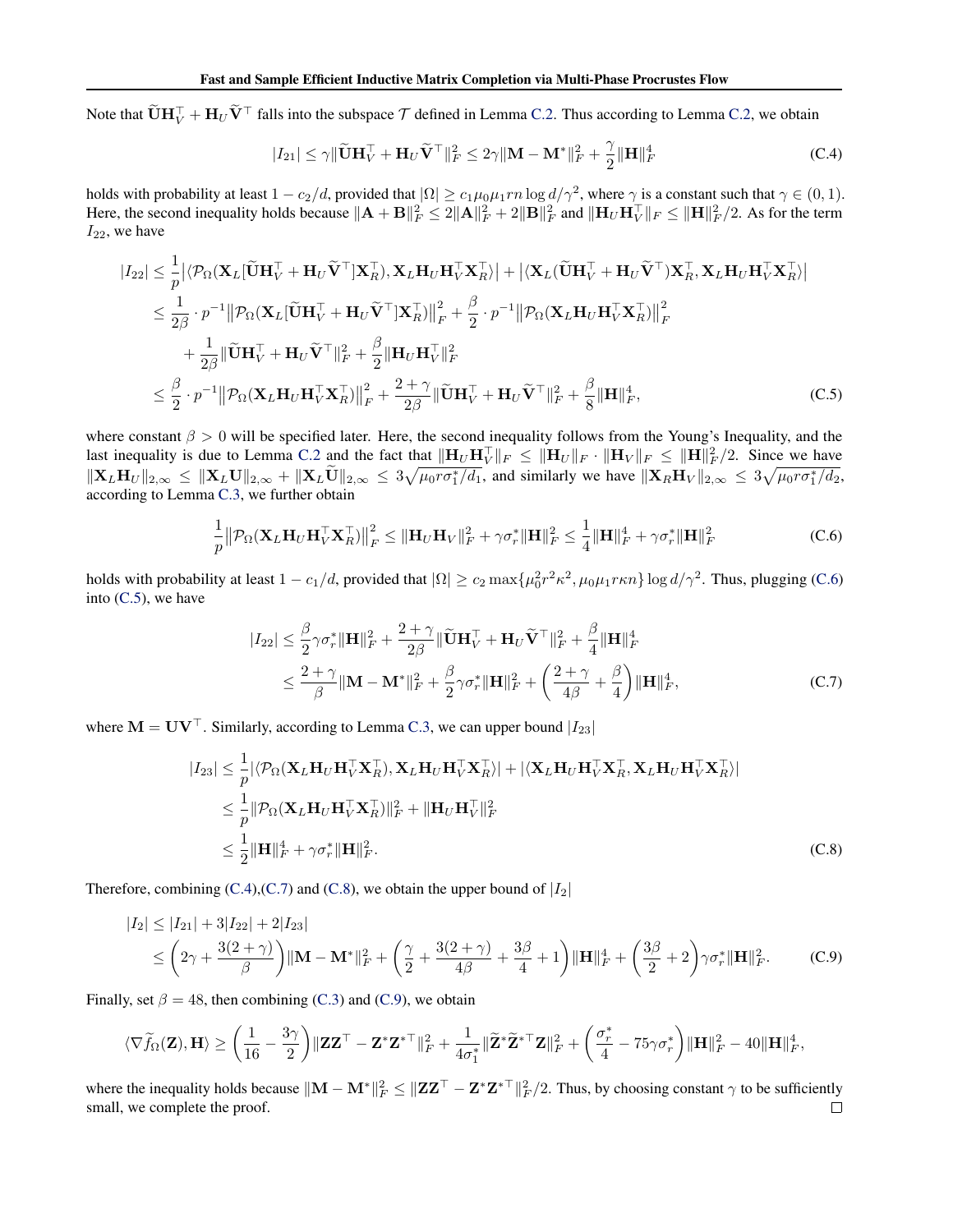### C.2. Proof of Lemma B.2

*Proof.* Recall the gradient of  $f_{\Omega}$  in (B.3), we have

$$
\|\nabla \widetilde{f}_{\Omega}(\mathbf{Z})\|_F^2 \leq 2 \underbrace{\left\|p^{-1} \mathbf{X}^\top \mathcal{P}_{\widetilde{\Omega}}\big(\mathbf{X}[\mathbf{Z}\mathbf{Z}^\top - \mathbf{Z}^* \mathbf{Z}^{*\top}]\mathbf{X}^\top\big) \mathbf{X} \mathbf{Z}\right\|_F^2}_{I_1} + \frac{1}{2}\underbrace{\left\|\left(\overline{\mathcal{P}}_{\text{diag}} - \overline{\mathcal{P}}_{\text{off}}\right)\mathbf{Z} \mathbf{Z}^\top \mathbf{Z}\right\|_F^2}_{I_2},
$$

where the inequality holds because  $\|\mathbf{A} + \mathbf{B}\|_F^2 \le 2(\|\mathbf{A}\|_F^2 + \|\mathbf{B}\|_F^2)$ . In the sequel, we will upper bound  $I_1$  and  $I_2$ , respectively.

Upper bound of  $I_1$ . Recall that  $\mathbf{Z} = [\mathbf{U}; \mathbf{V}], \mathbf{R} = \arg\min_{\tilde{\mathbf{R}} \in \mathbb{Q}_r} ||\mathbf{Z} - \mathbf{Z}^* \tilde{\mathbf{R}}||_F$ , and  $\mathbf{H} = \mathbf{Z} - \mathbf{Z}^* \mathbf{R}$ . Denote  $\mathbf{M} = \mathbf{U} \mathbf{V}^\top$ , then based on the above notations, we have

$$
I_1 = ||p^{-1}\mathbf{X}_L^{\top}\mathcal{P}_{\Omega}(\mathbf{X}_L[\mathbf{M}-\mathbf{M}^*]\mathbf{X}_R^{\top})\mathbf{X}_R\mathbf{V}||_F^2 + ||p^{-1}\mathbf{X}_R^{\top}(\mathcal{P}_{\Omega}(\mathbf{X}_L[\mathbf{M}-\mathbf{M}^*]\mathbf{X}_R^{\top}))^{\top}\mathbf{X}_L\mathbf{U}||_F^2
$$
  
\n
$$
\leq r \cdot \underbrace{||p^{-1}\mathbf{X}_L^{\top}\mathcal{P}_{\Omega}(\mathbf{X}_L[\mathbf{M}-\mathbf{M}^*]\mathbf{X}_R^{\top})\mathbf{X}_R\mathbf{V}||_2^2}_{I_{11}} + r \cdot \underbrace{||p^{-1}\mathbf{X}_R^{\top}(\mathcal{P}_{\Omega}(\mathbf{X}_L[\mathbf{M}-\mathbf{M}^*]\mathbf{X}_R^{\top}))^{\top}\mathbf{X}_L\mathbf{U}||_2^2}_{I_{12}},
$$
 (C.10)

where the inequality holds because both U and V have rank at most  $r$ . Consider the term  $I_{11}$  first, we observe

$$
\begin{split} &\frac{1}{p}\mathbf{X}_{L}^{\top}\mathcal{P}_{\Omega}(\mathbf{X}_{L}[\mathbf{M}-\mathbf{M}^{*}]\mathbf{X}_{R}^{\top})\mathbf{X}_{R}\mathbf{V}-(\mathbf{M}-\mathbf{M}^{*})\mathbf{V} \\ &=\sum_{(i,j)=(1,1)}^{(d_1,d_2)}(p^{-1}\xi_{ij}-1)\cdot[\mathbf{X}_{L}(\mathbf{M}-\mathbf{M}^{*})\mathbf{X}_{R}^{\top}]_{ij}\cdot[\mathbf{X}_{L}]_{i,*}^{\top}\cdot[\mathbf{X}_{R}\mathbf{V}]_{j,*}:=\sum_{(i,j)=(1,1)}^{(d_1,d_2)}\mathbf{A}_{ij}, \end{split}
$$

where  $\xi_{ij} = 1$ , if  $(i, j) \in \Omega$ ;  $\xi_{ij} = 0$ , otherwise. We are going to apply matrix bernstein inequality to the above summation. Due to sample splitting, the randomness only comes from  $\Omega$ , thus  $A_{ij}$ 's are independent and  $\mathbb{E}[A_{ij}] = 0$ . Denote  $\widetilde{\mathbf{U}} = \mathbf{U}^* \mathbf{R}$  and  $\widetilde{\mathbf{V}} = \mathbf{V}^* \mathbf{R}$ , and let  $\mathbf{H}_U \in \mathbb{R}^{n_1 \times r}$ ,  $\mathbf{H}_V \in \mathbb{R}^{n_2 \times r}$  be the top  $n_1$  and bottom  $n_2$  rows of H. Then we have  $\mathbf{M} - \mathbf{M}^* = \widetilde{\mathbf{U}} \mathbf{H}_V^{\top} + \mathbf{H}_U \widetilde{\mathbf{V}}^{\top} + \mathbf{H}_U \mathbf{H}_V^{\top}$ . For any  $(i, j)$ , we have the following upper bound of  $\|\mathbf{A}_{ij}\|_2$ 

$$
\begin{aligned}\n\|\mathbf{A}_{ij}\|_{2} &\leq \frac{1}{p} \left| \left[\mathbf{X}_{L}(\mathbf{M}-\mathbf{M}^{*})\mathbf{X}_{R}^{\top}\right]_{ij} \right| \cdot \|\left[\mathbf{X}_{L}\right]_{i,*}^{\top} \cdot \left[\mathbf{X}_{R}\mathbf{V}\right]_{j,*} \|_{2} \\
&\leq \frac{1}{p} \|\mathbf{X}_{L}(\widetilde{\mathbf{U}}\mathbf{H}_{V}^{\top} + \mathbf{H}_{U}\widetilde{\mathbf{V}}^{\top} + \mathbf{H}_{U}\mathbf{H}_{V}^{\top})\mathbf{X}_{R}^{\top}\|_{\infty,\infty} \cdot \|\mathbf{X}_{L}\|_{2,\infty} \cdot \|\mathbf{X}_{R}\mathbf{V}\|_{2,\infty} \\
&\leq \frac{10\mu_{0}\mu_{1}r n \sigma_{1}^{*}}{p d_{1} d_{2}} \cdot \|\mathbf{H}\|_{F},\n\end{aligned}
$$

where the last inequality is due to Assumptions 3.1, 3.2 and the fact that  $||\mathbf{X}_L \mathbf{H}_U||_{2,\infty} \le ||\mathbf{X}_L \mathbf{U}||_{2,\infty} + ||\mathbf{X}_L \mathbf{U}||_{2,\infty} \le ||\mathbf{X}_L \mathbf{U}||_{2,\infty} + ||\mathbf{X}_L \mathbf{U}||_{2,\infty} \le ||\mathbf{X}_L \mathbf{U}||_{2,\infty}$  $3\sqrt{\mu_0 r \sigma_1^* / d_1}$  and  $\|\mathbf{X}_R \mathbf{V}\|_{2,\infty} \leq 2\sqrt{\mu_0 r \sigma_1^* / d_2}$ . To apply matrix bernstein, it remains to bound  $\|\sum_{i,j} \mathbb{E}[\mathbf{A}_{ij} \mathbf{A}_{ij}^\top] \|_2$  and  $\|\sum_{i,j} \mathbb{E}[\mathbf{A}_{ij}^\top \mathbf{A}_{ij}] \|_2$ . In particular, we have

$$
\begin{aligned}\n\left\| \sum_{(i,j)=(1,1)}^{(d_1,d_2)} \mathbb{E}[\mathbf{A}_{ij}\mathbf{A}_{ij}^\top] \right\|_2 &= \frac{1-p}{p} \left\| \sum_{(i,j)=(1,1)}^{(d_1,d_2)} [\mathbf{X}_L(\mathbf{M}-\mathbf{M}^*)\mathbf{X}_R^\top]_{ij}^2 \cdot [\mathbf{X}_L]_{i,*}^\top \cdot \left\| [\mathbf{X}_R \mathbf{V}]_{j,*} \right\|_2^2 \cdot [\mathbf{X}_L]_{i,*} \right\|_2 \\
&\leq \frac{1}{p} \left\| \sum_{i=1}^{d_1} \mathbf{e}_i \mathbf{e}_i^\top \cdot \sum_{j=1}^{d_2} \left( [\mathbf{X}_L(\mathbf{M}-\mathbf{M}^*)\mathbf{X}_R^\top]_{ij}^2 \cdot \left\| [\mathbf{X}_R \mathbf{V}]_{j,*} \right\|_2^2 \right) \right\|_2 \\
&\leq \frac{1}{p} \max_{i \in [d_1]} \sum_{j=1}^{d_2} \left( [\mathbf{X}_L(\mathbf{M}-\mathbf{M}^*)\mathbf{X}_R^\top]_{ij}^2 \cdot \left\| \mathbf{X}_R \mathbf{V} \right\|_{2,\infty}^2 \right) \\
&\leq \frac{4\mu_0 r \sigma_1^*}{p d_2} \cdot \left\| \mathbf{X}_L(\mathbf{M}-\mathbf{M}^*)\mathbf{X}_R^\top \right\|_{2,\infty}^2 \leq \frac{c\mu_0 \mu_1 r \sigma_1^* n}{p d_1 d_2} \cdot \left\| \mathbf{M} - \mathbf{M}^* \right\|_F^2,\n\end{aligned}
$$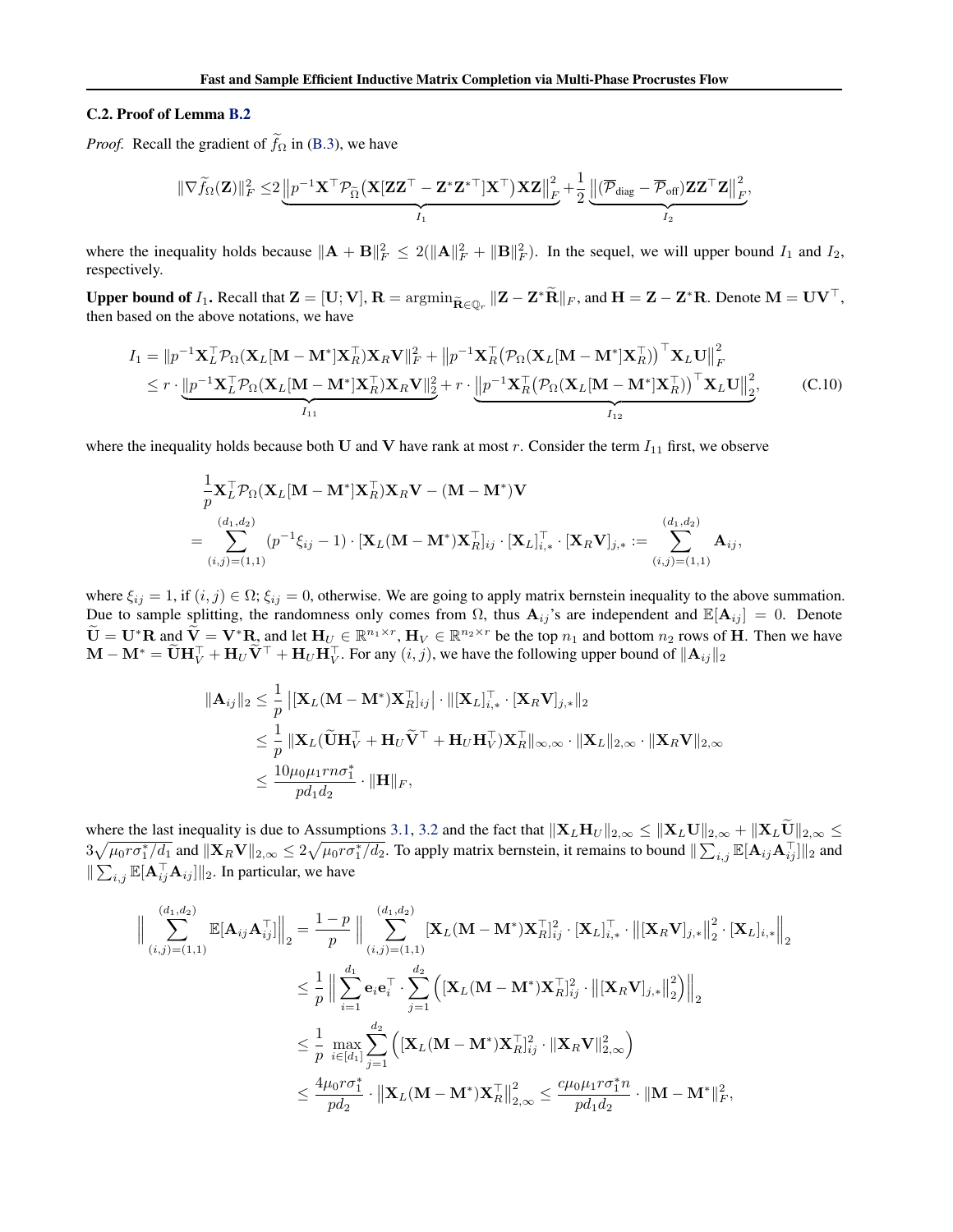where the last inequality holds because  $||AB||_{2,\infty} \le ||A||_{2,\infty} \cdot ||B||_F$ . Similarly, we have

$$
\begin{aligned}\n\left\| \sum_{(i,j)=(1,1)}^{(d_1,d_2)} \mathbb{E}[\mathbf{A}_{ij}^\top \mathbf{A}_{ij}] \right\|_2 &\leq \frac{1}{p} \left\| \sum_{(i,j)=(1,1)}^{(d_1,d_2)} [\mathbf{X}_L(\mathbf{M}-\mathbf{M}^*)\mathbf{X}_R^\top]_{ij}^2 \cdot [\mathbf{X}_R \mathbf{V}]_{j,*}^\top \cdot \left\| [\mathbf{X}_L]_{i,*} \right\|_2^2 \cdot [\mathbf{X}_R \mathbf{V}]_{j,*} \right\|_2 \\
&\leq \frac{1}{p} \|\mathbf{X}_L\|_{2,\infty}^2 \cdot \|\mathbf{X}_R \mathbf{V}\|_{2,\infty}^2 \cdot \sum_{(i,j)=(1,1)}^{(d_1,d_2)} [\mathbf{X}_L(\mathbf{M}-\mathbf{M}^*)\mathbf{X}_R^\top]_{ij}^2 \\
&\leq \frac{4\mu_0 \mu_1 r \sigma_1^* n}{p d_1 d_2} \cdot \|\mathbf{M}-\mathbf{M}^*\|_F^2,\n\end{aligned}
$$

where the second inequality follows from the definition of spectral norm. Therefore, according to Lemma E.1, with probability at least  $1 - c/d$ , we have

$$
\bigg\|\sum_{(i,j)=(1,1)}^{(d_1,d_2)}\mathbf{A}_{ij}\bigg\|_2 \leq \gamma\sigma_r^{*1/2}\|\mathbf{M}-\mathbf{M}^*\|_F + \gamma^2\sigma_r^*\|\mathbf{H}\|_F,
$$

under condition that  $|\Omega| \ge c'\mu_0\mu_1 r n\kappa/\gamma^2$ , where c, c' are both constants. Hence, by triangle's inequality, we obtain the upper bound of  $I_{11}$ 

$$
I_{11} \leq \left( \| (\mathbf{M} - \mathbf{M}^*)\mathbf{V} \|_{2} + \gamma \sigma_r^{*1/2} \| \mathbf{M} - \mathbf{M}^* \|_{F} + \gamma^2 \sigma_r^{*} \| \mathbf{H} \|_{F} \right)^2 \leq 8\sigma_1^{*} \| \mathbf{M} - \mathbf{M}^* \|_{F}^2 + \sigma_r^{*2} \| \mathbf{H} \|_{F}^2, \tag{C.11}
$$

where the last inequality holds because  $\|\mathbf{V}\|_2 \leq \|\mathbf{V}^*\|_2 + \|\mathbf{V} - \mathbf{V}^*\mathbf{R}\|_2 \leq 2\sqrt{\sigma_1^*}$  and  $\gamma \in (0, 1/2)$ . Similarly, we obtain the upper bound of  $I_{12}$ 

$$
I_{12} \leq \left( \|\mathbf{U}^{\top}(\mathbf{M} - \mathbf{M}^*)\|_{2} + \gamma \sigma_r^{*1/2} \|\mathbf{M} - \mathbf{M}^*\|_{F} + \gamma^2 \sigma_r^{*2} \|\mathbf{H}\|_{F} \right)^2 \leq 8\sigma_1^* \|\mathbf{M} - \mathbf{M}^*\|_{F}^2 + \sigma_r^{*2} \|\mathbf{H}\|_{F}^2. \tag{C.12}
$$

Plugging  $(C.11)$  and  $(C.12)$  into  $(C.10)$ , we have

$$
I_1 \le 2r \cdot (8\sigma_1^* \| \mathbf{M} - \mathbf{M}^* \|_F^2 + \sigma_r^{*2} \| \mathbf{H} \|_F^2). \tag{C.13}
$$

.

**Upper bound of**  $I_2$ **.** As for  $I_2$ , we obtain

$$
I_2 = \|\widetilde{\mathbf{Z}}^* \widetilde{\mathbf{Z}}^{*\top} \mathbf{Z} - (\overline{\mathcal{P}}_{\text{diag}} - \overline{\mathcal{P}}_{\text{off}}) (\mathbf{Z}^* \mathbf{Z}^{*\top} - \mathbf{Z} \mathbf{Z}^{\top}) \mathbf{Z} \|_F^2
$$
  
\n
$$
\leq 2 \|\widetilde{\mathbf{Z}}^* \widetilde{\mathbf{Z}}^{*\top} \mathbf{Z} \|_F^2 + 2 \| (\overline{\mathcal{P}}_{\text{diag}} - \overline{\mathcal{P}}_{\text{off}}) (\mathbf{Z}^* \mathbf{Z}^{*\top} - \mathbf{Z} \mathbf{Z}^{\top}) \|_F^2 \cdot \|\mathbf{Z} \|_2^2
$$
  
\n
$$
\leq 2 \|\widetilde{\mathbf{Z}}^* \widetilde{\mathbf{Z}}^{*\top} \mathbf{Z} \|_F^2 + 8\sigma_1^* \|\mathbf{Z} \mathbf{Z}^{\top} - \mathbf{Z}^* \mathbf{Z}^{*\top} \|_F^2, \tag{C.14}
$$

where the first inequality holds because  $\|\mathbf{A} - \mathbf{B}\|_F^2 \le 2(\|\mathbf{A}\|_F^2 + \|\mathbf{B}\|_F^2)$  and  $\|\mathbf{A}\mathbf{B}\|_F \le \|\mathbf{A}\|_F \cdot \|\mathbf{B}\|_2$ , and the second inequality holds because  $||\mathbf{Z}||_2 \leq 2\sqrt{\sigma_1^*}$ .

Finally, combining (C.13) and (C.14), we obtain

$$
\begin{aligned} \|\nabla \widetilde{f}_{\Omega}(\mathbf{Z})\|_{F}^{2} &\leq 32r\sigma_{1}^{*} \|\mathbf{M} - \mathbf{M}^{*}\|_{F}^{2} + 4r\sigma_{r}^{*2} \|\mathbf{H}\|_{F}^{2} + \|\widetilde{\mathbf{Z}}^{*}\widetilde{\mathbf{Z}}^{* \top} \mathbf{Z}\|_{F}^{2} + 4\sigma_{1}^{*} \|\mathbf{Z}\mathbf{Z}^{\top} - \mathbf{Z}^{*}\mathbf{Z}^{* \top}\|_{F}^{2} \\ &\leq (16r + 4)\sigma_{1}^{*} \|\mathbf{Z}\mathbf{Z}^{\top} - \mathbf{Z}^{*}\mathbf{Z}^{* \top}\|_{F}^{2} + \|\widetilde{\mathbf{Z}}^{*}\widetilde{\mathbf{Z}}^{* \top}\mathbf{Z}\|_{F}^{2} + 4r\sigma_{r}^{*2} \|\mathbf{H}\|_{F}^{2}, \end{aligned}
$$

where the second inequality holds because  $\|\mathbf{M} - \mathbf{M}^*\|_F^2 \leq \|\mathbf{Z}\mathbf{Z}^\top - \mathbf{Z}^*\mathbf{Z}^{*\top}\|_F^2/2$ , which completes the proof.  $\Box$ 

# C.3. Proof of Lemma B.3

*Proof of Lemma B.3.* Similar to the proof of Lemma B.1, we have

$$
\langle\nabla\widetilde{f}_{\Omega}(\mathbf{Z}),\mathbf{H}\rangle=\underbrace{\frac{1}{2}\langle\nabla G(\mathbf{Z}),\mathbf{H}\rangle+\frac{1}{2}\langle\widetilde{\mathbf{Z}}^{\ast}\widetilde{\mathbf{Z}}^{\ast\top}\mathbf{Z},\mathbf{H}\rangle}_{I_1}+\underbrace{\langle(p^{-1}\mathcal{P}_{\widetilde{\Omega}}-\mathcal{P}_{\mathrm{off}})\big(\mathbf{X}\big[\mathbf{Z}\mathbf{Z}^{\top}-\mathbf{Z}^{\ast}\mathbf{Z}^{\ast\top}\big]\mathbf{X}^{\top}\big),\mathbf{X}\mathbf{H}(\mathbf{X}\mathbf{Z})^{\top}}_{I_2}\rangle
$$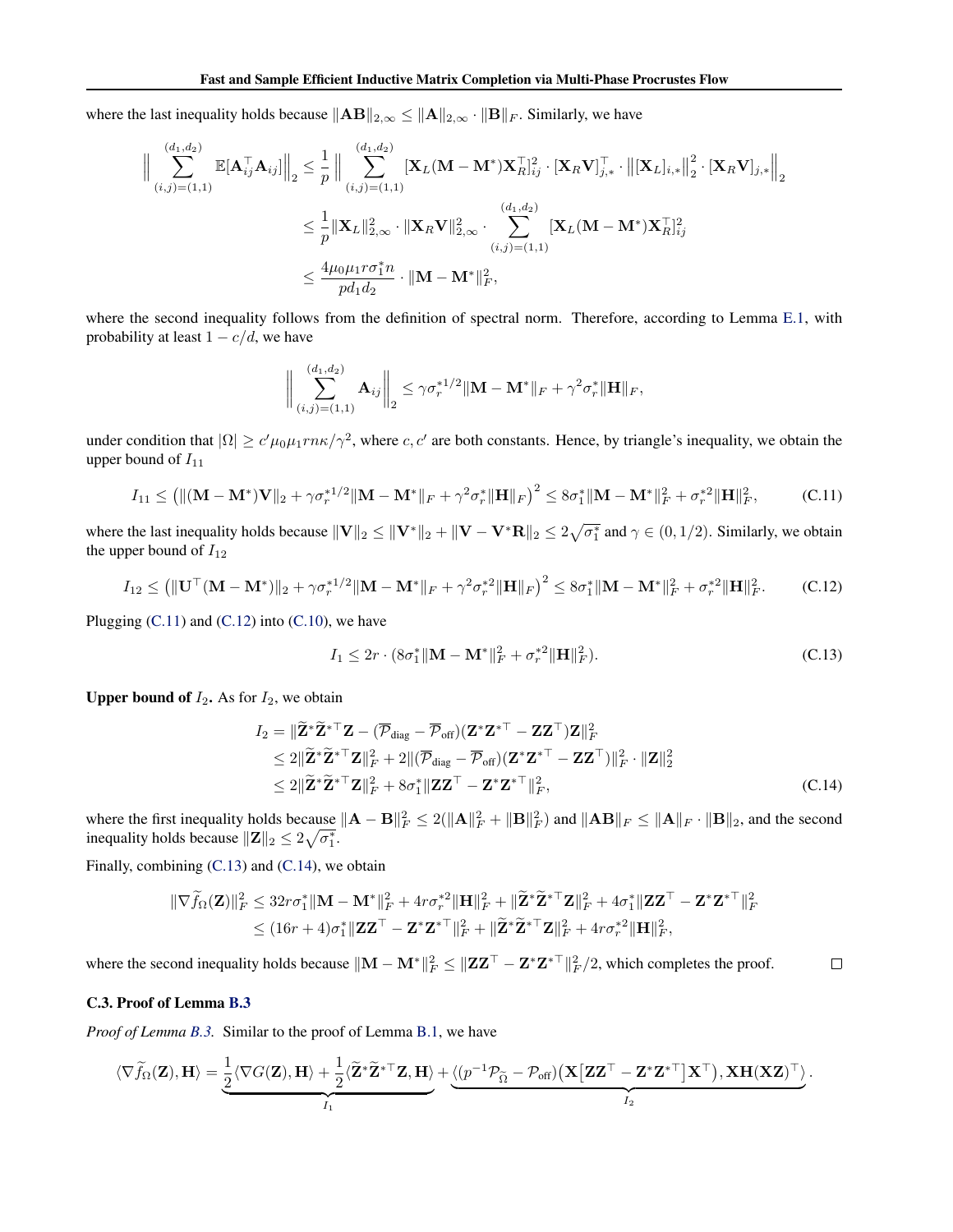According to Lemma C.1, we have

$$
I_1 \ge \frac{\sigma_r^*}{4} \|\mathbf{H}\|_F^2 + \frac{1}{8} \|\mathbf{Z}\mathbf{Z}^\top - \mathbf{Z}^* \mathbf{Z}^{*\top}\|_F^2 + \frac{1}{4\sigma_1^*} \|\widetilde{\mathbf{Z}}^* \widetilde{\mathbf{Z}}^{*\top} \mathbf{Z}\|_F^2. \tag{C.15}
$$

Recall the notations in the proof of Lemma B.1, we let  $\mathbf{Z} = [\mathbf{U}; \mathbf{V}]$  and  $\mathbf{M}^* = \mathbf{U}^* \mathbf{V}^{*\top}$ , we denote  $\mathbf{M} = \mathbf{U} \mathbf{V}^\top$ ,  $\widetilde{\mathbf{U}} = \mathbf{U}^* \mathbf{R}$ and  $\widetilde{\mathbf{V}} = \mathbf{V}^* \mathbf{R}$ . Besides, let  $\mathbf{H}_U \in \mathbb{R}^{n_1 \times r}$ ,  $\mathbf{H}_V \in \mathbb{R}^{n_2 \times r}$  be the top  $n_1$  and bottom  $n_2$  rows of **H**. Then we can reformulate  $I_2$  as follows

$$
I_2 = \langle \underbrace{(p^{-1}\mathcal{P}_{\Omega} - \mathcal{I})(\mathbf{X}_L[\widetilde{\mathbf{U}}\mathbf{H}_V^{\top} + \mathbf{H}_U\widetilde{\mathbf{V}}^{\top}]\mathbf{X}_R^{\top}), \mathbf{X}_L(\widetilde{\mathbf{U}}\mathbf{H}_V^{\top} + \mathbf{H}_U\widetilde{\mathbf{V}}^{\top})\mathbf{X}_R^{\top}}_{I_{21}} \rangle
$$
  
+ 3 \langle \underbrace{(p^{-1}\mathcal{P}\_{\Omega} - \mathcal{I})(\mathbf{X}\_L[\widetilde{\mathbf{U}}\mathbf{H}\_V^{\top} + \mathbf{H}\_U\widetilde{\mathbf{V}}^{\top}]\mathbf{X}\_R^{\top}), \mathbf{X}\_L\mathbf{H}\_U\mathbf{H}\_V^{\top}\mathbf{X}\_R^{\top}}\_{I\_{22}} \rangle  
+ 2 \underbrace{\langle (p^{-1}\mathcal{P}\_{\Omega} - \mathcal{I})(\mathbf{X}\_L\mathbf{H}\_U\mathbf{H}\_V^{\top}\mathbf{X}\_R^{\top}), \mathbf{X}\_L\mathbf{H}\_U\mathbf{H}\_V^{\top}\mathbf{X}\_R^{\top}}\_{I\_{23}} \rangle.

Note that  $\widetilde{\mathbf{U}}\mathbf{H}_{V}^{\top} + \mathbf{H}_{U}\widetilde{\mathbf{V}}^{\top}$  falls into the subspace  $\mathcal{T}$  defined in Lemma C.2. Thus according to Lemma C.2, we can still obtain the same upper bound of  $I_{21}$ 

$$
|I_{21}| \leq \gamma \|\widetilde{\mathbf{U}}\mathbf{H}_V^\top + \mathbf{H}_U \widetilde{\mathbf{V}}^\top\|_F^2 \leq 2\gamma \|\mathbf{M} - \mathbf{M}^*\|_F^2 + \frac{\gamma}{2} \|\mathbf{H}\|_F^4
$$

holds with probability at least  $1-c_2/d$ , provided that  $|\Omega|\geq c_1\mu_0\mu_1rn\log d/\gamma^2$ . As for the term  $I_{22}$ , similarly we have

$$
\begin{aligned} |I_{22}| \leq & ~{} \frac{1}{p}\big|\langle \mathcal{P}_{\Omega}(\mathbf{X}_L[\widetilde{\mathbf{U}}\mathbf{H}_V^\top+\mathbf{H}_U\widetilde{\mathbf{V}}^\top]\mathbf{X}_R^\top),\mathbf{X}_L\mathbf{H}_U\mathbf{H}_V^\top\mathbf{X}_R^\top\rangle\big| + \big|\langle \mathbf{X}_L(\widetilde{\mathbf{U}}\mathbf{H}_V^\top+\mathbf{H}_U\widetilde{\mathbf{V}}^\top)\mathbf{X}_R^\top,\mathbf{X}_L\mathbf{H}_U\mathbf{H}_V^\top\mathbf{X}_R^\top\rangle\big| \\ \leq & ~{} \frac{\beta}{2}\cdot p^{-1}\big\|\mathcal{P}_{\Omega}(\mathbf{X}_L\mathbf{H}_U\mathbf{H}_V^\top\mathbf{X}_R^\top)\big\|_F^2 + \frac{2+\gamma}{2\beta}\|\widetilde{\mathbf{U}}\mathbf{H}_V^\top+\mathbf{H}_U\widetilde{\mathbf{V}}^\top\|_F^2 + \frac{\beta}{8}\|\mathbf{H}\|_F^4, \end{aligned}
$$

where constant  $\beta > 0$  will be specified later. Here, the second inequality follows from the Young's Inequality and Lemma C.2. According to bernstein-type inequality for Bernoulli random variables, we further obtain

$$
\frac{1}{p} \big\| \mathcal{P}_{\Omega}(\mathbf{X}_L \mathbf{H}_U \mathbf{H}_V^\top \mathbf{X}_R^\top) \big\|_F^2 \leq \frac{1}{p} |\Omega| \cdot \|\mathbf{X}_L \mathbf{H}_U \mathbf{H}_V^\top \mathbf{X}_R^\top \|_\infty^2_\infty \leq \frac{3}{2} \mu_1^2 n_1 n_2 \cdot \|\mathbf{H}_U \mathbf{H}_V^\top \|_F^2 \leq c_0^2 \sigma_r^* \|\mathbf{H}\|_F^2
$$

holds with probability at least  $1 - c_1/d$ , where the second inequality follows from Lemma E.2 and the incoherence Assumptions 3.2, and the last inequality holds because  $\|\mathbf{H}\|_F^2 = D^2(\mathbf{Z}, \mathbf{Z}^*) \le c_0^2 \sigma_r^*/(\mu_1^2 n^2)$ . Therefore, we obtain the upper bound of  $I_{22}$ 

$$
|I_{22}| \leq \frac{2+\gamma}{2\beta} \|\widetilde{\mathbf{U}}\mathbf{H}_{V}^{\top} + \mathbf{H}_{U} \widetilde{\mathbf{V}}^{\top}\|_{F}^{2} + \frac{\beta}{2} \cdot c_{0}^{2} \sigma_{r}^{*} \|\mathbf{H}\|_{F}^{2} + \frac{\beta}{8} \|\mathbf{H}\|_{F}^{4}
$$
  

$$
\leq \frac{2+\gamma}{\beta} \|\mathbf{M} - \mathbf{M}^{*}\|_{F}^{2} + \frac{\beta}{2} \cdot c_{0}^{2} \sigma_{r}^{*} \|\mathbf{H}\|_{F}^{2} + \left(\frac{2+\gamma}{4\beta} + \frac{\beta}{8}\right) \|\mathbf{H}\|_{F}^{4}.
$$

Similarly, we can upper bound  $I_{23}$ 

$$
|I_{23}| \leq \frac{1}{p} |\langle \mathcal{P}_{\Omega}(\mathbf{X}_{L}\mathbf{H}_{U}\mathbf{H}_{V}^{\top}\mathbf{X}_{R}^{\top}), \mathbf{X}_{L}\mathbf{H}_{U}\mathbf{H}_{V}^{\top}\mathbf{X}_{R}^{\top}\rangle| + |\langle \mathbf{X}_{L}\mathbf{H}_{U}\mathbf{H}_{V}^{\top}\mathbf{X}_{R}^{\top}, \mathbf{X}_{L}\mathbf{H}_{U}\mathbf{H}_{V}^{\top}\mathbf{X}_{R}^{\top}\rangle|
$$
  
= 
$$
\frac{1}{p} ||\mathcal{P}_{\Omega}(\mathbf{X}_{L}\mathbf{H}_{U}\mathbf{H}_{V}^{\top}\mathbf{X}_{R}^{\top})||_{F}^{2} + ||\mathbf{H}_{U}\mathbf{H}_{V}^{\top}||_{F}^{2} \leq c_{0}^{2}\sigma_{r}^{*}||\mathbf{H}||_{F}^{2} + \frac{1}{4}||\mathbf{H}||_{F}^{4}.
$$

Hence, we obtain

$$
|I_2| \le |I_{21}| + 3|I_{22}| + 2|I_{23}|
$$
  
\n
$$
\le \left(2\gamma + \frac{3(2+\gamma)}{\beta}\right) \cdot ||\mathbf{M} - \mathbf{M}^*||_F^2 + \left(2 + \frac{3\beta}{2}\right) \cdot c_0^2 \sigma_r^* ||\mathbf{H}||_F^2 + \left(\frac{3(2+\gamma)}{4\beta} + \frac{3\beta}{8} + \frac{1}{2}\right) \cdot ||\mathbf{H}||_F^4.
$$
 (C.16)

 $\Box$ 

Set  $\beta = 48$ , and let constants  $c_0$ ,  $\gamma$  be sufficiently small. Combining (C.15) and (C.16), we complete the proof.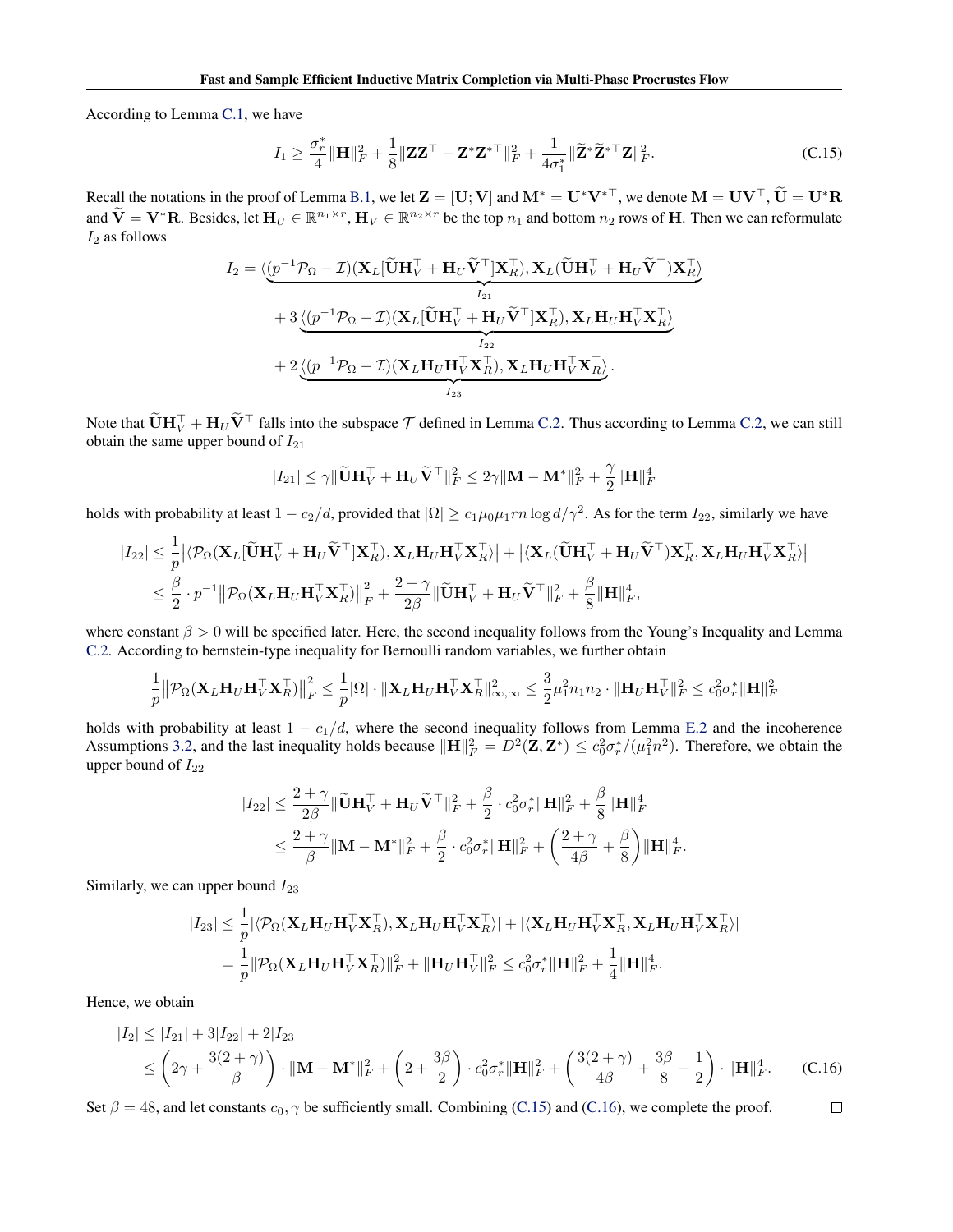### C.4. Proof of Lemma B.4

In order to prove Lemma B.4, we need to make use of the following lemma.

**Lemma C.4.** Let  $X \in \mathbb{R}^{d_1 \times n_1}$ ,  $Y \in \mathbb{R}^{d_2 \times n_2}$  be the feature matrices, which are orthonormal and self-incoherent with parameter  $\mu_1$ , and  $\Omega \subseteq [d_1] \times [d_2]$  be an index set followed Bernoulli Model (3.1) with  $p = |\Omega|/(d_1 d_2)$ . For any  $\gamma \in (0, 1)$ , there exist constants  $c_1$  and  $c_2$  such that, under condition  $|\Omega| \ge c_1 \mu_1 n \log d/\gamma^2$ , for all  $\mathbf{Z} \in \mathbb{R}^{n_1 \times n_2}$ 

$$
||p^{-1}\mathbf{X}^{\top}\mathcal{P}_{\Omega}(\mathbf{X}\mathbf{Z}\mathbf{Y}^{\top})\mathbf{Y}||_F \leq (1 + \mu_1 n \gamma)||\mathbf{Z}||_F,
$$

holds with probability at least  $1 - c_2/d$ .

Now we are ready to prove Lemma B.4.

*Proof of Lemma B.4.* According to the gradient of  $\tilde{f}_{\Omega}$  in (B.3), we have

$$
\|\nabla \widetilde{f}_{\Omega}(\mathbf{Z})\|_{F}^{2} \leq 2 \underbrace{\left\|p^{-1} \mathbf{X}^{\top} \mathcal{P}_{\widetilde{\Omega}}\big(\mathbf{X}[\mathbf{Z}\mathbf{Z}^{\top}-\mathbf{Z}^{*}\mathbf{Z}^{* \top}]\mathbf{X}^{\top}\big) \mathbf{X} \mathbf{Z}\right\|_{F}^{2}}_{I_{1}} + \frac{1}{2} \underbrace{\left\|(\overline{\mathcal{P}}_{\text{diag}}-\overline{\mathcal{P}}_{\text{off}})\mathbf{Z}\mathbf{Z}^{\top} \mathbf{Z}\right\|_{F}^{2}}_{I_{2}}
$$

In the following discussions, we will upper bound  $I_1$  and  $I_2$  respectively. As for  $I_1$ , similar to the proof of Lemma B.2, we have

$$
I_1 = \underbrace{\left\| p^{-1} \mathbf{X}_L^\top \mathcal{P}_{\Omega} (\mathbf{X}_L [\mathbf{M} - \mathbf{M}^*] \mathbf{X}_R^\top) \mathbf{X}_R \mathbf{V} \right\|_F^2}_{I_{11}} + \underbrace{\left\| p^{-1} \mathbf{X}_R^\top (\mathcal{P}_{\Omega} (\mathbf{X}_L [\mathbf{M} - \mathbf{M}^*] \mathbf{X}_R^\top))^\top \mathbf{X}_L \mathbf{U} \right\|_F^2}_{I_{12}}.
$$
 (C.17)

.

Consider the first term  $I_{11}$ . Note that  $\mathbf{M} - \mathbf{M}^* = \mathbf{H}_U \tilde{\mathbf{V}}^\top + \tilde{\mathbf{U}} \mathbf{H}_V^\top + \mathbf{H}_U \mathbf{H}_V^\top$ . Recall the definition of  $\mathcal{P}_\mathcal{T}$  in Lemma C.2, we have  $\mathcal{P}_{\mathcal{T}}(\mathbf{M}) + \mathcal{P}_{\mathcal{T}^{\perp}}(\mathbf{M}) = \mathbf{M}$ , for any  $\mathbf{M} \in \mathbb{R}^{n_1 \times n_2}$ , where  $\mathcal{P}_{\mathcal{T}^{\perp}}(\mathbf{M}) = (\mathbf{I} - \overline{\mathbf{U}}^*\overline{\mathbf{U}}^{*\top})\mathbf{M}(\mathbf{I} - \overline{\mathbf{V}}^*\overline{\mathbf{V}}^{*\top})$ . Thus we obtain

$$
I_{11} \leq 2 \left\| p^{-1} \left( \mathbf{X}_{L}^{\top} \mathcal{P}_{\Omega} (\mathbf{X}_{L} [\widetilde{\mathbf{U}} \mathbf{H}_{V}^{\top} + \mathbf{H}_{U} \widetilde{\mathbf{V}}^{\top}] \mathbf{X}_{R}^{\top} ) \mathbf{X}_{R} \right) \mathbf{V} \right\|_{F}^{2} + 2 \left\| p^{-1} \mathbf{X}_{L}^{\top} \mathcal{P}_{\Omega} (\mathbf{X}_{L} \mathbf{H}_{U} \mathbf{H}_{V}^{\top} \mathbf{X}_{R}^{\top}) \mathbf{X}_{R} \mathbf{V} \right\|_{F}^{2} \n\leq 4 \underbrace{\left\| p^{-1} \mathcal{P}_{\mathcal{T}} (\mathbf{X}_{L}^{\top} \mathcal{P}_{\Omega} (\mathbf{X}_{L} [\widetilde{\mathbf{U}} \mathbf{H}_{V}^{\top} + \mathbf{H}_{U} \widetilde{\mathbf{V}}^{\top}] \mathbf{X}_{R}^{\top}) \mathbf{X}_{R} \right) \mathbf{V} \right\|_{F}^{2}}_{J_{1}} + 4 \underbrace{\left\| p^{-1} \mathcal{P}_{\mathcal{T}^{\perp}} (\mathbf{X}_{L}^{\top} \mathcal{P}_{\Omega} (\mathbf{X}_{L} [\widetilde{\mathbf{U}} \mathbf{H}_{V}^{\top} + \mathbf{H}_{U} \widetilde{\mathbf{V}}^{\top}] \mathbf{X}_{R}^{\top}) \mathbf{X}_{R} \right) \mathbf{H}_{V} \right\|_{F}^{2}}_{J_{2}} + 2 \underbrace{\left\| p^{-1} \mathbf{X}_{L}^{\top} \mathcal{P}_{\Omega} (\mathbf{X}_{L} \mathbf{H}_{U} \mathbf{H}_{V}^{\top} \mathbf{X}_{R}^{\top}) \mathbf{X}_{R} \mathbf{V} \right\|_{F}^{2}}_{J_{3}},
$$

where the inequality follows from  $\|\mathbf{A} + \mathbf{B}\|_F^2 \le 2 \|\mathbf{A}\|_F^2 + 2 \|\mathbf{B}\|_F^2$ , and the equality is due to the definition of  $\mathcal{P}_{\mathcal{T}^{\perp}}$  and the fact that  $(I - \overline{V}^* \overline{V}^*^\top) \tilde{V} = 0$ . In the sequel, we will upper bound the terms  $J_1$ ,  $J_2$  and  $J_3$  respectively. Note that  $\widetilde{\mathbf{U}}\mathbf{H}_{V}^{\top} + \mathbf{H}_{U}\widetilde{\mathbf{V}}^{\top} \in \mathcal{T}$ , according to Lemma C.2, with probability at least  $1 - c'/d$ , we have

$$
J_1 \le (1+\gamma)^2 \|\widetilde{\mathbf{U}}\mathbf{H}_V^\top + \mathbf{H}_U \widetilde{\mathbf{V}}^\top\|_F^2 \cdot \|\mathbf{V}\|_2^2 \le 4(1+\gamma)^2 \sigma_1^* \cdot \|\widetilde{\mathbf{U}}\mathbf{H}_V^\top + \mathbf{H}_U \widetilde{\mathbf{V}}^\top\|_F^2, \tag{C.18}
$$

provided that  $|\Omega| \ge \mu_0 \mu_1 r n \log d/\gamma^2$ , where the first inequality holds because  $\|\mathbf{AB}\|_F \le \|\mathbf{A}\|_F \cdot \|\mathbf{B}\|_2$ , and the second inequality follows from the fact that  $\|\mathbf{V}\|_2 \leq \|\mathbf{V}^*\|_2 + \|\mathbf{H}_V\|_2 \leq 2\sqrt{\sigma_1^*}.$  Consider the second term  $J_2$ , we have

$$
J_2 \le ||p^{-1}\mathcal{P}_{\mathcal{T}^\perp}(\mathbf{X}_L^\top \mathcal{P}_{\Omega}(\mathbf{X}_L[\widetilde{\mathbf{U}}\mathbf{H}_V^\top + \mathbf{H}_U \widetilde{\mathbf{V}}^\top] \mathbf{X}_R^\top) \mathbf{X}_R)||_F^2 \cdot \|\mathbf{H}_V\|_F^2
$$
  
\n
$$
\le ||p^{-1}\mathbf{X}_L^\top \mathcal{P}_{\Omega}(\mathbf{X}_L[\widetilde{\mathbf{U}}\mathbf{H}_V^\top + \mathbf{H}_U \widetilde{\mathbf{V}}^\top] \mathbf{X}_R^\top) \mathbf{X}_R||_F^2 \cdot \|\mathbf{H}_V\|_F^2
$$
  
\n
$$
\le (1 + \mu_1 n \gamma)^2 \cdot \|\widetilde{\mathbf{U}}\mathbf{H}_V^\top + \mathbf{H}_U \widetilde{\mathbf{V}}^\top\|_F^2 \cdot \|\mathbf{H}_V\|_F^2 \le 2\gamma^2 \sigma_r^* \|\widetilde{\mathbf{U}}\mathbf{H}_V^\top + \mathbf{H}_U \widetilde{\mathbf{V}}^\top\|_F^2,
$$

where the first inequality holds because  $||AB||_F \le ||A||_F$ .  $||B||_F$ , the second inequality is due to the non-expansiveness of  $\mathcal{P}_{\mathcal{T}^{\perp}}$ , the third inequality follows from Lemma C.4, and the last inequality is due to  $\|\mathbf{H}\|_F \le c_0 \sqrt{\sigma_r^*}/(\mu_1 n)$ . According to Lemma C.4, we can upper bound the last term  $J_3$  as follows

$$
J_3 \leq ||p^{-1}\mathbf{X}_L^{\top} \mathcal{P}_{\Omega}(\mathbf{X}_L \mathbf{H}_U \mathbf{H}_V^{\top} \mathbf{X}_R^{\top}) \mathbf{X}_R||_F^2 \cdot ||\mathbf{V}||_2^2
$$
  

$$
\leq (1 + \mu_1 n \gamma)^2 \cdot ||\mathbf{H}_U \mathbf{H}_V^{\top}||_F^2 \cdot ||\mathbf{V}||_2^2 \leq 2\gamma^2 \sigma_1^* \sigma_r^* ||\mathbf{H}||_F^2,
$$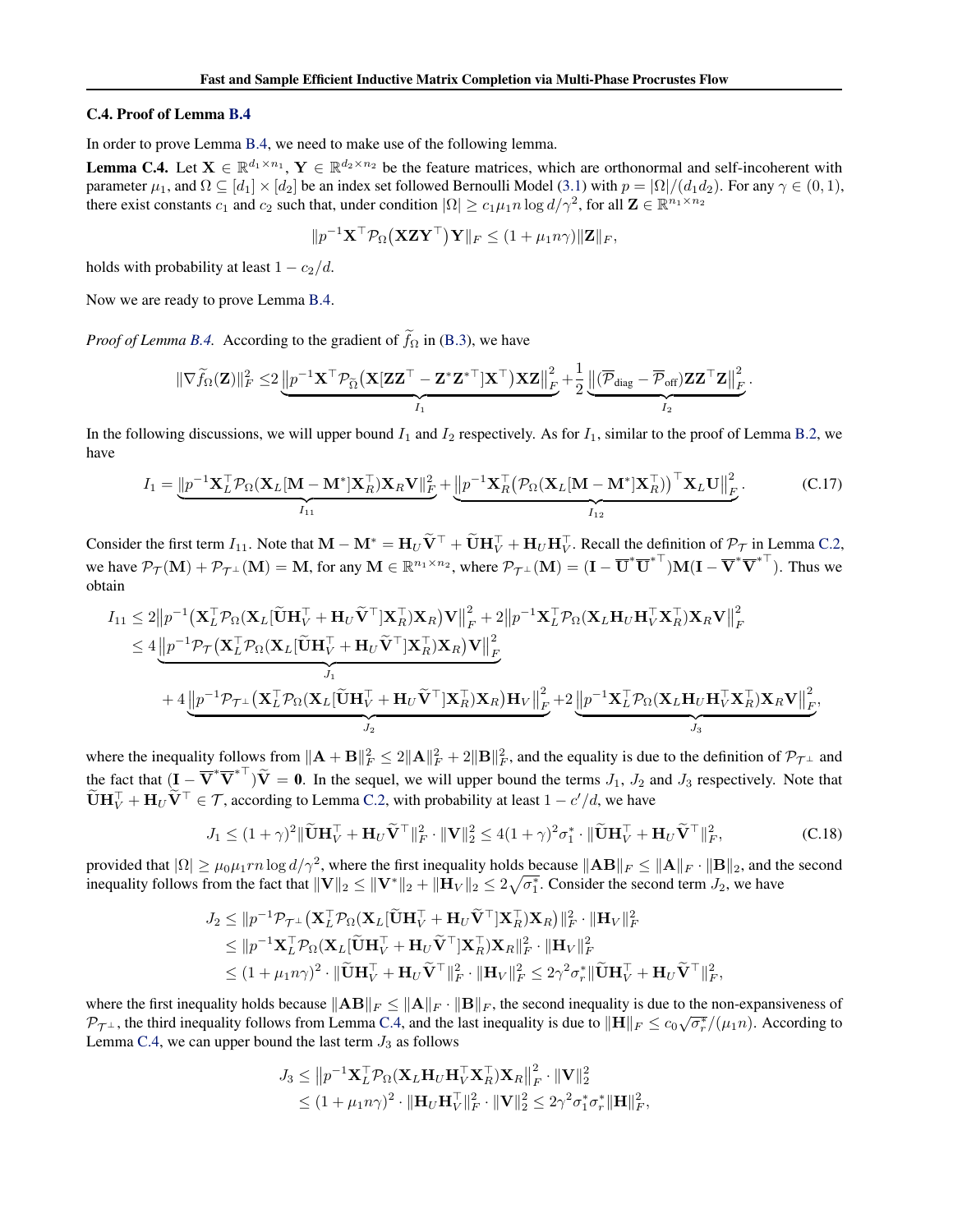where the second inequality follows from Lemma C.4, and the last inequality is due to  $\|\mathbf{H}_U\mathbf{H}_V^\top\|_F \leq \|\mathbf{H}\|_F^2/2$  and  $\|\mathbf{H}\|_F \leq \alpha \sqrt{\sigma_r^*}/(\mu_1 n)$ . Therefore, we obtain the upper bound of  $I_{11}$ 

$$
I_{11} \le 4J_1 + 4J_2 + 2J_3 \le 20\sigma_1^* \|\widetilde{\mathbf{U}}\mathbf{H}_V^{\top} + \mathbf{H}_U \widetilde{\mathbf{V}}^{\top}\|_F^2 + \sigma_1^* \sigma_r^* \|\mathbf{H}\|_F^2
$$
  

$$
\le 40\sigma_1^* \|\mathbf{M} - \mathbf{M}^*\|_F^2 + 10\sigma_1^* \|\mathbf{H}\|_F^4 + \sigma_1^* \sigma_r^* \|\mathbf{H}\|_F^2,
$$

where we set  $\gamma$  to be small enough in the first inequality, and the last inequality follows from  $\|\mathbf{A} + \mathbf{B}\|_F^2 \le 2 \|\mathbf{A}\|_F^2 + 2 \|\mathbf{B}\|_F^2$ . By symmetry, we can use the same techniques to bound the term  $I_{12}$ , which will yields the same upper bound and implies

$$
I_1 \le 80\sigma_1^* \|{\bf M} - {\bf M}^*\|_F^2 + 20\sigma_1^* \|{\bf H}\|_F^4 + 2\sigma_1^* \sigma_r^* \|{\bf H}\|_F^2.
$$

The upper bound of the remaining term  $I_2$  is as follows

$$
I_2 \leq 2\|\widetilde{\mathbf{Z}}^*\widetilde{\mathbf{Z}}^{*\top}\mathbf{Z}\|_F^2 + 8\sigma_1^*\|\mathbf{Z}\mathbf{Z}^\top - \mathbf{Z}^*\mathbf{Z}^{*\top}\|_F^2,
$$

where the detailed proof can be found in the proof of Lemma B.2. Hence, we obtain

$$
\|\nabla \widetilde{f}_{\Omega}(\mathbf{Z})\|_{F}^{2} \leq 2I_{1} + \frac{1}{2}I_{2} \leq 84\sigma_{1}^{*}\|\mathbf{Z}\mathbf{Z}^{\top} - \mathbf{Z}^{*}\mathbf{Z}^{* \top}\|_{F}^{2} + \|\widetilde{\mathbf{Z}}^{*}\widetilde{\mathbf{Z}}^{* \top}\mathbf{Z}\|_{F}^{2} + 4\sigma_{1}^{*}\sigma_{r}^{*}\|\mathbf{H}\|_{F}^{2} + 40\sigma_{1}^{*}\|\mathbf{H}\|_{F}^{4},
$$
\n
$$
\Box
$$
\nimplotes the proof.

which completes the proof.

# D. Proof of Technical Lemmas

In this section, we prove the technical lemmas used in Section C.

## D.1. Proof of Lemma C.1

*Proof.* We begin our proof with some properties regarding the optimal solution. Let  $H = Z - Z^*R$  and  $A\Sigma B^{\top}$  be the SVD of  $\mathbf{Z}^{*T} \mathbf{Z}$ , then we have  $\mathbf{R} = \mathbf{A} \mathbf{B}^{\top}$ . Thus,

$$
\mathbf{Z}^{\top} \mathbf{Z}^* \mathbf{R} = \mathbf{B} \boldsymbol{\Sigma} \mathbf{B}^{\top} = (\mathbf{Z}^* \mathbf{R})^{\top} \mathbf{Z},
$$

which implies that  $Z^{\top}Z^*R$  is symmetric and positive definite. Moreover, we have

$$
\mathbf{H}^{\top} \mathbf{Z}^* \mathbf{R} = \mathbf{Z}^{\top} \mathbf{Z}^* \mathbf{R} - \mathbf{R}^{\top} \mathbf{Z}^{* \top} \mathbf{Z}^* \mathbf{R} = \mathbf{Z}^{\top} \mathbf{Z}^* \mathbf{R} - (\mathbf{Z}^* \mathbf{R})^{\top} \mathbf{Z}^* \mathbf{R},
$$

which implies  $H^{\top}Z^*R$  is also symmetric. Without loss of generality, we assume  $R = I$ , then  $Z^{\top}Z^*$  is positive definite, and  $\mathbf{H}^{\top} \mathbf{Z}^*$  is symmetric. Thus, to prove Lemma C.1, it is sufficient to prove

$$
\langle (\mathbf{Z}^*\mathbf{H}^\top + \mathbf{H}\mathbf{Z}^{*\top} + \mathbf{H}\mathbf{H}^\top)(\mathbf{Z}^* + \mathbf{H}), \mathbf{H} \rangle \ge \frac{\sigma_r^2(\mathbf{Z}^*)}{4} \|\mathbf{H}\|_F^2 + \frac{1}{4} \|\mathbf{Z}^*\mathbf{H}^\top + \mathbf{H}\mathbf{Z}^{*\top} + \mathbf{H}\mathbf{H}^*\|_F^2,
$$

which is equivalent to

$$
0 \leq \operatorname{tr}\left( (\mathbf{H}^\top \mathbf{H})^2 + 3\mathbf{H}^\top \mathbf{H} \mathbf{H}^\top \mathbf{Z}^* + (\mathbf{H}^\top \mathbf{Z}^*)^2 + \mathbf{H}^\top \mathbf{H} \mathbf{Z}^{*\top} \mathbf{Z}^* \right. \\ \left. - \frac{1}{4} \left[ (\mathbf{H}^\top \mathbf{H})^2 + 4\mathbf{H}^\top \mathbf{H} \mathbf{H}^\top \mathbf{Z}^* + 2(\mathbf{H}^\top \mathbf{Z}^*)^2 + 2\mathbf{H}^\top \mathbf{H} \mathbf{Z}^{*\top} \mathbf{Z}^* \right] - \frac{\sigma_r^2(\mathbf{Z}^*)}{4} \mathbf{H}^\top \mathbf{H} \right).
$$

Combining terms, we have

$$
0 \leq \mathrm{tr}\left(\frac{3}{4}(\mathbf{H}^{\top}\mathbf{H})^2+2\mathbf{H}^{\top}\mathbf{H}\mathbf{H}^{\top}\mathbf{Z}^*+\frac{1}{2}(\mathbf{H}^{\top}\mathbf{Z}^*)^2+\frac{1}{2}\mathbf{H}^{\top}\mathbf{H}\mathbf{Z}^{*\top}\mathbf{Z}^*-\frac{\sigma_r^2(\mathbf{Z}^*)}{4}\mathbf{H}^{\top}\mathbf{H}\right)\!,
$$

which is further equivalent to

$$
0 \leq \operatorname{tr}\left(\frac{1}{2}(\mathbf{H}^{\top}\mathbf{Z}^* + 2\mathbf{H}^{\top}\mathbf{H})^2 - \frac{5}{4}(\mathbf{H}^{\top}\mathbf{H})^2 + \frac{1}{2}\mathbf{H}^{\top}\mathbf{H}\mathbf{Z}^{*\top}\mathbf{Z}^* - \frac{\sigma_r^2(\mathbf{Z}^*)}{4}\mathbf{H}^{\top}\mathbf{H}\right).
$$
(D.1)

Note that  $\text{tr}\left((\mathbf{H}^{\top}\mathbf{H})^2\right) = \|\mathbf{H}^{\top}\mathbf{H}\|_F^2 \leq \|\mathbf{H}\|_F^2 \cdot \|\mathbf{H}\|_2^2$ , and  $\text{tr}(\mathbf{H}^{\top}\mathbf{H}\mathbf{Z}^{*\top}\mathbf{Z}^*) \geq \sigma_r^2(\mathbf{Z}^*) \cdot \|\mathbf{H}\|_F^2$ . Therefore, in order to prove (D.1), it is sufficient to require that

$$
\|\mathbf{H}\|_2^2 \leq \frac{\sigma_r^2(\mathbf{Z}^*)}{5},
$$

which completes the proof.

 $\Box$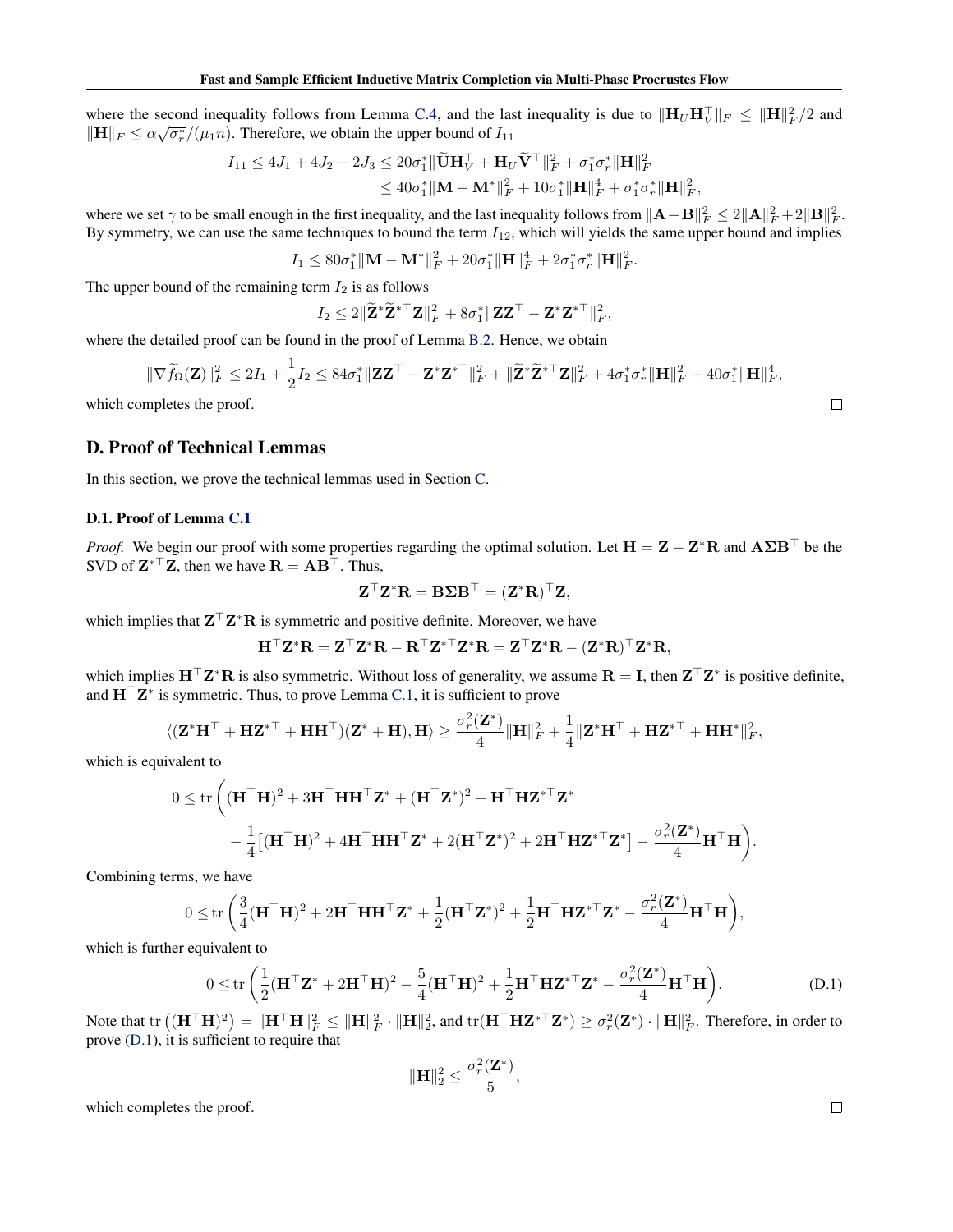### D.2. Proof of Lemma C.2

*Proof.* For any  $i \in [d_1]$ , denote  $\mathbf{X}_{i,*} \in \mathbb{R}^{1 \times n_1}$  as the *i*-th row of **X**. Similarly, for any  $j \in [d_2]$ , denote  $\mathbf{Y}_{j,*} \in \mathbb{R}^{1 \times n_2}$  as the *j*-th row of **Y**. Thus, for any  $\mathbf{Z} \in \mathbb{R}^{n_1 \times n_2}$ , we have

$$
\mathbf{X}^{\top} \mathcal{P}_{\Omega} (\mathbf{X} \mathcal{P}_{\mathcal{T}} (\mathbf{Z}) \mathbf{Y}^{\top}) \mathbf{Y} = \sum_{(i,j) \in \Omega} \langle \mathbf{X} \mathcal{P}_{\mathcal{T}} (\mathbf{Z}) \mathbf{Y}^{\top}, \mathbf{e}_{i} \mathbf{e}_{j}^{\top} \rangle \mathbf{X}^{\top} \mathbf{e}_{i} \mathbf{e}_{j}^{\top} \mathbf{Y} \n= \sum_{(i,j) \in \Omega} \langle \mathcal{P}_{\mathcal{T}} (\mathbf{Z}), \mathbf{X}_{i,*}^{\top} \mathbf{Y}_{j,*} \rangle \mathbf{X}_{i,*}^{\top} \mathbf{Y}_{j,*} \n= \sum_{(i,j) \in \Omega} \langle \mathbf{Z}, \mathcal{P}_{\mathcal{T}} (\mathbf{X}_{i,*}^{\top} \mathbf{Y}_{j,*}) \rangle \mathbf{X}_{i,*}^{\top} \mathbf{Y}_{j,*},
$$
\n(D.2)

where the last equality holds because  $\langle \mathcal{P}_{\mathcal{T}}(A), B \rangle = \langle A, \mathcal{P}_{\mathcal{T}}(B) \rangle$ . Besides, for any  $(i, j) \in [d_1] \times [d_2]$ , let  $\xi_{ij} = 1$ , if  $(i, j) \in \Omega$ , and zero otherwise. Note that both **X** and **Y** are orthonormal, thus according to (D.2), we have

$$
\mathcal{P}_{\mathcal{T}}(\mathbf{Z}) - p^{-1} \mathcal{P}_{\mathcal{T}}\bigg(\mathbf{X}^{\top} \mathcal{P}_{\Omega}(\mathbf{X} \mathcal{P}_{\mathcal{T}}(\mathbf{Z}) \mathbf{Y}^{\top}) \mathbf{Y}\bigg) = \mathcal{P}_{\mathcal{T}}\bigg(\mathbf{X}^{\top} (\mathcal{I} - p^{-1} \mathcal{P}_{\Omega})(\mathbf{X} \mathcal{P}_{\mathcal{T}}(\mathbf{Z}) \mathbf{Y}^{\top}) \mathbf{Y}\bigg) \n= \sum_{\substack{(i,j) \in \\ [d_1] \times [d_2]}} (1 - p^{-1} \xi_{ij}) \langle \mathbf{Z}, \mathcal{P}_{\mathcal{T}}(\mathbf{X}_{i,*}^{\top} \mathbf{Y}_{j,*}) \rangle \mathcal{P}_{\mathcal{T}}(\mathbf{X}_{i,*}^{\top} \mathbf{Y}_{j,*}),
$$

where  $\mathcal{I}: \mathbb{R}^{d_1 \times d_2} \to \mathbb{R}^{d_1 \times d_2}$  is the identity mapping. For any  $(i, j) \in [d_1] \times [d_2]$ , define linear operator  $\mathcal{S}_{ij}: \mathbb{R}^{n_1 \times n_2} \to$  $\mathbb{R}^{n_1 \times n_2}$ , such that

$$
\mathcal{S}_{ij}(\mathbf{Z}) = (1 - p^{-1}\xi_{ij})\langle \mathbf{Z}, \mathcal{P}_{\mathcal{T}}(\mathbf{X}_{i,*}^{\top}\mathbf{Y}_{j,*})\rangle \mathcal{P}_{\mathcal{T}}(\mathbf{X}_{i,*}^{\top}\mathbf{Y}_{j,*}).
$$

Define  $S_{ij} \in \mathbb{R}^{d_1 d_2 \times d_1 d_2}$  as the corresponding matrix to the linear operator  $S_{ij}$  such that

$$
\mathbf{S}_{ij} = (1 - p^{-1} \xi_{ij}) \text{vec} \big( \mathcal{P}_{\mathcal{T}}(\mathbf{X}_{i,*}^{\top} \mathbf{Y}_{j,*}) \big) \text{vec} \big( \mathcal{P}_{\mathcal{T}}(\mathbf{X}_{i,*}^{\top} \mathbf{Y}_{j,*}) \big) ^{\top},
$$

then we can easily show that  $\|\sum_{i,j} S_{ij}(\mathbf{Z})\|_F^2 = \|\sum_{i,j} \mathbf{S}_{ij} \cdot \text{vec}(\mathbf{Z})\|_F^2$ , for any  $\mathbf{Z} \in \mathbb{R}^{d_1 \times d_2}$ . Next, we are going to apply matrix bernstein to the summation  $\sum_{i,j}$   $S_{ij}$ . We note that  $\mathbb{E}[S_{ij}] = \mathbf{0}$ , and  $S_{ij}$  is symmetric, for any  $(i, j) \in [d_1] \times [d_2]$ . Since  $\mathbf{X}\mathbf{M}^*\mathbf{Y}^\top$  is  $\mu_0$ -incoherent and  $\mathbf{M}^* = \overline{\mathbf{U}}^*\mathbf{\Sigma}\overline{\mathbf{V}}^{*\top}$ , we have  $\|\mathbf{X}\overline{\mathbf{U}}^*\|_{2,\infty} \leq \sqrt{\mu_0 r/d_1}$ ,  $\|\mathbf{Y}\overline{\mathbf{V}}^*\|_{2,\infty} \leq \sqrt{\mu_0 r/d_2}$ . According to the definition of  $\mathcal{P}_{\mathcal{T}}$  in (C.1), for any  $(i, j) \in [d_1] \times [d_2]$ , we obtain

$$
\|\mathcal{P}_{\mathcal{T}}(\mathbf{X}_{i,*}^{\top}\mathbf{Y}_{j,*})\|_{F}^{2} = \langle \overline{\mathbf{U}}^{*} \overline{\mathbf{U}}^{*}^{\top} \mathbf{X}_{i,*}^{\top} \mathbf{Y}_{j,*} + \mathbf{X}_{i,*}^{\top} \mathbf{Y}_{j,*} \overline{\mathbf{V}}^{*} \overline{\mathbf{V}}^{*}^{\top} - \overline{\mathbf{U}}^{*} \overline{\mathbf{U}}^{*}^{\top} \mathbf{X}_{i,*}^{\top} \mathbf{Y}_{j,*} \overline{\mathbf{V}}^{*} \overline{\mathbf{V}}^{*}^{\top}, \mathbf{X}_{i,*}^{\top} \mathbf{Y}_{j,*} \rangle
$$
  
\n
$$
= \|\overline{\mathbf{U}}^{*} \mathbf{X}_{i,*}^{\top} \mathbf{Y}_{j,*}\|_{F}^{2} + \|\overline{\mathbf{V}}^{*} \mathbf{Y}_{j,*}^{\top} \mathbf{X}_{i,*}\|_{F}^{2} - \|\overline{\mathbf{U}}^{*}^{\top} \mathbf{X}_{i,*}^{\top} \mathbf{Y}_{j,*} \overline{\mathbf{V}}^{*}\|_{F}^{2}
$$
  
\n
$$
\leq \|\mathbf{X}_{i,*} \overline{\mathbf{U}}^{*}\|_{2}^{2} \cdot \|\mathbf{Y}_{j,*}\|_{2}^{2} + \|\mathbf{Y}_{j,*} \overline{\mathbf{V}}^{*}\|_{2} \cdot \|\mathbf{X}_{i,*}\|_{2}^{2}
$$
  
\n
$$
\leq \|\mathbf{X} \overline{\mathbf{U}}^{*}\|_{2,\infty}^{2} \cdot \|\mathbf{Y}\|_{2,\infty}^{2} + \|\mathbf{Y} \overline{\mathbf{V}}^{*}\|_{2,\infty} \cdot \|\mathbf{X}\|_{2,\infty}^{2} \leq \frac{\mu_{0} \mu_{1} r(n_{1} + n_{2})}{d_{1} d_{2}}, \qquad (D.3)
$$

where the first equality holds because  $\|\mathcal{P}_{\mathcal{T}}(A)\|_F^2 = \langle \mathcal{P}_{\mathcal{T}}(A), A \rangle$ , the first inequality holds because for any vectors  $\mathbf{x}, \mathbf{y} \in \mathbb{R}^n$ ,  $\|\mathbf{x}\mathbf{y}^\top\|_F \le \|\mathbf{x}\|_2 \cdot \|\mathbf{y}\|_2$ , and the last inequality holds because both  $\mathbf{X}, \mathbf{Y}$  are  $\mu_1$  self-incoherent. To apply matrix bernstein inequality, we need to bound  $\|\mathbf{S}_{ij}\|_2$  and  $\|\sum_{i,j} \mathbb{E}(\mathbf{S}_{ij}^2)\|_2$ , respectively. To begin with, for any  $(i, j) \in [d_1] \times [d_2]$ , according to definition of  $S_{ij}$ , we have

$$
\|\mathbf{S}_{ij}\|_2 \le \frac{1}{p} \|\text{vec}(\mathcal{P}_{\mathcal{T}}(\mathbf{X}_{i,*}^{\top}\mathbf{Y}_{j,*}))\|_2^2 = \frac{1}{p} \|\mathcal{P}_{\mathcal{T}}(\mathbf{X}_{i,*}^{\top}\mathbf{Y}_{j,*})\|_F^2 \le \frac{\mu_0 \mu_1 r(n_1 + n_2)}{p d_1 d_2},
$$
\n(D.4)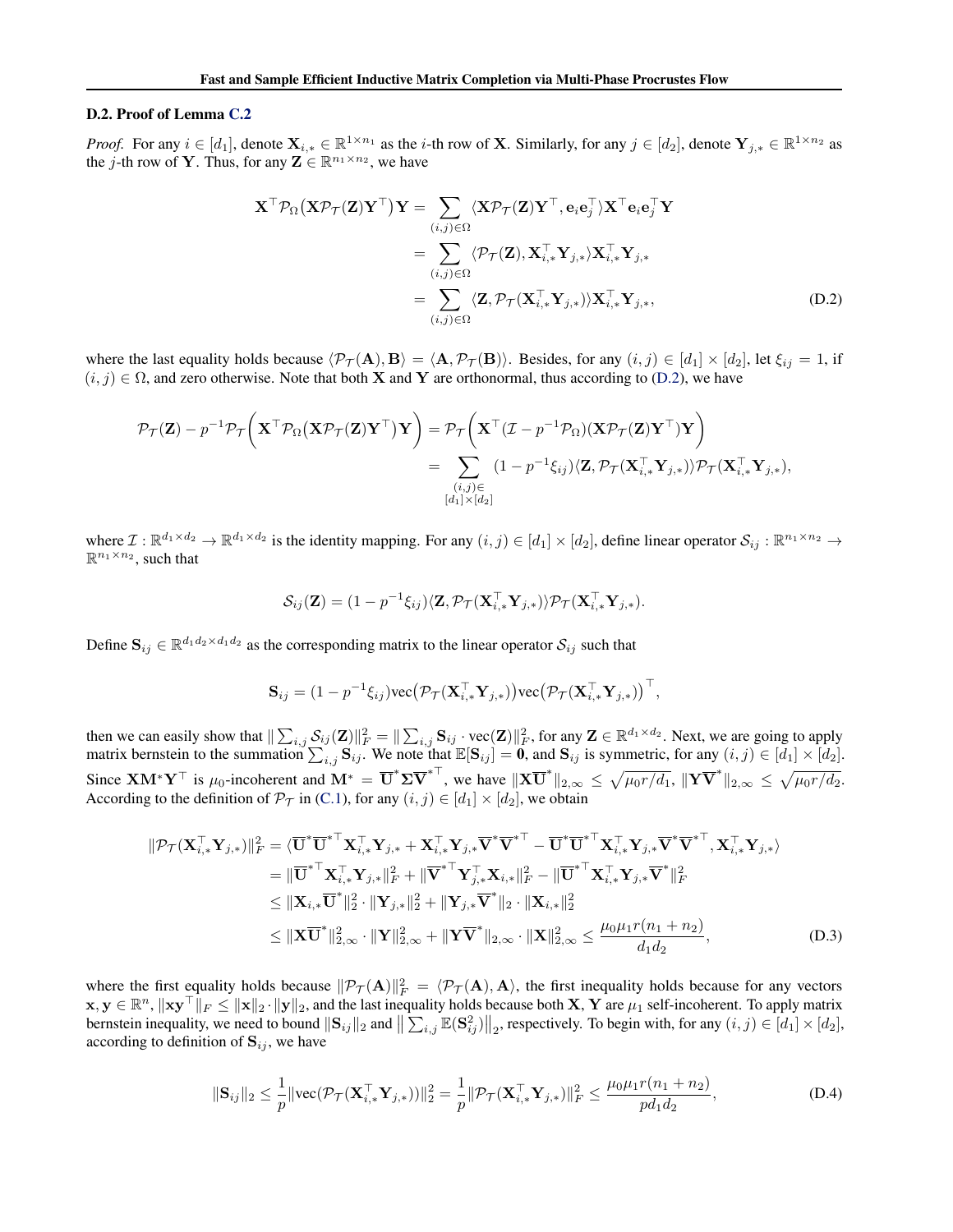where the first inequality holds because  $|\langle A, B \rangle| \le ||A||_F \cdot ||B||_F$ , and the second inequality follows from (D.3). Similarly, for any  $\mathbf{Z} \in \mathbb{R}^{n_1 \times n_2}$ , we have

$$
\begin{split} \left\| \sum_{i,j} \mathbb{E}[\mathbf{S}_{ij}^{2}] \right\|_{2} &= \frac{1-p}{p} \bigg\| \sum_{i,j} \text{vec}(\mathcal{P}_{\mathcal{T}}(\mathbf{X}_{i,*}^{\top} \mathbf{Y}_{j,*})) \cdot \|\mathcal{P}_{\mathcal{T}}(\mathbf{X}_{i,*}^{\top} \mathbf{Y}_{j,*})\|_{F}^{2} \cdot \text{vec}(\mathcal{P}_{\mathcal{T}}(\mathbf{X}_{i,*}^{\top} \mathbf{Y}_{j,*}))^{\top} \bigg\|_{2} \\ &\leq \frac{\mu_{0} \mu_{1} r(n_{1}+n_{2})}{p d_{1} d_{2}} \cdot \sup_{\|\mathbf{Z}\|_{F} = 1} \bigg\| \sum_{i,j} \text{vec}(\mathcal{P}_{\mathcal{T}}(\mathbf{X}_{i,*}^{\top} \mathbf{Y}_{j,*})) \text{vec}(\mathcal{P}_{\mathcal{T}}(\mathbf{X}_{i,*}^{\top} \mathbf{Y}_{j,*}))^{\top} \text{vec}(\mathbf{Z}) \bigg\|_{2} \\ &= \frac{\mu_{0} \mu_{1} r(n_{1}+n_{2})}{p d_{1} d_{2}} \cdot \sup_{\|\mathbf{Z}\|_{F} = 1} \bigg\| \mathcal{P}_{\mathcal{T}} \bigg( \sum_{i,j} \langle \mathcal{P}_{\mathcal{T}}(\mathbf{Z}), \mathbf{X}_{i,*}^{\top} \mathbf{Y}_{j,*} \rangle \mathbf{X}_{i,*}^{\top} \mathbf{Y}_{j,*} \big) \bigg\|_{F} \\ &\leq \frac{\mu_{0} \mu_{1} r(n_{1}+n_{2})}{p d_{1} d_{2}} \cdot \sup_{\|\mathbf{Z}\|_{F} = 1} \bigg\| \mathcal{P}_{\mathcal{T}}(\mathbf{X}^{\top} \mathbf{X} \mathcal{P}_{\mathcal{T}}(\mathbf{Z}) \mathbf{Y}^{\top} \mathbf{Y}) \bigg\|_{F} \leq \frac{\mu_{0} \mu_{1} r(n_{1}+n_{2})}{p d_{1} d_{2}}, \end{split}
$$

where the first equality follows from the definition of  $S_{ij}$ , the first inequality follows from (D.3) and the definition of spectral norm, the second equality holds because  $\langle \mathcal{P}_{\mathcal{T}}(A), B \rangle = \langle A, \mathcal{P}_{\mathcal{T}}(B) \rangle$ , and the second inequality holds because X, Y are orthonormal and the projection operator  $\mathcal{P}_{\mathcal{T}}$  is non-expansive. Thus, we obtain

$$
\left\| \mathbb{E}(\mathbf{S}_{ij}^2) \right\|_2 \le \frac{\mu_0 \mu_1 r(n_1 + n_2)}{p d_1 d_2}.
$$
 (D.5)

 $\Box$ 

Therefore, combining (D.4) and (D.5), according to Lemma E.1, for any  $\gamma \in (0,1)$ , we have

$$
\mathbb{P}\bigg\{\bigg\|\sum_{i,j}\mathbf{S}_{ij}\bigg\|_2 \geq \gamma\bigg\} \leq (n_1+n_2)\cdot \exp\bigg(\frac{-\gamma^2/2}{(1+\gamma/3)\mu_0\mu_1r(n_1+n_2)/(pd_1d_2)}\bigg) \leq c'/d,
$$

under condition  $p \ge c\mu_0\mu_1rn \log(d)/(\gamma^2d_1d_2)$ , where c is a constant. Note that for all  $\mathbf{Z} \in \mathbb{R}^{d_1 \times d_2}$ , we have

$$
\Big\|\sum_{i,j}\mathcal{S}_{ij}(\mathbf{Z})\Big\|_F = \Big\|\sum_{i,j}\mathbf{S}_{ij}\cdot\mathrm{vec}(\mathbf{Z})\Big\|_F \le \Big\|\sum_{i,j}\mathbf{S}_{ij}\Big\|_2\cdot\|\mathbf{Z}\|_F,
$$

we complete the proof of (C.2). Furthermore, for all  $\mathbf{Z}_1, \mathbf{Z}_2 \in \mathcal{T}$ , we have

$$
\begin{aligned}\n\left| \langle \mathbf{X} \mathbf{Z}_1 \mathbf{Y}^\top - p^{-1} \mathcal{P}_{\Omega} (\mathbf{X} \mathbf{Z}_1 \mathbf{Y}^\top) , \mathbf{X} \mathbf{Z}_2 \mathbf{Y}^\top \rangle \right| &= \left| \langle \mathcal{P}_{\mathcal{T}} (\mathbf{Z}_1) - p^{-1} \mathcal{P}_{\mathcal{T}} \left( \mathbf{X}^\top \mathcal{P}_{\mathcal{T}} (\mathbf{X} \mathcal{P}_{\mathcal{T}} (\mathbf{Z}_1) \mathbf{Y}^\top) \mathbf{Y}^\top \right), \mathbf{Z}_2 \rangle \right| \\
&\leq \left\| \mathcal{P}_{\mathcal{T}} (\mathbf{Z}_1) - p^{-1} \mathcal{P}_{\mathcal{T}} \left( \mathbf{X}^\top \mathcal{P}_{\mathcal{T}} (\mathbf{X} \mathcal{P}_{\mathcal{T}} (\mathbf{Z}_1) \mathbf{Y}^\top) \mathbf{Y}^\top \right) \right\|_F \cdot \| \mathbf{Z}_2 \|_F \\
&\leq \gamma \| \mathbf{Z}_1 \|_F \cdot \| \mathbf{Z}_2 \|_F,\n\end{aligned}
$$

where the first equality holds because  $\langle A, P_{\mathcal{T}} (B) \rangle = \langle P_{\mathcal{T}} (A), B \rangle$ , the second inequality holds because  $\langle A, B \rangle \le$  $||A||_F \cdot ||B||_F$ , and the last inequality follows from (C.2). Finally, for all  $\mathbf{Z} \in \mathcal{T}$ , we have

$$
p^{-1} \|\mathcal{P}_{\Omega}(\mathbf{X} \mathbf{Z} \mathbf{Y}^{\top})\|_F^2 \leq \left| \langle \mathbf{Z} - p^{-1} \mathbf{X}^{\top} \mathcal{P}_{\Omega}(\mathbf{X} \mathbf{Z} \mathbf{Y}^{\top}) \mathbf{Y}, \mathbf{Z} \rangle \right| + \|\mathbf{Z}\|_F^2 \leq (1 + \gamma) \|\mathbf{Z}\|_F^2,
$$

which complete the proof.

# D.3. Proof of Lemma C.3

*Proof.* Note that we have

$$
\frac{1}{p} || \mathcal{P}_{\Omega}(\mathbf{X}_{L} \mathbf{U} \mathbf{V}^{\top} \mathbf{X}_{R}^{\top}) ||_{F}^{2} = || \mathbf{X}_{L} \mathbf{U} \mathbf{V}^{\top} \mathbf{X}_{R}^{\top} ||_{F}^{2} + \langle p^{-1} \mathcal{P}_{\Omega}(\mathbf{X}_{L} \mathbf{U} \mathbf{V}^{\top} \mathbf{X}_{R}^{\top}) - \mathbf{X}_{L} \mathbf{U} \mathbf{V} \mathbf{X}_{R}^{\top}, \mathbf{X}_{L} \mathbf{U} \mathbf{V}^{\top} \mathbf{X}_{R}^{\top} \rangle
$$
\n
$$
= || \mathbf{U} \mathbf{V}^{\top} ||_{F}^{2} + \langle (p^{-1} \mathcal{P}_{\Omega} - \mathcal{I})(\mathbf{X}_{L} \mathbf{U} \mathbf{V}^{\top} \mathbf{X}_{R}^{\top}), \mathbf{X}_{L} \mathbf{U} \mathbf{V}^{\top} \mathbf{X}_{R}^{\top} \rangle
$$
\n
$$
= || \mathbf{U} \mathbf{V}^{\top} ||_{F}^{2} + \sum_{(i,j)=(1,1)}^{(d_1,d_2)} \left( \frac{\xi_{ij}}{p} - 1 \right) \cdot \left[ \mathbf{X}_{L} \mathbf{U} \mathbf{V}^{\top} \mathbf{X}_{R}^{\top} \right]_{ij}^{2},
$$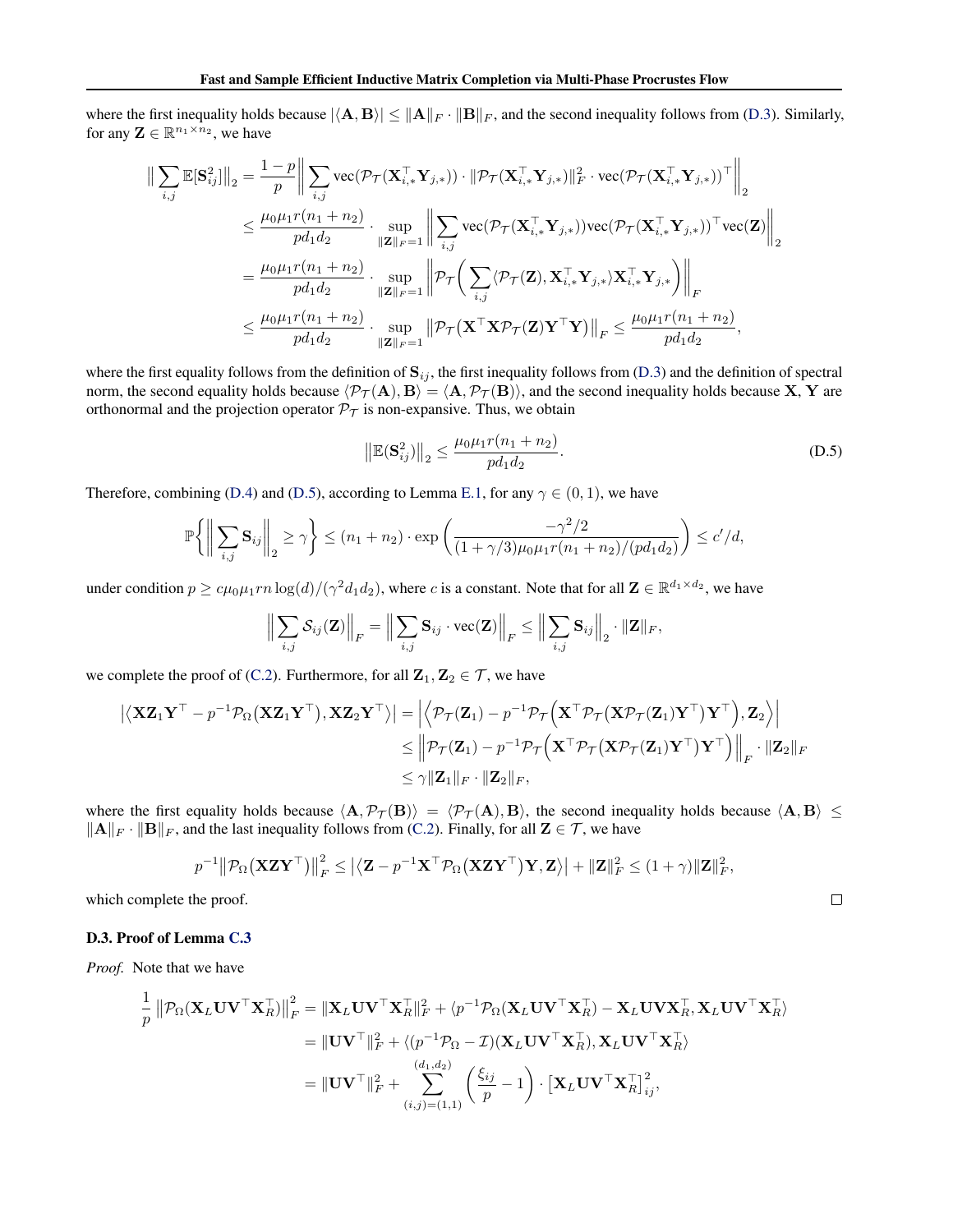where  $\xi_{ij} = 1$ , if  $(i, j) \in \Omega$ ;  $\xi_{ij} = 0$ , otherwise. Thus, it is sufficient to bound the second term on the right hand side. For simplicity, we let  $\alpha_{ij} = (p^{-1}\xi_{ij} - 1) \cdot [\mathbf{X}_L \mathbf{U} \mathbf{V}^\top \mathbf{X}_{R}^\top]_{ij}^2$ . Note that  $\mathbf{U}, \mathbf{V}$  are fixed, we have  $\mathbb{E}[\alpha_{ij}] = 0$ . In addition, we can upper bound  $|\alpha_{ij}|$  by

$$
|\alpha_{ij}| \leq \frac{1}{p} \|\mathbf{X}_{L} \mathbf{U} \mathbf{V}^{\top} \mathbf{X}_{R}^{\top}\|_{\infty,\infty}^{2} \leq \frac{1}{p} \max \{ \|\mathbf{X}_{L}\|_{2,\infty}^{2} \cdot \|\mathbf{U}\|_{F}^{2} \cdot \|\mathbf{X}_{R} \mathbf{V}\|_{2,\infty}^{2}, \|\mathbf{X}_{L} \mathbf{U}\|_{2,\infty}^{2} \cdot \|\mathbf{V}\|_{F}^{2} \cdot \|\mathbf{X}_{R}\|_{2,\infty}^{2} \}\leq \frac{9 \mu_{0} \mu_{1} r \sigma_{1}^{*}(n_{1}+n_{2})}{p d_{1} d_{2}} \cdot (\|\mathbf{U}\|_{F}^{2} + \|\mathbf{V}\|_{F}^{2}),
$$

where the second inequality follows from Assumption 3.2. Next, we are going to bound the variance

$$
\operatorname{Var}\left(\sum_{(i,j)=(1,1)}^{(d_1,d_2)} \alpha_{ij}\right) = \sum_{(i,j)=(1,1)}^{(i,j)} \operatorname{Var}(\alpha_{ij})
$$
  
\$\leq \frac{1}{p} \sum\_{(i,j)=(1,1)}^{(d\_1,d\_2)} \left[\mathbf{X}\_L \mathbf{U} \mathbf{V}^\top \mathbf{X}\_R^\top\right]\_{ij}^4\$  
\$\leq \frac{1}{p} \|\mathbf{X}\_L \mathbf{U} \mathbf{V}^\top \mathbf{X}\_R^\top\|\_{\infty,\infty}^2 \cdot \|\mathbf{X}\_L \mathbf{U} \mathbf{V}^\top \mathbf{X}\_R^\top\|\_F^2 \leq \frac{9\mu\_0^2 r^2 \sigma\_1^{\*2}}{pd\_1 d\_2} (\|\mathbf{U}\|\_F^2 + \|\mathbf{V}\|\_F^2)^2\$,

where equality holds because  $\alpha_{ij}$ 's are independent, and the last inequality follows from the assumptions  $\|\mathbf{X}_L\mathbf{U}\|_{2,\infty} \leq$  $3\sqrt{\mu_0r\sigma_1^*/d_1}$ ,  $\|\mathbf{X}_R\mathbf{V}\|_{2,\infty}\leq 3\sqrt{\mu_0r\sigma_1^*/d_2}$ . Therefore, applying bernstein inequality for random variables, under condition that  $|\Omega| \geq c \max\{\mu_0^2 r^2 \kappa^2, \mu_0 \mu_1 r \kappa n\} \log d/\gamma^2$ , with probability at least  $1 - c'/d$ , we have

$$
\Big|\sum_{(i,j)=(1,1)}^{(d_1,d_2)} \alpha_{ij}\Big| \leq \gamma \sigma_r^* \cdot (\|\mathbf{U}\|_F^2 + \|\mathbf{V}\|_F^2),
$$

 $\Box$ 

which completes the proof.

### D.4. Proof of Lemma C.4

*Proof.* For any  $i \in [d_1]$ , we denote  $\mathbf{X}_{i,*} \in \mathbb{R}^{1 \times n_1}$  as the *i*-th row vector of **X**. Similarly, for any  $j \in [d_2]$ , we denote  $\mathbf{Y}_{j,*} \in \mathbb{R}^{1 \times n_2}$  as the j-th row vector of Y. Besides, for any  $(i, j) \in [d_1] \times [d_2]$ , let  $\xi_{ij} = 1$ , if  $(i, j) \in \Omega$ , and zero otherwise. Note that **X**, **Y** are orthonormal, thus for any  $\mathbf{Z} \in \mathbb{R}^{n_1 \times n_2}$ , we have

$$
\mathbf{Z} - p^{-1}\mathbf{X}^{\top}\mathcal{P}_{\Omega}(\mathbf{XZY}^{\top})\mathbf{Y} = \mathbf{X}^{\top}(\mathcal{I} - p^{-1}\mathcal{P}_{\Omega})(\mathbf{XZY}^{\top})\mathbf{Y}
$$
  
\n
$$
= \sum_{(i,j)\in[d_1]\times[d_2]} (1 - p^{-1}\xi_{ij})\langle \mathbf{XZY}^{\top}, \mathbf{e}_i\mathbf{e}_j^{\top}\rangle \mathbf{X}^{\top}\mathbf{e}_i\mathbf{e}_j^{\top}\mathbf{Y}
$$
  
\n
$$
= \sum_{(i,j)\in[d_1]\times[d_2]} (1 - p^{-1}\xi_{ij})\langle \mathbf{Z}, \mathbf{X}_{i,*}^{\top}\mathbf{Y}_{j,*}\rangle \mathbf{X}_{i,*}^{\top}\mathbf{Y}_{j,*},
$$

where  $\mathcal{I}: \mathbb{R}^{d_1 \times d_2} \to \mathbb{R}^{d_1 \times d_2}$  is the identity mapping, and  $\mathbf{e}_i$  denotes the *i*-th standard basis. For any  $(i, j) \in [d_1] \times [d_2]$ , define linear operator  $\mathcal{S}_{ij} : \mathbb{R}^{n_1 \times n_2} \to \mathbb{R}^{n_1 \times n_2}$ , such that

$$
\mathcal{S}_{ij}(\mathbf{Z}) = (1 - p^{-1}\xi_{ij})\langle \mathbf{Z}, \mathbf{X}_{i,*}^{\top} \mathbf{Y}_{j,*} \rangle \mathbf{X}_{i,*}^{\top} \mathbf{Y}_{j,*}.
$$

Define  $S_{ij} \in \mathbb{R}^{d_1 d_2 \times d_1 d_2}$  as the corresponding matrix to the linear operator  $S_{ij}$  such that

$$
\mathbf{S}_{ij} = (1 - p^{-1}\xi_{ij})\text{vec}(\mathbf{X}_{i,*}^{\top}\mathbf{Y}_{j,*})\text{vec}(\mathbf{X}_{i,*}^{\top}\mathbf{Y}_{j,*})^{\top},
$$
(D.6)

then we can easily show that  $\|\sum_{i,j} \mathcal{S}_{ij}(\mathbf{Z})\|_F^2 = \|\sum_{i,j} \mathbf{S}_{ij} \cdot \text{vec}(\mathbf{Z})\|_2^2$ , for any  $\mathbf{Z} \in \mathbb{R}^{d_1 \times d_2}$ . Obviously, we have  $\mathbb{E}[\mathbf{S}_{ij}] = \mathbf{0}$ and  $S_{ij}$  is symmetric. For any  $(i, j) \in [d_1] \times [d_2]$ , according to the definition of  $S_{ij}$  in (D.6), we have

$$
\|\mathbf{S}_{ij}\|_2 \le \frac{1}{p} \|\text{vec}(\mathbf{X}_{i,*}^\top \mathbf{Y}_{j,*})\|_2^2 = \frac{1}{p} \|\mathbf{X}_{i,*}^\top \mathbf{Y}_{j,*}\|_F^2 \le \frac{1}{p} \|\mathbf{X}\|_{2,\infty}^2 \cdot \|\mathbf{Y}\|_{2,\infty}^2 \le \frac{\mu_1^2 n_1 n_2}{p d_1 d_2},
$$
\n(D.7)